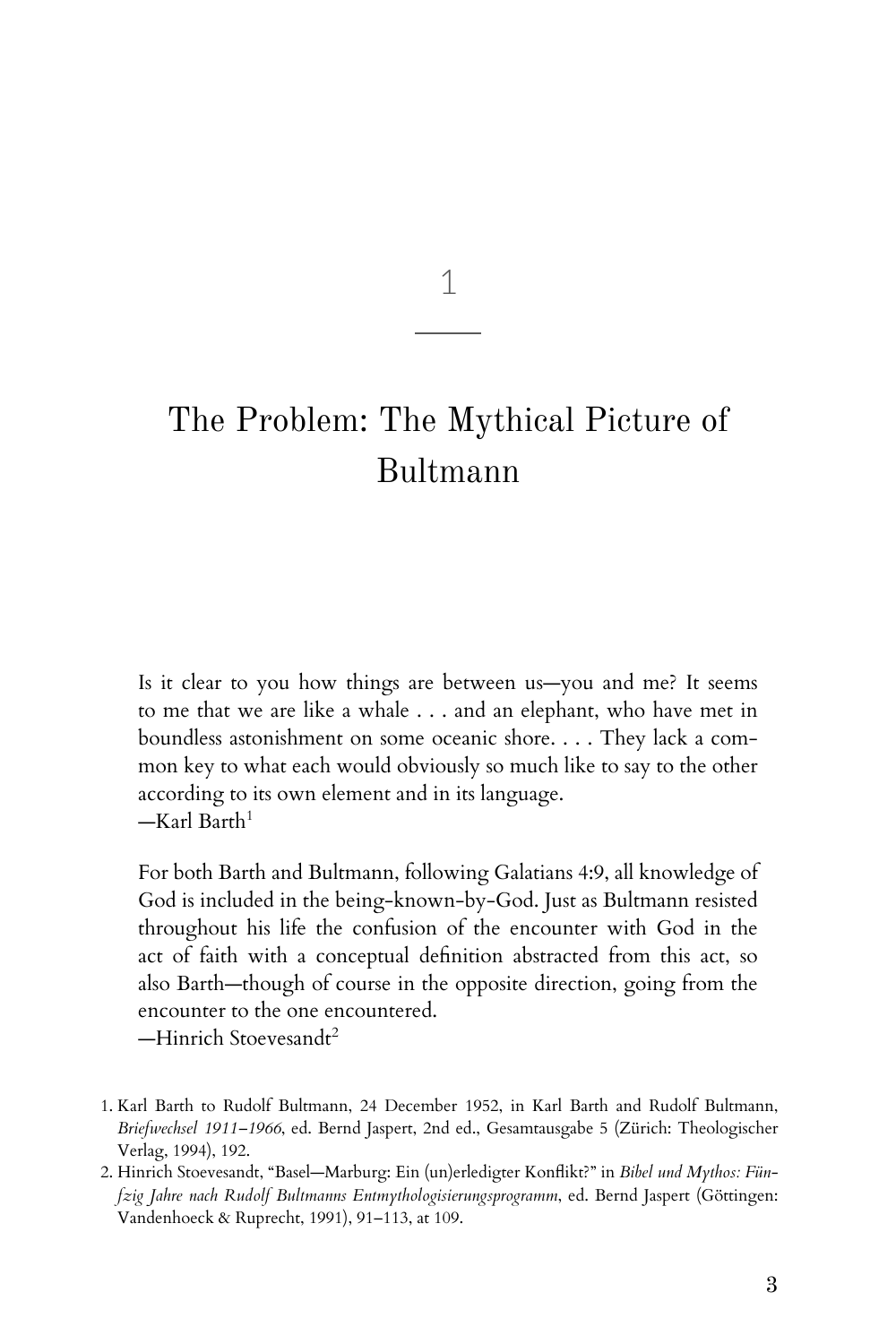#### **1.1. The Myth**

#### 1.1.1. "One Way or the Other!"

On March 2, 1964, Karl Barth met a group of theology students from Tübingen at the Bruderholz Restaurant for a lengthy conversation. The group consisted of forty Protestants and five Catholics. Their recorded conversation ranged across a wide spectrum of theological topics, including the meaning of Christ's resurrection, the doctrine of analogy, the distinction between "noetic" and "ontic," recent developments in Roman Catholicism, and the history of dialectical theology and the Confessing Church. At one point an unknown student raised the topic of Eberhard Jüngel's recent interpretation of Barth's *analogia fidei*. <sup>3</sup> The student wished to know whether Jüngel's understanding accorded with Barth's own. Barth responded by saying that he had read the essay but he no longer remembered the details. He instead changed the topic to address Jüngel himself as an interpreter of his theology.

I know only one thing that I remember for sure: Jüngel is one of those—and really not one of the worst, but rather a good representative of those who are terribly eager to learn the essentials from me . . . and then comes an "and"! With him it is the "and" of Ernst Fuchs. It's well known that one can also say: Barth "and" Bultmann. Here in Switzerland we have [Gerhard] Ebeling, so that one can also say: Barth "and" Ebeling. I like to compare this theology to a garden of paradise, at the entrance to which stand, on the left and the right, two heraldic stone lions [*zwei steinerne Wappenlöwen*] that bear these names.<sup>4</sup>

<sup>3.</sup> Eberhard Jüngel, "Die Möglichkeit theologischer Anthropologie auf dem Grunde der Analogie: Eine Untersuchung zum Analogieverständnis Karl Barths [1962]," in *Barth-Studien* (Zürich-Köln: Benziger Verlag, 1982), 210–32.

<sup>4.</sup> Karl Barth, *Gespräche 1964–1968*, ed. Eberhard Busch, Gesamtausgabe 4 (Zürich: Theologischer Verlag, 1971), 86; ellipsis in the original.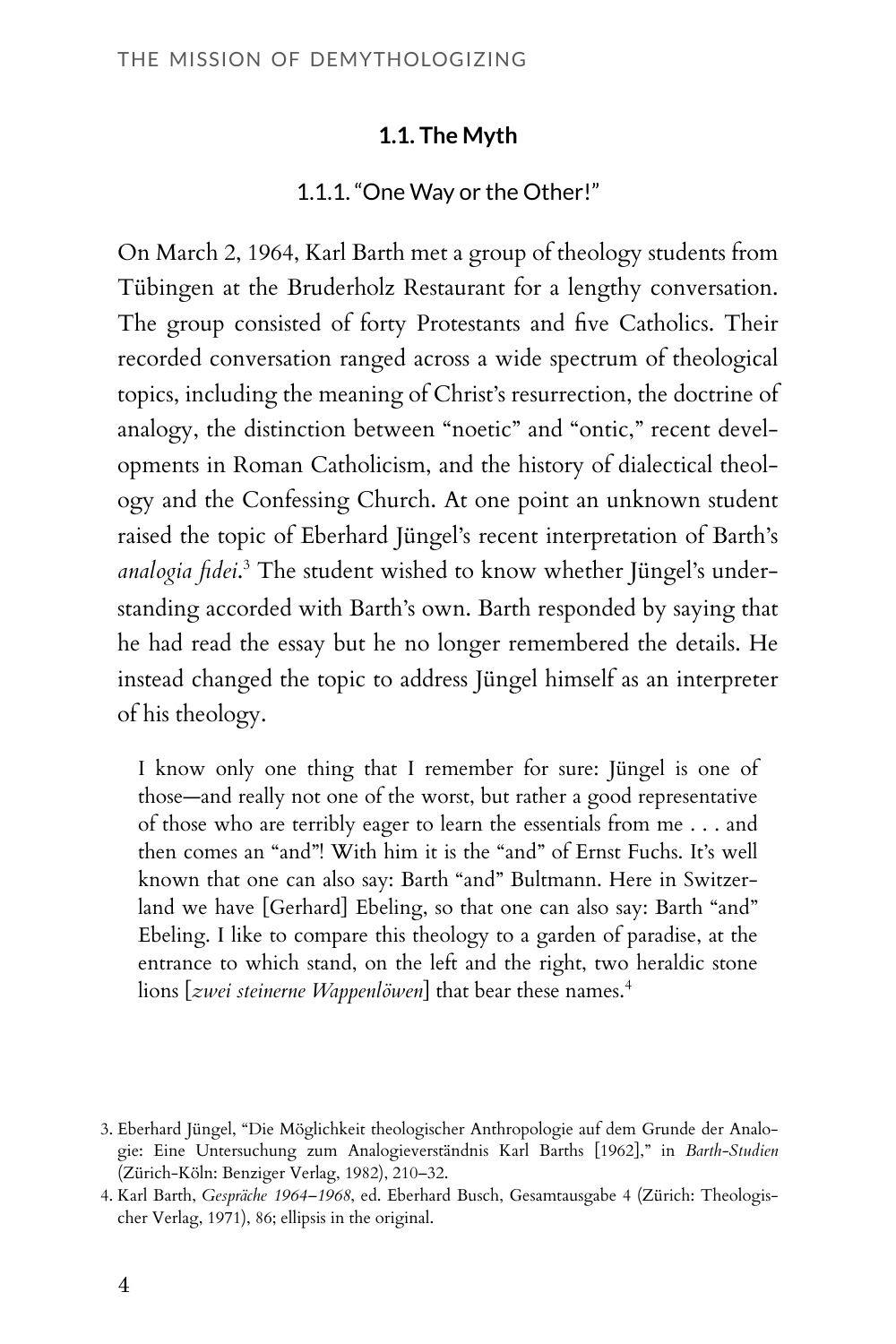Somewhat ironically, the Barth known for his dialectical emphasis on both the Yes and the No set himself here against any "bothand" when it came to reconciling his own theology with those of his contemporaries. Such efforts, he implied, are paradisiacal. In a way, though, his denial of the "and" succinctly captured his *modus operandi* throughout the whole of his career: his rejection of the German liberal "Christianity *and* Germany," his rejection of Przywara and Brunner's variations on "revelation *and* nature," and his consistent rejection, in various forms, of the pair "theology *and* philosophy." It was only natural that Barth should oppose any attempt to unite him with other theologians or philosophers.

Later in the conversation, while discussing the origins of dialectical theology, another student asked about the role of Rudolf Bultmann. In the course of recounting some details about his relationship with Bultmann, Barth again returned to the lions guarding the entrance to the garden of paradise.

I am reminded of the two heraldic lions. Do you really and seriously want, as many do, to combine us, so that Bultmann is one of the lions and I am the other? And do you seriously believe that the way into paradise actually goes through this gate? Or would you perhaps like to make [Friedrich] Gogarten my other lion? Beware of what you're doing! I would really advise everyone: choose! It is better to choose! Then go this one way consistently to the end! And see which way to the end is worth it! But not through these eternal mediations, the eternal "both-and," "yes, but." Rather go through it [on one side]! Even at the risk that it will perhaps become a little one-sided, whether one chooses one way or the other! But I find it a little suspicious, for the good of the whole Bultmann school, that no one simply follows the lines through consistently. . . . Please understand that I do not want to require that you must follow me now through thick and thin. I would only say that if you don't want to do that, then you should instead follow Bultmann through thick and thin. Just look where you end up! But don't try to be so clever that you think: since we [i.e., Bultmann and Barth] have grown old with more or less great dignity and have made our effort,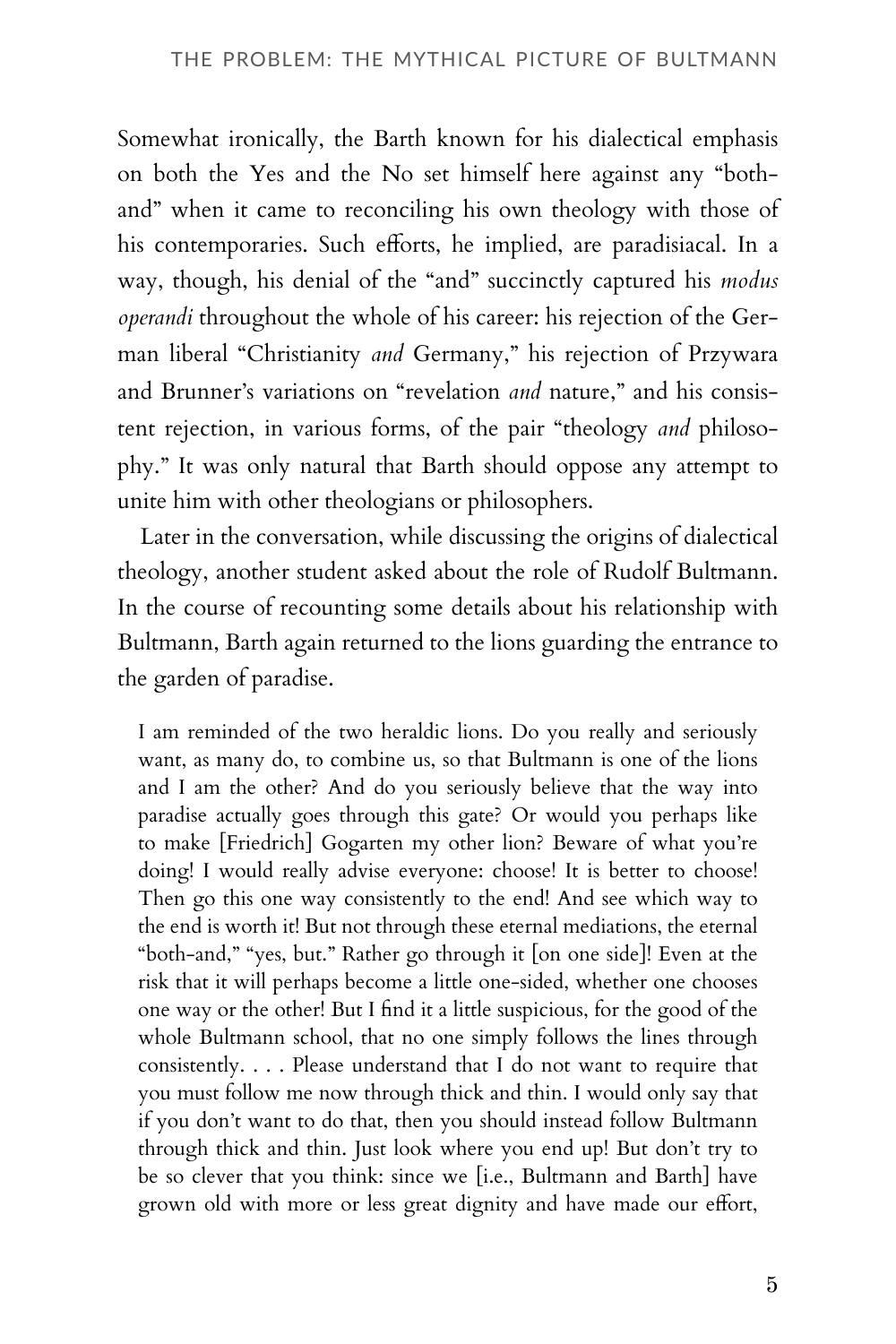now any young man can come and say: "Yes, of course both are right! One only needs to join them together correctly!" That's a little bold! I think the whole talk of "decision" could now become relevant again in this sense. Forty years ago we had to make a decision. And it might be promising for the development of theology if it once again came to a decision—as Adolf used to say: "one way or the other!"<sup>5</sup>

Barth speaks here with an obviously exasperated tone, elaborating on his earlier opposition to the paradisiacal "and." He had no doubt encountered many students who thought themselves quite clever in their ability to join together ostensibly opposed thinkers. In fact, Barth's successor at Basel was none other than Heinrich Ott, a former student whose 1959 book, *Denken und Sein*, could be aptly summarized as "Barth and the later Heidegger."<sup>6</sup>

Barth almost certainly had Ronald Gregor Smith in mind, however, when talking about the "young man" who comes along to join Barth and Bultmann. Barth wrote a letter to Smith on June 28, 1963, less than a year before the Tübingen conversation, in which he congratulated him for a fine lecture on Hamann and Kierkegaard on the occasion of receiving a doctorate. But then Barth proceeded to give the same advice he would later give to the Tübingen audience: choose!

You too—et tu, Brute!—are therefore one of the many people who think the future salvation of theology is to be found in some combination between me and the Bultmann-school. For me this is a deeply problematic "salvation history" that needs the sharpest demythologizing. [. . .] Can you not see that today one must *choose* between a . . . not at all improved anthropological ontology—and a consequent return into the darkest nineteenth century (*Honest to God*—O abyss of banality!)—and a seriously improved ordering of the relation between the object and subject of theology—and a consequent advance (beyond fundamentalism

5. Ibid., 124–25.

<sup>6.</sup> See Heinrich Ott, *Denken und Sein: Der Weg Martin Heideggers und der Weg der Theologie* (Zollikon: Evangelischer Verlag, 1959).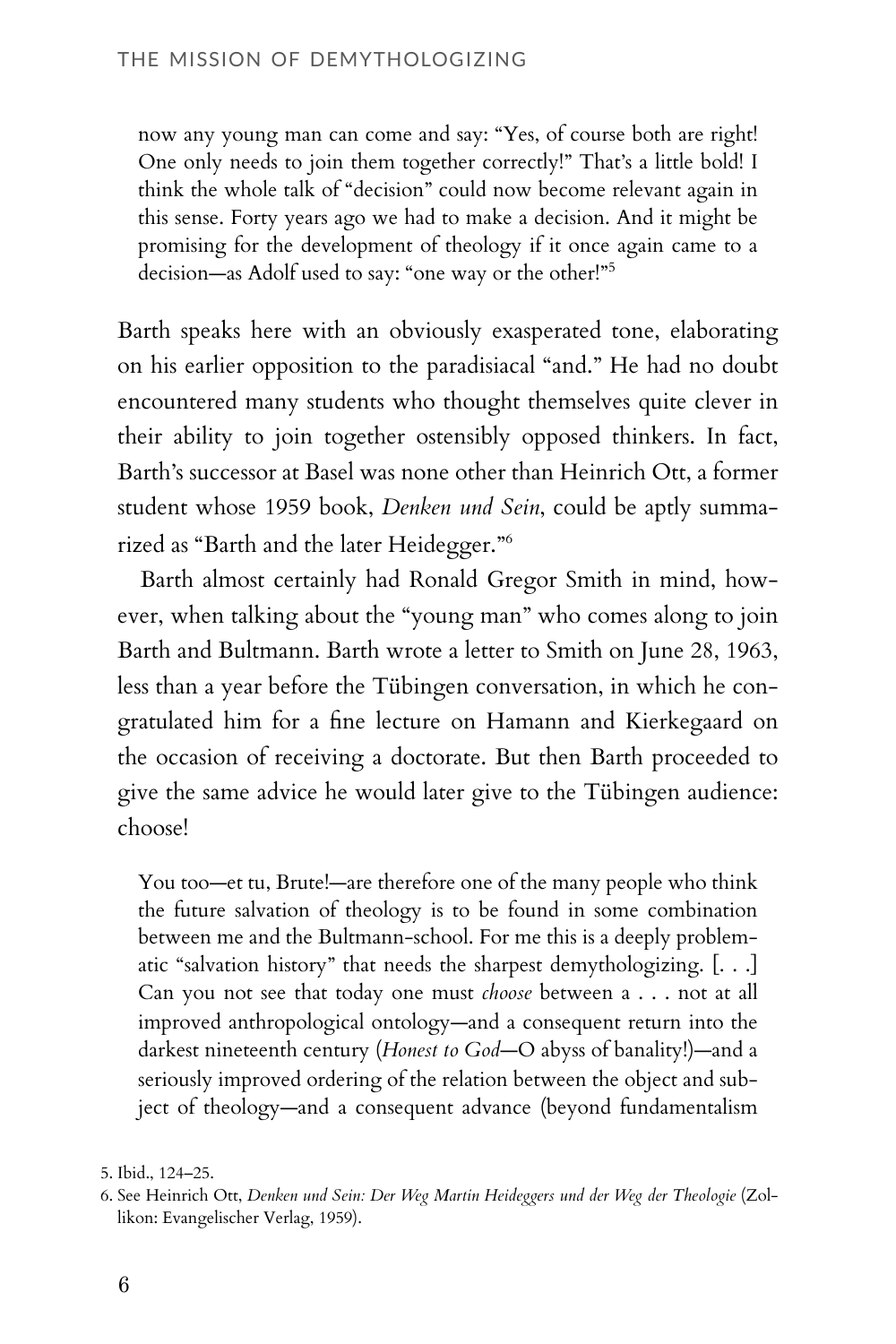and liberalism!) to a spiritually (πνευματικῶς) enlightened and enlightening evangelical-ecumenical proclamation. No, apparently they are as incapable of seeing this in Glasgow as in the thoroughly reactionary West German Republic. How then can I not utter a deep sigh?<sup>7</sup>

Barth then added, in English, that he has not ceased "to speak to you," which was a concern Smith expressed in a letter to Barth on June 20.

One can see from Barth's letter how insistent he was on opposing all attempts to mediate between Basel and Marburg. We see again that he demanded a decision between two paths. Especially illuminating is the way Barth fleshed out the content of these two paths: one leads to the anthropological theology of the nineteenth century while the other leads to an ecumenical and evangelical proclamation of the gospel. In his final lectures at Basel in 1961–1962, Barth named these two theological options "anthropotheology" and "theanthropology": the former subordinates theology to anthropology while the latter recognizes that anthropology has its basis in theology.<sup>8</sup> Later, in an interview with Carl F. H. Henry on May 30, 1964, nearly three months after his discussion with the Tübingen students, Barth reiterated this distinction when he said that "the serious question for the future of theology is this: Is there a theology that is not anthropolog-

8. Karl Barth, *Einführung in die evangelische Theologie* (Zürich: Evangelischer Verlag, 1962), 18. Barth previously presented the concept of theanthropology in Karl Barth, *Evangelische Theologie im 19. Jahrhundert*, TS 49 (Zollikon-Zürich: Theologischer Verlag, 1957), 3, and Karl Barth, "Philosophie und Theologie," in *Philosophie und christliche Existenz: Festschrift für Heinrich Barth zum 70. Geburtstag am 3. Februar 1960*, ed. Gerhard Huber (Basel: Helbing & Lichtenhahn, 1960), 93–106, at 106. The material content, if not the concepts themselves, was set forth as early as 1949, when Barth presented a paper in Geneva on Christianity's relationship to humanism, a position he further clarified in his September 1956 lecture on the humanity of God. See Karl Barth, "L'actualitédu message chrétien," in *Pour un nouvel humanisme: textes des conférences et des entretiens* (Neuchâtel: Éditions de la Baconnière, 1949), 37–47, published in German along with further reflections in Karl Barth, *Humanismus*, TS 28 (Zollikon-Zürich: Evangelischer Verlag, 1950); Karl Barth, *Die Menschlichkeit Gottes*, TS 48 (Zollikon-Zürich: Evangelischer Verlag, 1956).

<sup>7.</sup> Karl Barth, *Briefe 1961–1968*, ed. Jürgen Fangmeier and Hinrich Stoevesandt, Gesamtausgabe 5 (Zürich: Theologischer Verlag, 1979), 147.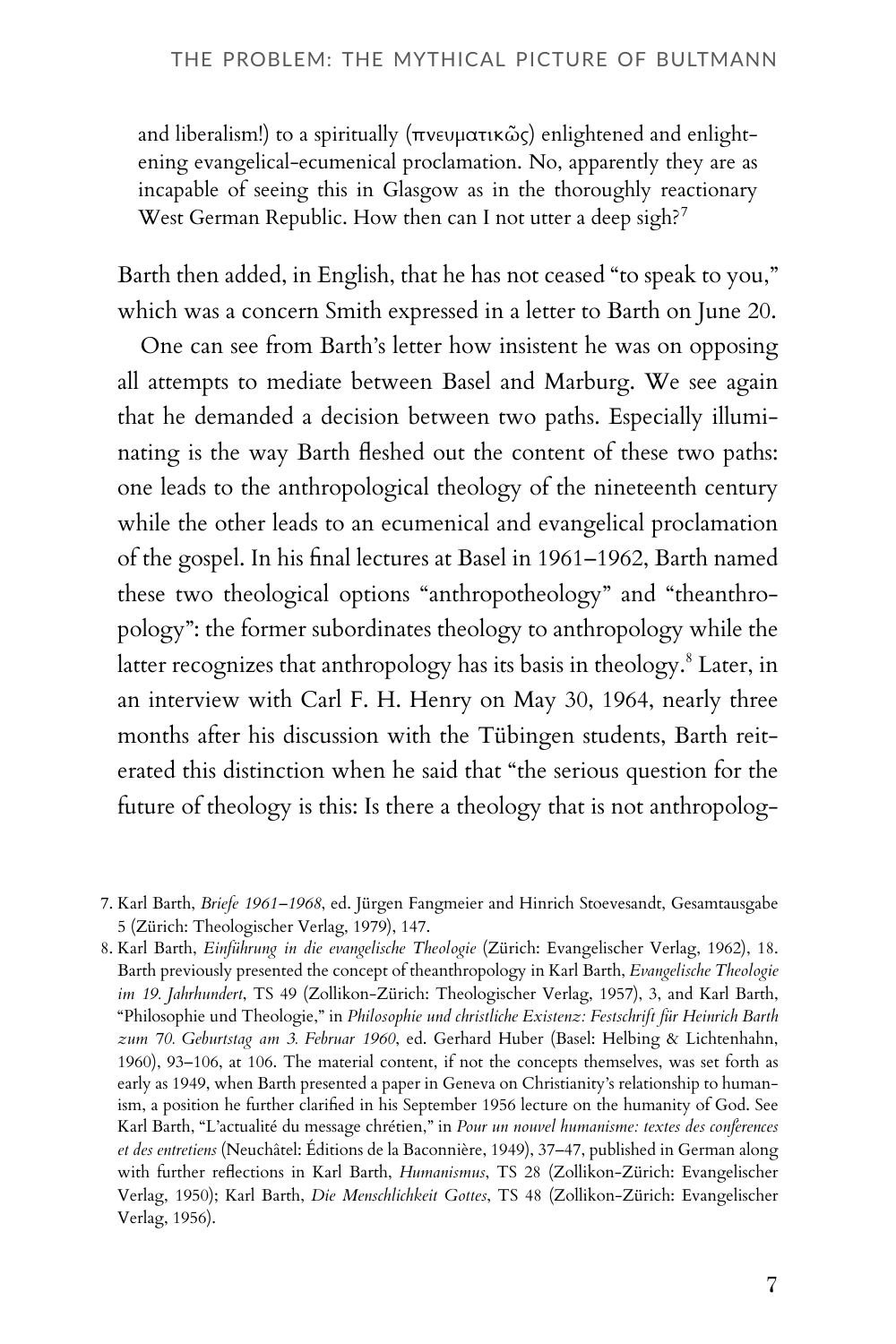ical but rather 'theanthropological,' grounded solely on the word of God in Jesus Christ?"<sup>9</sup>

By 1964 it was clear that Barth saw these two paths as mutually exclusive and irreconcilable options, at least where he and Bultmann were concerned. Of course, by that time the divide between Barth and Bultmann was old news. Twelve years previously Barth had published his essay on Bultmann with the subtitle: "an attempt to understand him."<sup>10</sup> Two years before that, in 1950, Bultmann published his most pointed mature critique of Barth in the essay, "Das Problem der Hermeneutik."<sup>11</sup> I will address the content of these writings in due course. For now it will suffice to observe that the difference between the two writings is indicative of their authors' relationship more generally. Whereas Bultmann's essay zeroes in on a very specific hermeneutical problem regarding the relation between revelation and history, Barth's pamphlet is full of half-completed thoughts and hesitant observations, ranging over a large swath of Christian doctrine. Whereas Bultmann views this problem in Barth as a lack of consistency in the latter's development of dialectical theology, Barth views Bultmann as having fallen back into the throes of liberalism. In these final years of their relationship Barth views his former ally as a heretic and enemy to the cause of responsible Christian theology—though he also admits it may simply be the result of their different confessional commitments, Lutheran and Reformed.

Between them lie not two paths for theology—a view the present work aims to debunk—but rather two competing narratives of dialectical theology. Bultmann sees himself as faithfully carrying on the legacy of the second edition of Barth's *Römerbrief*, whereas, in his

<sup>9.</sup> Barth, *Gespräche 1964–1968*, 174.

<sup>10.</sup> Karl Barth, *Rudolf Bultmann: Ein Versuch, ihn zu verstehen* (Zollikon-Zürich: Evangelischer Verlag, 1952).

<sup>11.</sup> Rudolf Bultmann, "Das Problem der Hermeneutik," *ZTK* 47 (1950): 47–69. Future references will be to the version in *GuV*, 2:211–35.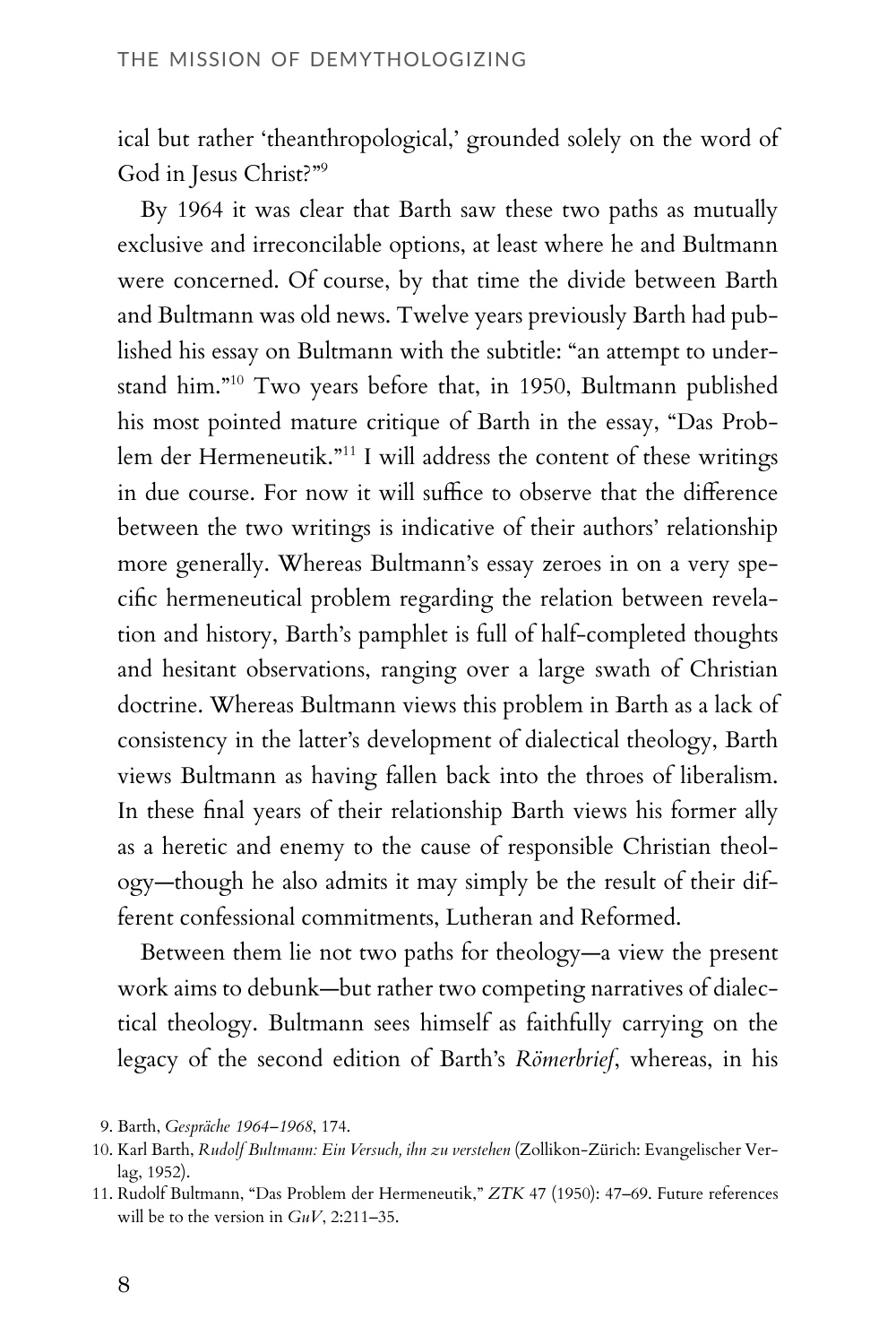view, Barth has abandoned the theological vision he inaugurated. Barth, however, sees things in precisely the opposite way. From his vantage point, all the other dialectical theologians fell away: Emil Brunner endorsed natural theology and championed eristic apologetics; Friedrich Gogarten made modern humanity the starting point and embraced, however briefly, the cause of the German Christians; and Bultmann made anthropology and philosophy the presupposition (i.e., the preunderstanding) for theology. At least where Bultmann is concerned, only one of these two narratives can be accurate.

The claim of this work is that Bultmann, not Barth, correctly interpreted the situation. Contrary to Barth, the attempt to reconcile the two theologians is not a salvation-myth needing to be demythologized; instead, it is in fact Barth's *bifurcation-myth* that demands a thorough demythologizing. Doing so will require a reinterpretation of dialectical theology from the ground up. The fruit of such demythologizing will be a rapprochement between Barth and Bultmann—*not* by eliminating the need for a choice but by *translating* the choice into a new situation wherein it becomes clear that the choice *for Barth* is necessarily at the same time a choice *for Bultmann*.

#### 1.1.2. "They Lack a Common Key"

The notion that one must choose between Barth and Bultmann—"one way or the other!"—is what I call the *myth of the whale and the elephant*. The language of "whale and elephant" appears in a letter Barth wrote to Bultmann on Christmas Eve in 1952:<sup>12</sup>

<sup>12.</sup> Barth took the phrase from the work of Franz Overbeck, and it first appears in his 1922–1923 lectures on the theology of Zwingli at the University of Göttingen. See Karl Barth, *Die Theologie Zwinglis: Vorlesung Göttingen, Wintersemester 1922/1923*, ed. Matthias Freudenberg, Gesamtausgabe 2 (Zürich: Theologischer Verlag, 2004), 448. Cf. Franz Overbeck, *Christentum und Kultur: Gedanken und Anmerkungen zur modernen Theologie*, ed. Carl Albrecht Bernoulli (Basel: Benno Schwabe, 1919), 215–16. The phrase appeared more famously, however, in an interview Barth gave for the BBC, conducted by Vernon Sproxton, with the title: "Viewpoint: Interview with Karl Barth, the great Swiss theologian." The interview was originally recorded on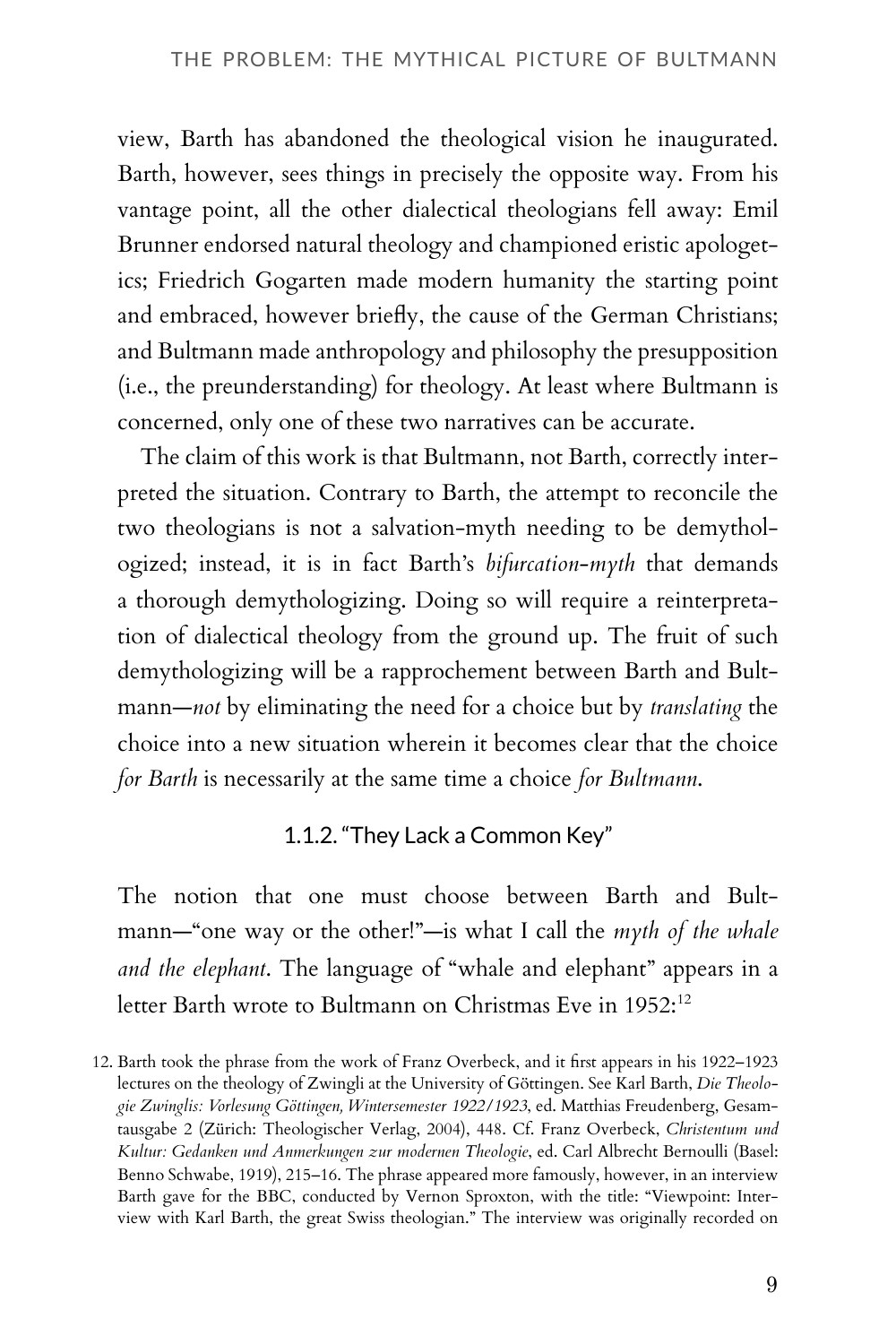Is it clear to you how things are between us—you and me? It seems to me that we are like a whale (do you know the wonderful book by Melville, *Moby Dick*? You would find it delightful if only because of its animal mythology!) and an elephant, who have met in boundless astonishment on some oceanic shore. In vain the one sends his spout of water high in the air. In vain the other beckons with his trunk, now amicably and now menacingly. They lack a common key to what each would obviously so much like to say to the other according to its own element and in its language. Riddle of creation, whose resolution in the eschaton I, like Bonhoeffer, am fond of representing to myself in terms of the line from the Christmas hymn, "I will restore it all."<sup>13</sup>

Despite Barth's appeal to an eschatological restoration of his relationship with Bultmann—and despite the charming, even winsome, nature of the metaphor itself—we cannot overlook the fact that Barth is here positing an *incommensurability* between the two of them. By describing their relationship as that of animals who do not live in the same kind of habitat and thus cannot actually engage one another, Barth is declaring any understanding between them to be unthinkable. It is not merely that mutual understanding is unlikely; the metaphor he chooses renders any rapprochement impossible on this side of the eschaton. As Barth says elsewhere in the Tübingen con-

October 15, 1960, though it did not air until January 11, 1961. It was published on January 19 in *The Listener* under the title, "Karl Barth on the Christian Church Today." Charlotte von Kirschbaum then translated it into German for publication in *Junge Kirche* as "Ein britisches Fernseh-Interview mit Karl Barth." In this interview Sproxton asked Barth: "What about you and Emil Brunner? Have you moved together or further apart?" Barth then gave the famous answer: "Allow me to answer with a parable. Can you compare a whale, let us say: Moby Dick, and an elephant? The two of them are creatures of God, but they cannot meet, perhaps from far away, but not really meet; they cannot speak together; they cannot fight; they cannot conclude peace, that is so. My friend Brunner may decide whether he prefers to be the whale or the elephant. I hope the day will come when we will see and understand what has been planned—the idea of our good Lord to create these two, the elephant and the whale." See Karl Barth, *Gespräche 1959–1962*, ed. Eberhard Busch, Gesamtausgabe 4 (Zürich: Theologischer Verlag, 1995), 158, 437.

13. Karl Barth to Rudolf Bultmann, 24 December 1952, in Barth and Bultmann, *Briefwechsel 1911–1966*, 192. The line is a reference to the Paul Gerhardt hymn, "Fröhlich soll mein Herze springen" (1653). Bonhoeffer discusses it in a letter to Eberhard Bethge on December 19, 1943. See Dietrich Bonhoeffer, *Widerstand und Ergebung: Briefe und Aufzeichnungen aus der Haft*, ed. Christian Gremmels, et al., Dietrich Bonhoeffer Werke 8 (Gütersloh: Kaiser, 1998), 246.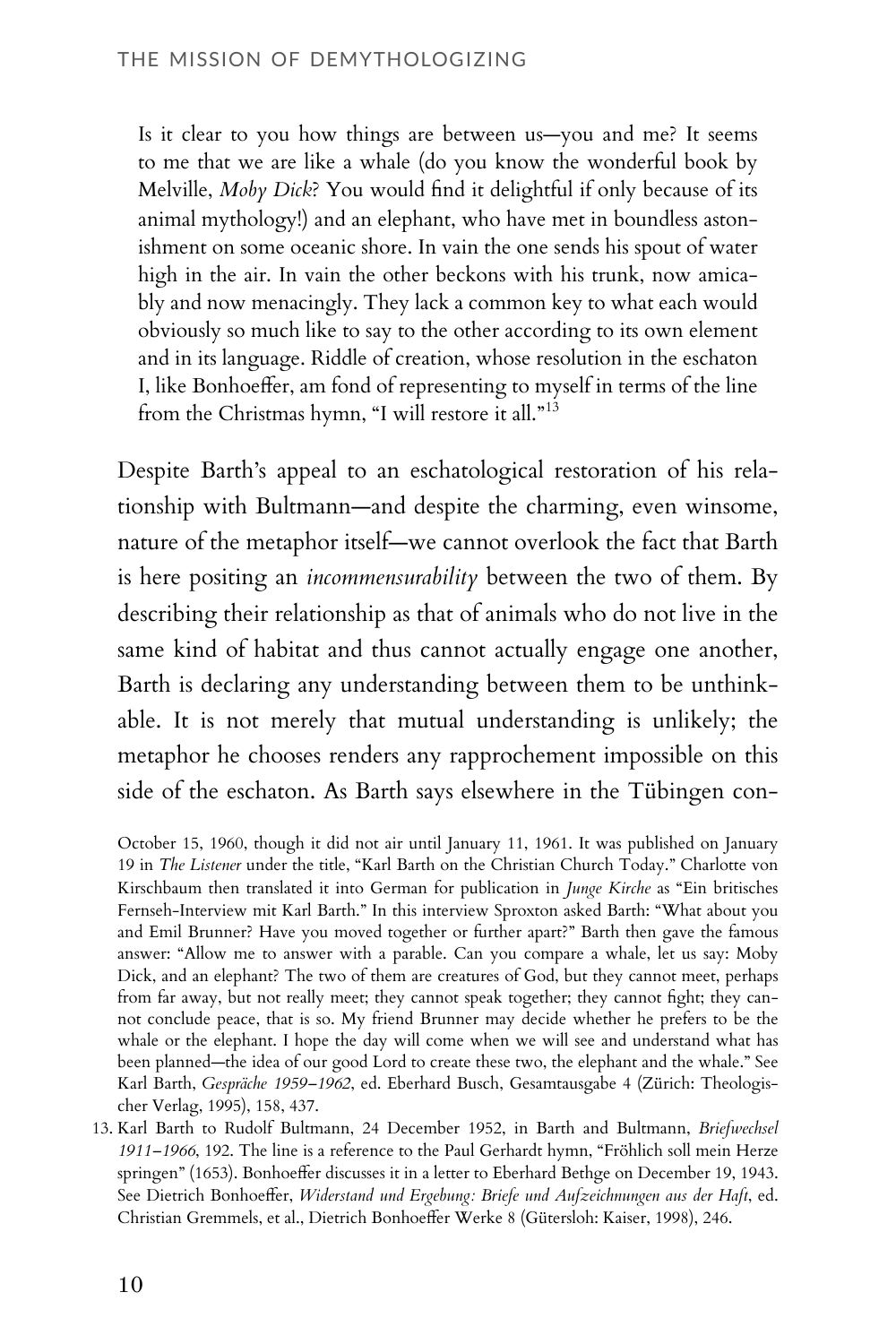versation regarding Bultmann, "The good Lord has purposely created us to be somehow entirely different, and this is surely not going to change within this life."<sup>14</sup> In other words, only a miraculous transformation of their very natures could possibly create the conditions for a unity between them. Certainly, if this is the case, then he is quite right to say that one must choose "one way or the other." Any attempt to mediate between them would be, in effect, to declare oneself capable of bringing about the redemption of all things!

Barth's description of the situation—written in a letter *to Bultmann*, we must not forget—is a thoroughly *mythological statement*. I use the word "myth" here in Bultmann's technical sense, which we will clarify in a later chapter, meaning a metaphysical or objectifying mode of speaking and thinking.<sup>15</sup> Barth has here objectified the relation between himself and Bultmann by rendering the relation between them in static ontological terms. The two of them are, he claims, of essentially different natures; it is in vain that either one tries to communicate with the other. The mythical nature of this description is further confirmed by the fact that Barth applies the same description to Brunner. His appeal to the whale and elephant imagery in each case is thus implicitly an appeal to a timeless metaphysical schema that determines all possibilities in advance; it is an abstract interpretation of an otherwise historically contingent relation.<sup>16</sup> In par-

16. We should point out that while this particular myth defines the *relation* between Barth and Bultmann in a timeless and fixed manner, the myth itself is of course embedded within a thick historical context. Barth posits this myth after decades of frustration and miscommunication on both sides. For our purposes it is significant that this myth appears within the context of Barth's final years; it reflects his mature theological position and its polemical relationship with

<sup>14.</sup> Barth, *Gespräche 1964–1968*, 124.

<sup>15.</sup> Myth as objectifying thinking is only one aspect of Bultmann's understanding of myth, which has to be paired with the *positive* aspect of myth as the bearer of existential, theological truth. In isolating the negative understanding of myth, I do not mean to give the impression that Bultmann rejects myth tout court. As will become clear, I argue that the positive aspect has priority for Bultmann and is the actual basis for his hermeneutical project. But that need not prevent us from using the concept in its negative sense where it is an appropriate description, as it is in this case.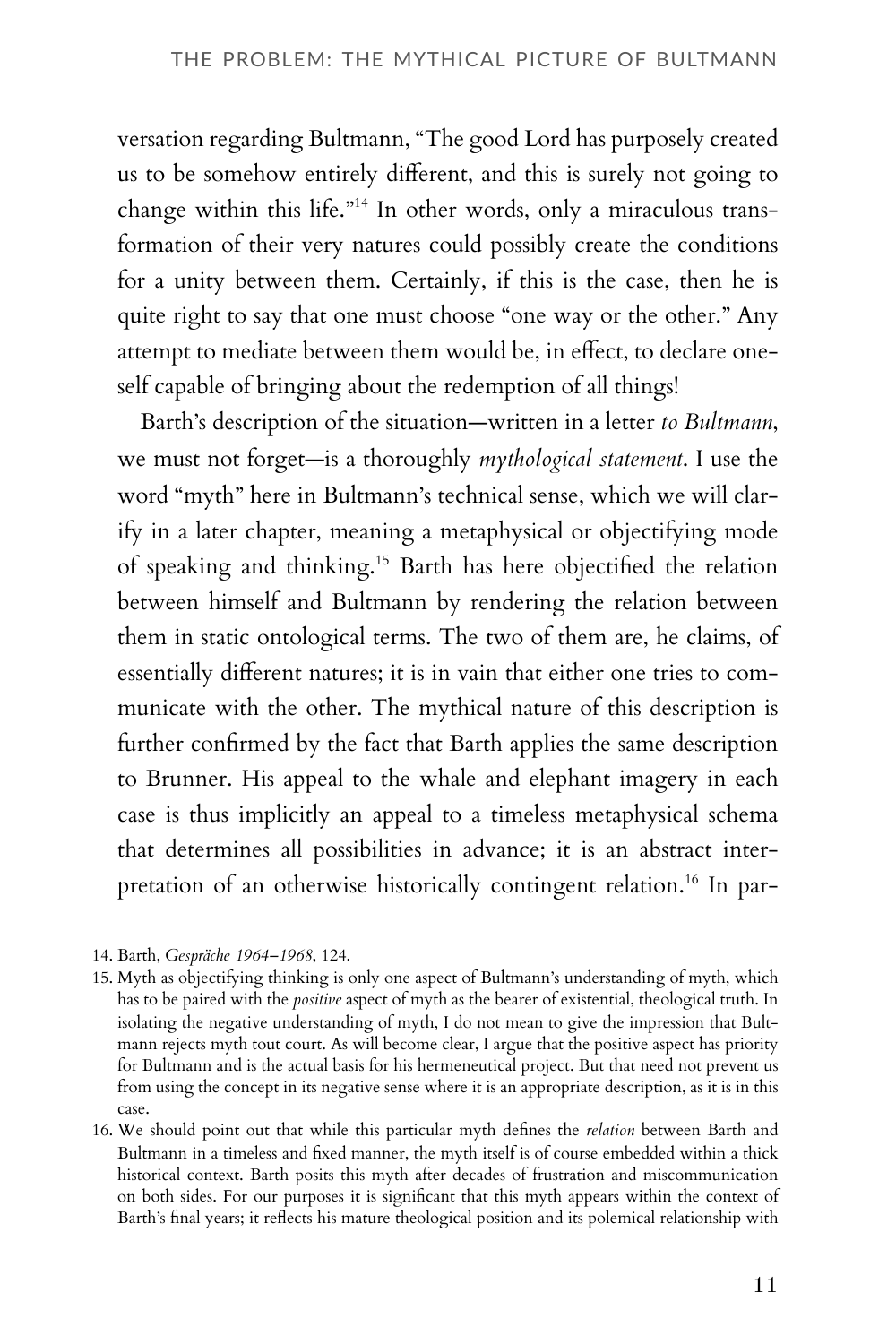ticular, this myth forecloses the possibility of finding a "common key" and thus of reinterpreting the situation. Put in hermeneutical terms, it excludes the possibility of translating the genuine intention of this myth—namely, the responsible understanding of Barth and Bultmann—into a new theological context.

#### 1.1.3. The Task

The theological world-picture of the relation between Karl Barth and Rudolf Bultmann is a *mythical* world-picture. According to this picture the world is a two-part structure, with Barth on one side and Bultmann on the other, incapable of meaningful communication. Barth is, to some, the champion of the gospel against the errors of modern liberalism, while to others he was an important figure early on whose theology eventually lapsed into yet another ossified dogmatic edifice. Bultmann is, for a select few, the one who made the gospel meaningful within the modern world, while for most others he was the liberal exegete par excellence who eviscerated the kerygma of any meaningful content. According to the dominant perspective within this picture it was Barth who rescued theology from the clutches of extrabiblical presuppositions and so-called natural theology, while Bultmann was the one who made anthropology—and an individualist, existentialist anthropology at that—the starting point for theological discourse, thus subordinating theology to philosophy. All of this is mythological talk, and the individual motifs can be easily traced to the mythology of Anglo-American neoorthodoxy. Contemporary Christian academic discourse is therefore confronted by

the mature positions of his contemporaries. Any attempt to demythologize this myth regarding Barth and Bultmann must therefore do so on the grounds of their *later* theologies. It is not enough to appeal to an early point of unity, which is just as much an appeal to a mythical "golden age" in their relationship. We must instead address the dispute between them where their own theological developments have reached their highest points, and where the disagreement between them is most pointed.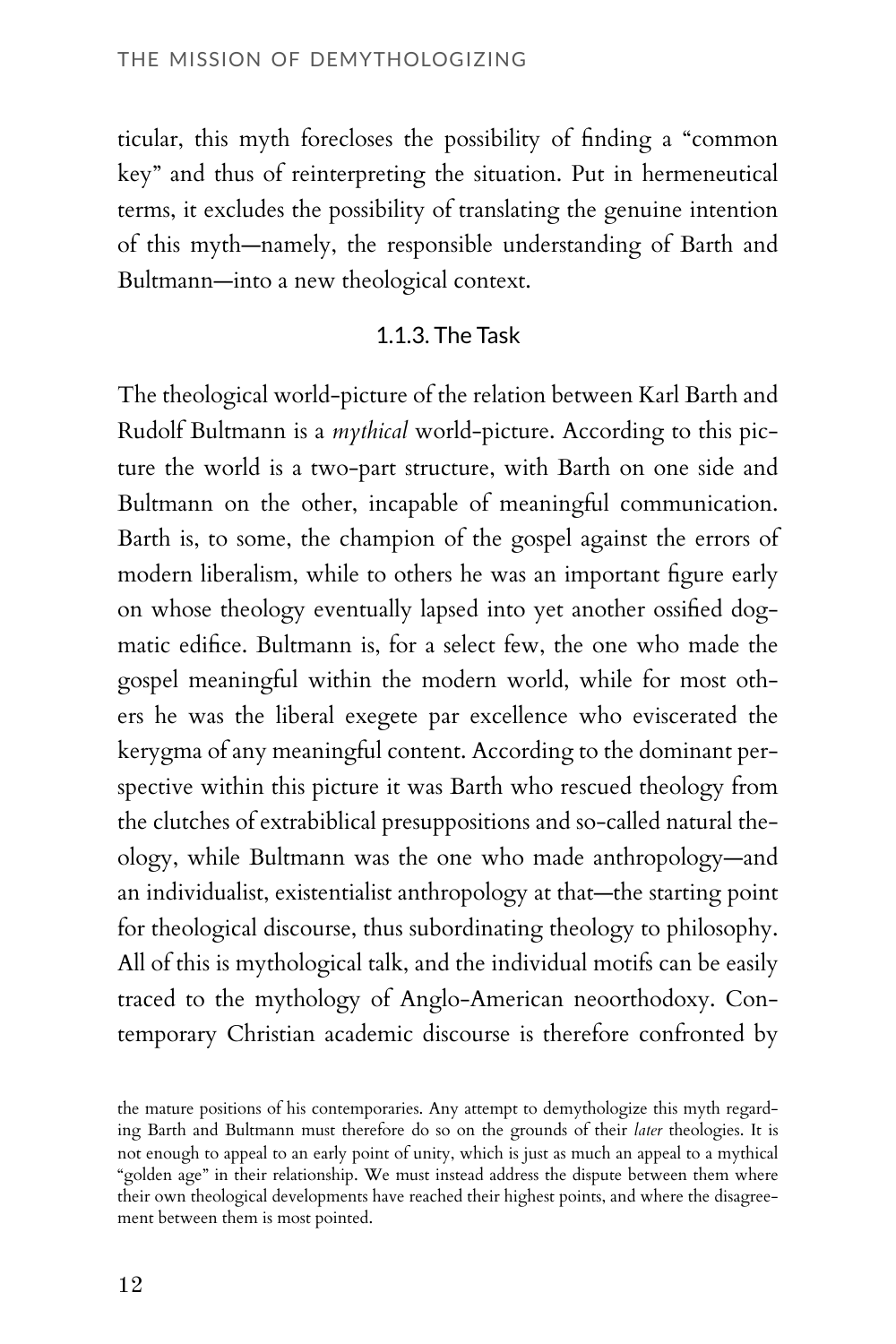the question whether, when it discusses these two figures, it is really Barth and Bultmann who are under discussion or whether it is in fact asking people to acknowledge a *myth* about them in place of an actual understanding of their theologies. It has to face the question whether there is a truth about Barth and Bultmann that is independent of the mythical world-picture, in which case it would be the task of responsible theological discourse to demythologize the received message about these two theologians.

It is the claim of this author that there is indeed such a truth, and that we are charged with the task of demythologizing the myth of the whale and the elephant. Bultmann himself always insisted that demythologizing is not the elimination of myth but rather its interpretation and translation. Our task today is to demythologize the relation between Barth and Bultmann, and thus to hear again their joint witness to the gospel within a new theological situation. Moreover, it is impossible to repristinate an earlier world-picture, in which the world was a single story with Barth and Bultmann in a joint alliance against liberalism. We must address the mythical world-picture by *going through* their later writings, not by ignoring them. Such a task cannot be carried out by simply reducing the amount of mythology through picking and choosing which aspects to demythologize. We cannot, for example, reject the notion that Bultmann abandoned dialectical theology and still retain the view that he subordinates the kerygma to Heideggerian existentialism, nor can we reject the claim that Bultmann subordinates theology to anthropology and still retain the idea that Bultmann denies that God acts in history. We can only completely accept the myth of the whale and the elephant or completely reject it. If the genuine theological insights and contributions of Barth and Bultmann are to remain valid for us today, there is nothing to do but demythologize this myth.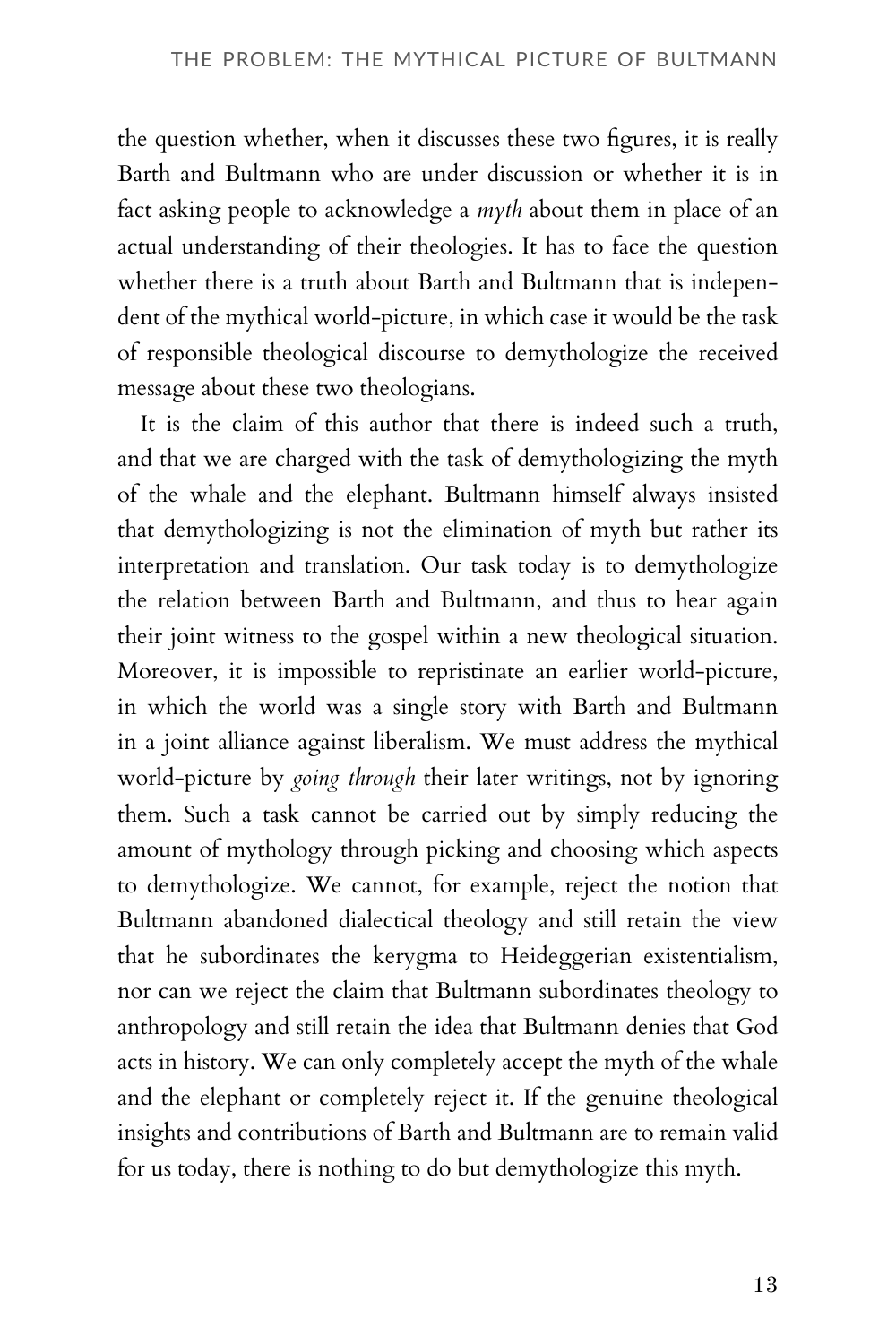# **1.2. Earlier Attempts at Demythologizing the Myth of the Whale and the Elephant**

The question is how we are to carry out this task of demythologizing. As Barth's letter to Smith indicates, this is by no means a new task. The present essay is not the first attempt to bring Barth and Bultmann into some kind of agreement. In many ways it is a *testimonium paupertatis* for our present theological situation that this task still has to be done. That it remains necessary is clear from the fact that earlier attempts were either incomplete or inadequate. Most previous efforts have not set out to address the specific myth of the whale and the elephant—that is, to reconcile them in terms of their mature theologies. That being said, there have been two assessments that warrant particularly close attention, namely, those of Eberhard Jüngel and Christophe Chalamet. Both scholars recognize that Barth and Bultmann operate at a basic level of agreement despite their many disagreements. More importantly, each scholar reinterprets the distinction between Barth and Bultmann as a differentiation that is *internal* to a more expansive and foundational unity. Analyzing these previous efforts will both indicate the work that remains to be done and provide critical resources for carrying out our present task.

# 1.2.1. Eberhard Jüngel

Less than a year after Barth's 1964 interview with the Tübingen students, in which he described Jüngel as one of those who approach his own theology with an "and," Jüngel published his concise and incisive monograph on responsible talk of God in Barth under the title *Gottes Sein ist im Werden*. The occasion for this book was a dispute between Herbert Braun and Helmut Gollwitzer over the proper understanding of the New Testament. After publications by each theologian raised the problem, a public debate was finally staged on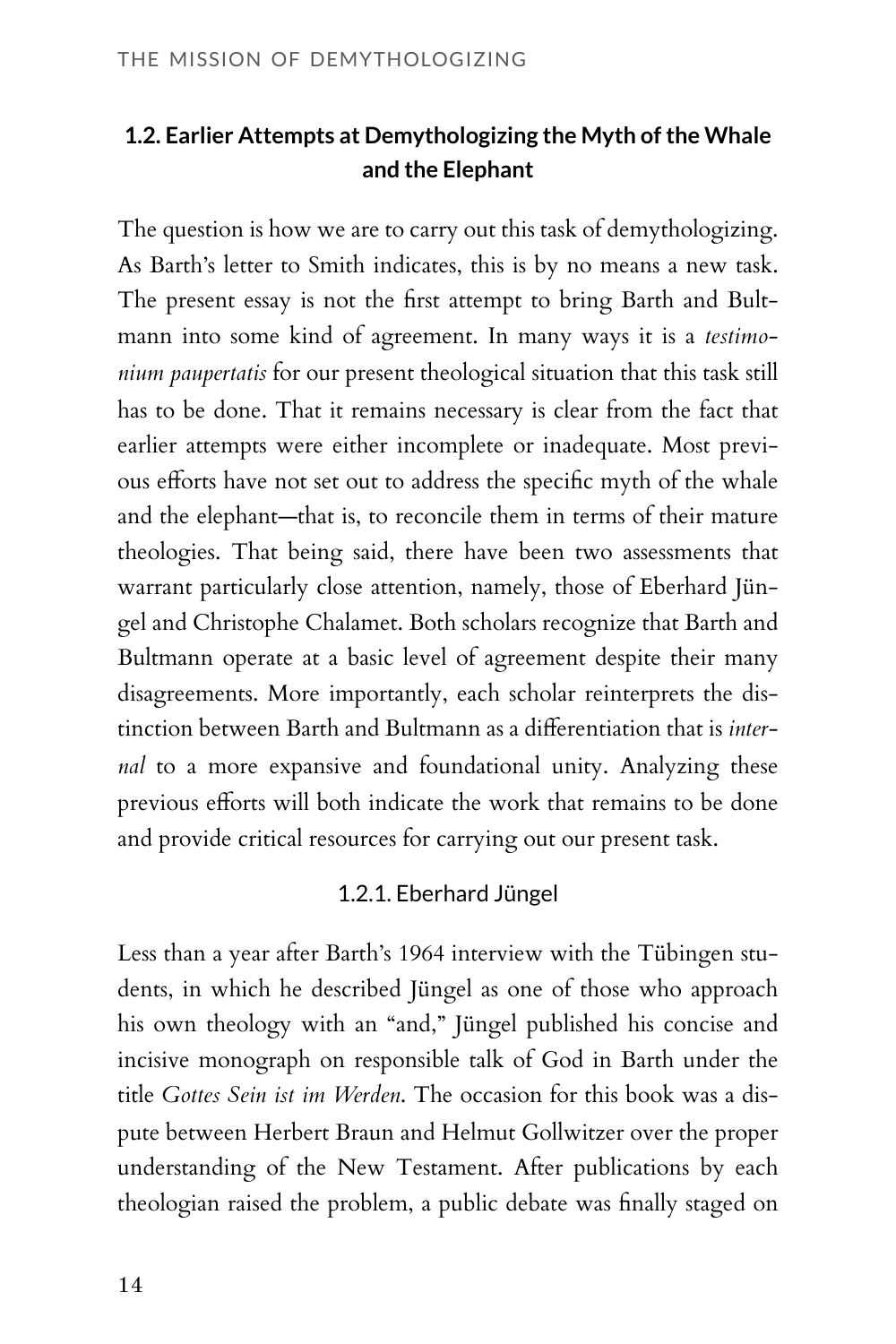February 13, 1964, at the Johannes-Gutenberg-Universität.<sup>17</sup> Jüngel situates his book in the context of this dispute. He begins by acknowledging that this *Auseinandersetzung* was prepared long before by the works of Karl Barth, Rudolf Bultmann, and Friedrich Gogarten. On the one side, Bultmann and Gogarten were concerned with the question, captured in the title of Bultmann's 1925 essay, "What does it mean to speak of God?" On the other side, Barth asked "in which sense God *must* be spoken of, so that our speaking is of *God*."<sup>18</sup> The tension between these two approaches—between Bultmann's human-hermeneutical perspective and Barth's divine-revelational perspective—is the same one that plays out between Braun and Gollwitzer. Gollwitzer, who completed his doctorate under Barth and was Barth's first choice to succeed him at Basel, self-consciously positions himself on Barth's side in his dispute with Braun. For Jüngel, however, there is irony in this, for Barth's *Kirchliche Dogmatik* "renders an implicit critique" of Gollwitzer's *Die Existenz Gottes im Bekenntnis des Glaubens*. 19

- 17. Published in Helmut Gollwitzer and Herbert Braun, *Post Bultmann Locutum: Zur Mainzer Diskussion der Professoren D. Helmut Gollwitzer und D. Herbert Braun*, ed. Horst Symanowski and Hans-Werner Bartsch, 2 vols. (Hamburg: Reich, 1965), 1:13–44.
- 18. Eberhard Jüngel, *Gottes Sein ist im Werden: Verantwortliche Rede vom Sein Gottes bei Karl Barth: Eine Paraphrase*, 4th ed. (Tübingen: Mohr, 1986), 1.
- 19. Ibid., 7. The fundamental criticism Jüngel levels against Gollwitzer is that he posits a bifurcation in God's being between nature and will, between essence and existence. In other words, Gollwitzer inserts an ontological separation between "God-in-and-for-Godself" and "God-for-us," between *Deus in se* and *Deus pro nobis*. Jüngel summarizes the issue in the following way: "Gollwitzer stresses . . . that the mode of being [*Seinsart*] of revelation has its ground 'not in the essence of God but in the will of God,' so that it is 'not possible *per analogiam* to infer back' from the understanding of God's being-as-revelation in the mode of being [*Seinsweise*] of an innerhistorical subject 'to the essence of God in the sense of God's constitutive nature [*Beschaffenheit*], but only to the essence of God's will, i.e., from God's will as made known in history to God's eternal will as the will of God's free love'" (ibid., 6). Gollwitzer affirms that God *ad extra* reveals God *ad intra*, but he rejects the notion that God's historical acts reveal God's eternal *being*; instead, they only reveal God's eternal *will*. Gollwitzer backs away, then, from the work of theological ontology. He does this in order to preserve God's freedom, which Gollwitzer secures by—as Jüngel puts it—leaving "a metaphysical background in the being of God that is indifferent to God's historical acts of revelation" (ibid.). He separates the "essence of God" from the "essence of God's will": the former existing as the ontological ground of the latter,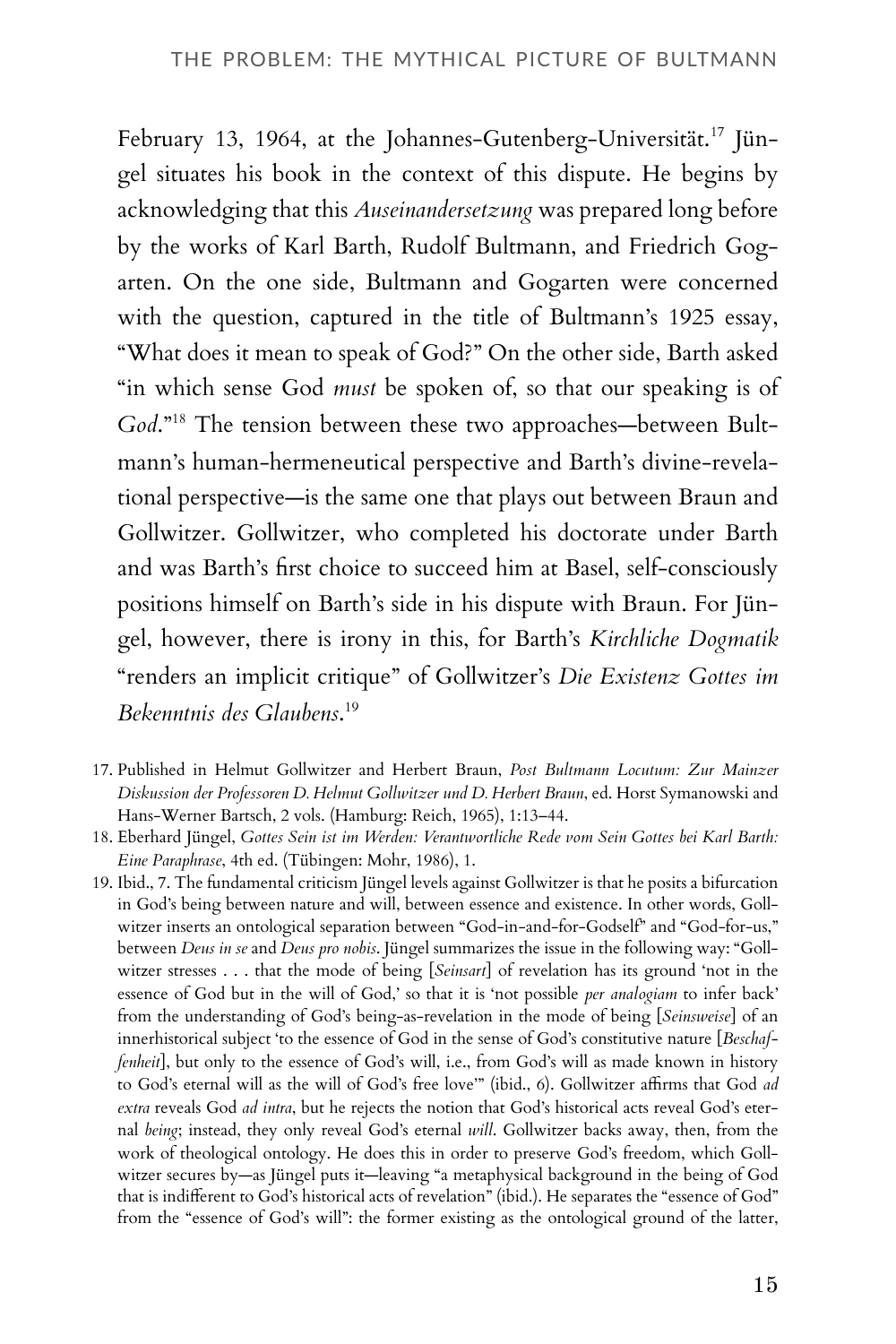Jüngel then sets out in his book to demonstrate that Barth actually stands closer to *Braun* than to Gollwitzer.<sup>20</sup> This further requires demonstrating that Barth actually stands in basic agreement with *Bultmann*, despite the apparent divergence between their two methodological questions. Indeed, Barth was right to describe Jüngel as one of those who approach him with an "and," for that is precisely what this book sets out to achieve. Jüngel frames this "and" in terms of responsible God-talk. While he goes on to elucidate where they disagree, the differences between them are *internal* to a more encompassing unity.

#### 1.2.1.1. Responsible Talk of God

Barth's central concern, as Jüngel understands him, is that human speech should correspond to God. But how can human language correspond to God if human beings necessarily speak the language of the world? The "problem of *theological language*" <sup>21</sup> is thus the "question regarding the *capacity* of language."<sup>22</sup> How is a genuine encounter between God and human beings through the media of scripture and proclamation possible?

In order for a real encounter to take place, God must communicate Godself to humanity. For Barth, God's gracious self-communication in Jesus Christ constitutes the only true presupposition of theology.

though otherwise having no obvious relation to it. The constitution of God's eternal being is, therefore, static and unaffected by the acts of God in time and space. Unfortunately, in speaking about the "essence of God's will" Gollwitzer failed to speak correspondingly of the "will of God's essence" (ibid.). By separating essence and will he ends up creating an abstract hidden "God behind God," in which case there is no guarantee that the God revealed in Jesus Christ is ontologically the same God who exists from all eternity.

<sup>20.</sup> For more on this debate see Bruce L. McCormack, "God *Is* His Decision: The Jüngel-Gollwitzer 'Debate' Revisited," in *Theology as Conversation: The Significance of Dialogue in Historical and Contemporary Theology: A Festschrift for Daniel L. Migliore*, ed. Bruce L. McCormack and Kimlyn J. Bender (Grand Rapids: Eerdmans, 2009), 48–66.

<sup>21.</sup> *KD* 1.1:360/341.

<sup>22.</sup> Jüngel, *Gottes Sein ist im Werden*, 17–18.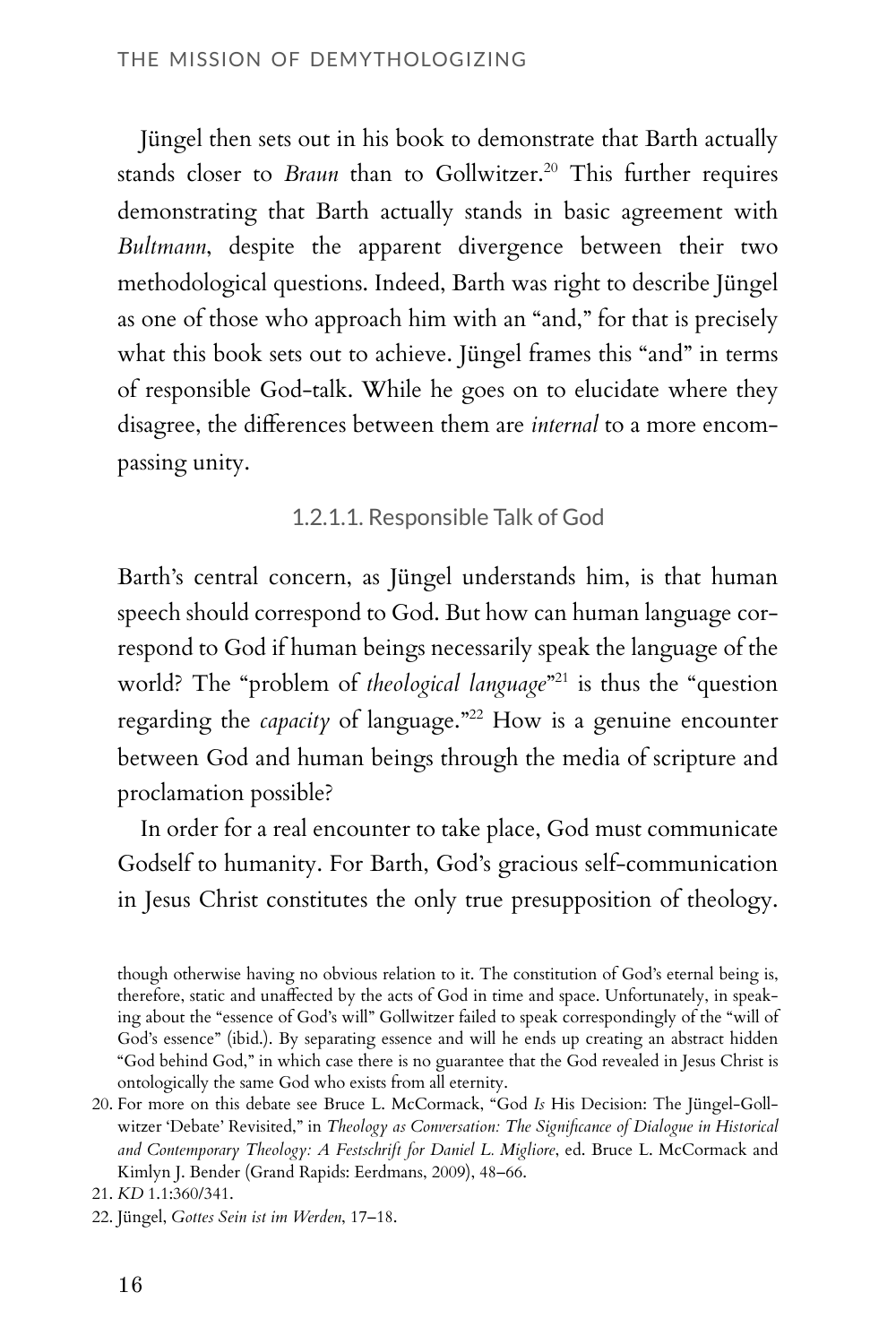All other purported presuppositions apart from the communicative actuality of God are false; they are, in fact, forms of human idolatry. Human beings are fundamentally incapable of speaking faithfully and authentically about God on the basis of some starting point in themselves (i.e., "natural theology"). For this reason Barth draws a basic distinction between the *analogia entis* and the *analogia fidei*: the analogy of being claims that language can grasp revelation, whereas the analogy of faith claims that revelation can grasp language. The *analogia entis*—which operates as an *analogia nominum* whereby God is linguistically grasped as a name (*nomen*)—is the "capture" or "conquest" (*Eroberung*) of revelation by language in the form of "logical construction."<sup>23</sup> This is what Jüngel identifies as metaphysics or mythology, which is premised on the natural capacity of language to speak of God. By contrast, the *analogia fidei*, understood as language captured by revelation, presupposes the actuality of God's speech as the basis for the possibility of language corresponding to God. And since God's communicative action *is* the covenant of grace in Christ that forms the internal basis for all creation, the language-capturing event of God's revelation is an event that "*brings* language to its essence," and thus "language is brought to its essence where God brings Godself to speech."<sup>24</sup>

At this point it might appear that Barth belongs on the side of those who reject the hermeneutical problem in favor of a naïve (neo)orthodox appeal to the self-evident revelation of God in scripture—as if the theologian, by virtue of her faithful receptivity to God, can claim direct access to God's self-knowledge on the grounds that language has been objectively captured by revelation. Does not Barth's serene confidence in the communicative action of God lead to a dissolution of all need for interpretation? Is not the exercise

23. Ibid., 22. 24. Ibid., 26.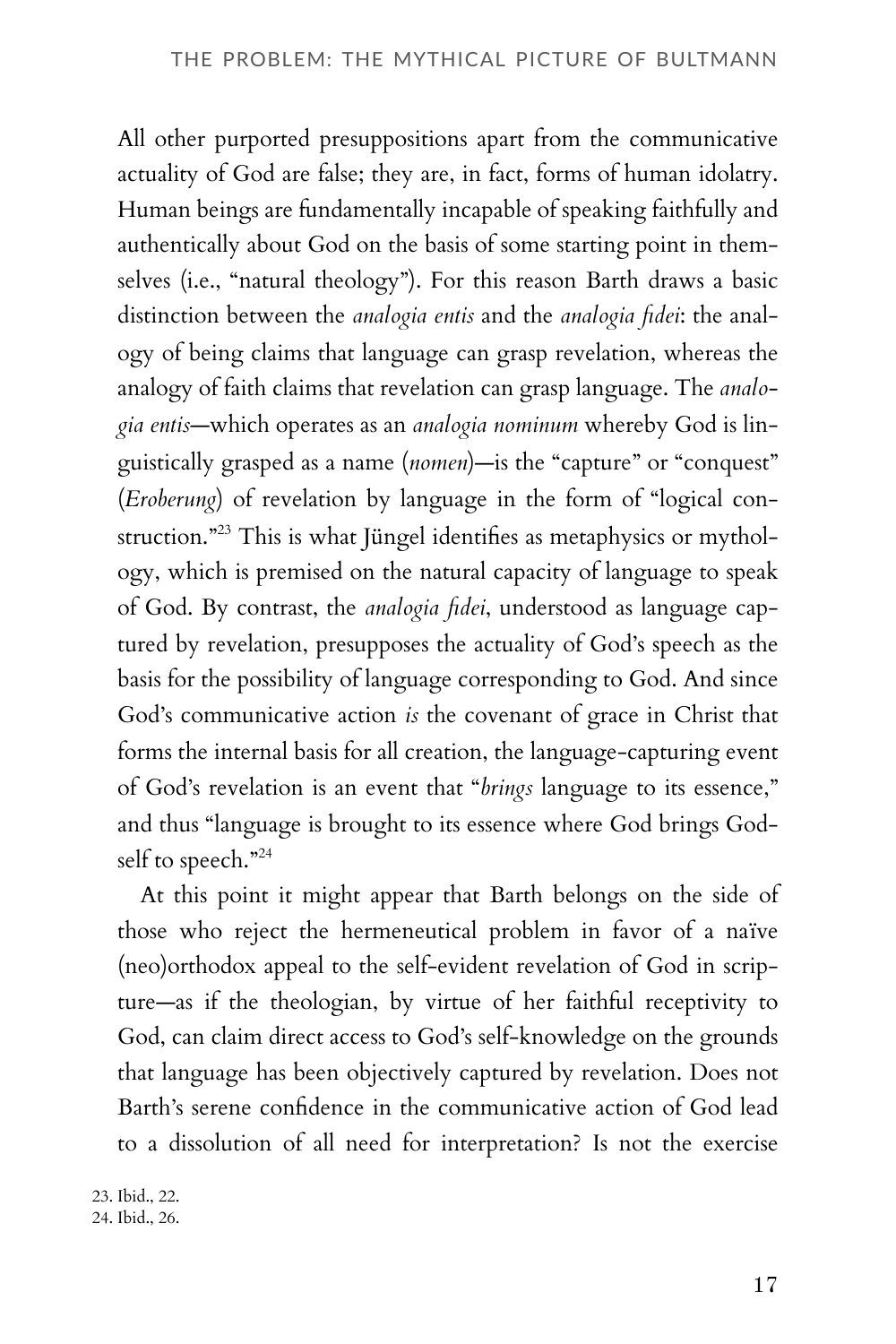in hermeneutical inquiry a faithless attempt to capture revelation through human reason and language? Is Barth finally any different from those Catholics and Protestants of the past who claimed that the church has direct access to divine revelation, whether it is in the form of scripture, the *regula fidei*, the sacraments, or the ecclesial institution itself?<sup>25</sup> It could seem—and certainly Barth has been read this way for understandable reasons—that the theologian can bypass the problem of hermeneutics altogether.

Jüngel's central thesis is that, contrary to appearances, Barth's deployment of the doctrine of the Trinity at the opening of his *Kirchliche Dogmatik* is not an evasion of hermeneutics but rather a profound *engagement* with the hermeneutical problem. Barth's trinitarian theology is, in fact, a form of hermeneutical theology. This is true in two closely-related respects. First, "revelation is the self-interpretation [*Selbstinterpretation*] of this God," according to Barth.<sup>26</sup> God's self-revelation in the economic Trinity is an interpretation of the immanent Trinity, and thus it is neither an addition to nor a direct presence of the eternal being of God. God's being *ad extra* in the economy of grace corresponds to God's being *ad intra*. The event of revelation is therefore the "self-unveiling" (*Selbstenthüllung*) of the eternal being of God, but it is an unveiling *in and through a veil*. <sup>27</sup> Or as Barth says elsewhere: "the *Deus revelatus* is the *Deus absconditus*."<sup>28</sup> God is hidden *in* God's revelation and not apart from it.<sup>29</sup> That is to

<sup>25.</sup> For a penetrating analysis of this historical dispute over access to revelation, focusing on the distinctly different approaches of Catholicism and Protestantism, see Gerhard Ebeling, "Die Bedeutung der historisch-kritischen Methode für die protestantische Theologie und Kirche [1950]," in *Wort und Glaube I* (Tübingen: Mohr, 1960), 1–49. Ebeling argues that the Reformation doctrine of justification by faith alone leads necessarily to the task of hermeneutics in the form of the historical-critical method.

<sup>26.</sup> *KD* 1.1:329/311.

<sup>27.</sup> *KD* 1.1:333/316.

<sup>28.</sup> *KD* 1.1:338/321. See Jüngel, *Gottes Sein ist im Werden*, 30–31.

<sup>29.</sup> See Eberhard Jüngel, "Die Offenbarung der Verborgenheit Gottes: Ein Beitrag zum evangelischen Verständnis der Verborgenheit des göttlichen Wirkens [1984]," in *Wertlose Wahrheit:*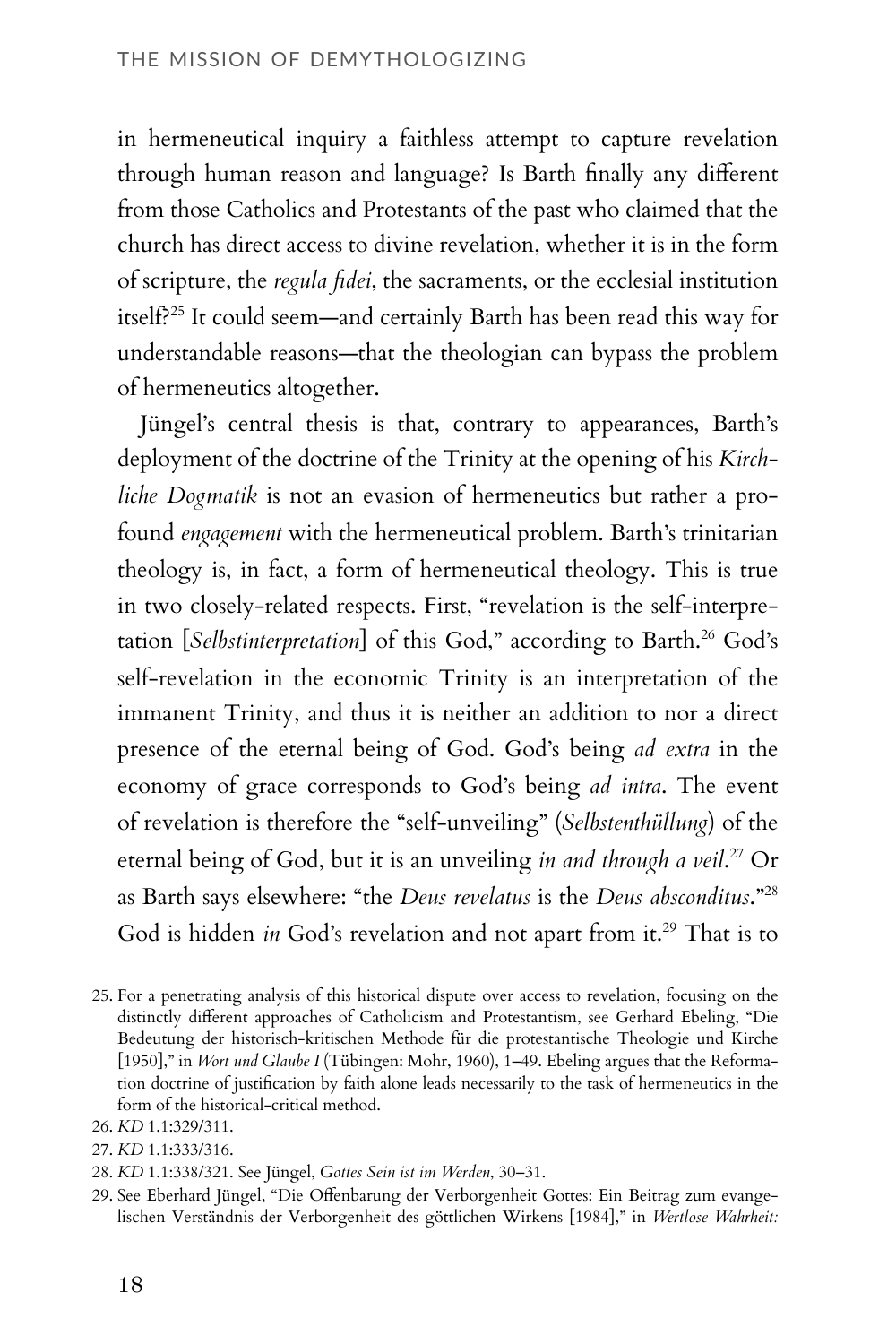say, there is no divine being-in-itself that remains hidden from or alien to the self-giving of God in history, but neither is the self-giving of God one that grants unmediated access to the divine nature. Jüngel glosses this by simply stating that "revelation is that occurrence in which the *being of God* comes to speech."<sup>30</sup> Put in hermeneutical terms, "if revelation is the self-interpretation of God, then in it there occurs the fact that God interprets Godself *as* the one whom God *is*."<sup>31</sup>

Second, the event of revelation, understood as God's self-interpretation, establishes the creaturely enterprise of interpreting revelation: "*the revelation of God itself is what makes possible the interpretation of revelation*."<sup>32</sup> The self-interpretation of God not only brings God's being to speech; it also authorizes and empowers human beings to engage in an ongoing inquiry and interpretation of this divine coming-to-speech. Revelation "captures" language, and precisely in this capture revelation "*demands* from without" that language share in the "risk" (*Wagnis*) that comes with the interpretation of revelation.<sup>33</sup> For this reason the event of God's unveiling does not bypass the hermeneutical problem but makes this problem inescapable and essential to responsible God-talk. In fact, the doctrine of God *is* the hermeneutical problem, according to Jüngel:

We face the hermeneutical problem in its most concentrated form in that we turn our attention to the doctrine of God. The being of God is the hermeneutical problem of theology. More precisely, the fact that the being of God *proceeds* is precisely the hermeneutical problem. For only because the being of God proceeds is there an encounter between God and humanity. And the hermeneutical problem is grounded in this

- 30. Jüngel, *Gottes Sein ist im Werden*, 27.
- 31. Ibid., 33.
- 32. Ibid., 27.

*Zur Identität und Relevanz des christlichen Glaubens. Theologische Erörterungen III* (Munich: Kaiser, 1990), 163–82.

<sup>33.</sup> *KD* 1.1:358/339. See Jüngel, *Gottes Sein ist im Werden*, 24.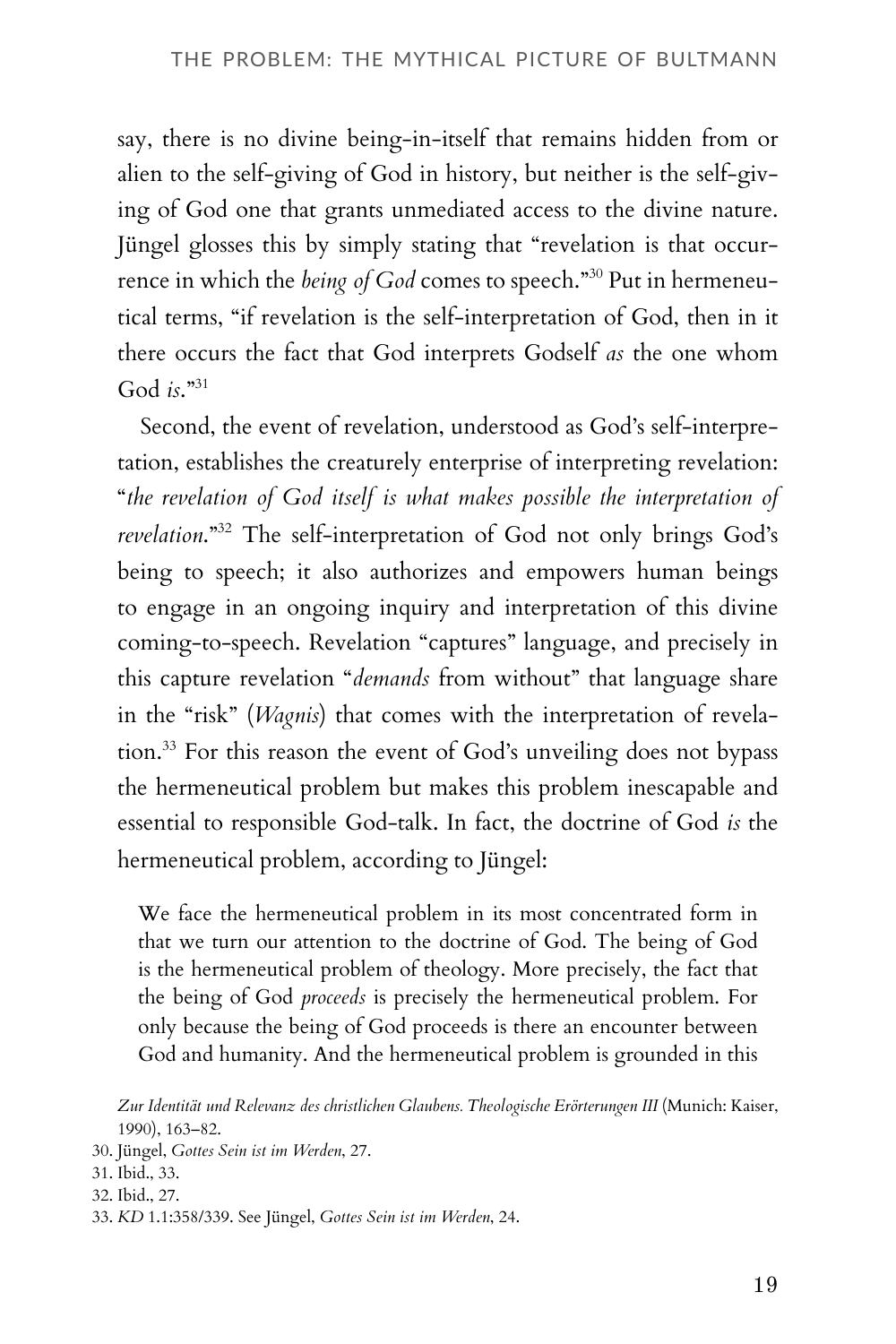encounter between God and humanity that is the result of the movement of God's being.<sup>34</sup>

Precisely because the God of the gospel is a self-interpreting God—a God who is involved in the contingencies and particularities of history within God's very being—the doctrine of the Trinity, in the hands of Barth, becomes a hermeneutical axiom that "protects the Christian doctrine of God from becoming mythological or lapsing into metaphysics."<sup>35</sup> To have our God-talk ordered by the trinitarian event of God is to engage in hermeneutically responsible theological speech.

The foregoing interpretation of Barth's dogmatic project leads Jüngel to the conclusion previously quoted:

It is precisely this critical-polemical function of Barth's doctrine of the Trinity that has not been given enough consideration. As paradoxical as it may sound, Barth actually accorded to his doctrine of the Trinity (1932) the same function that the program of demythologizing performs in the theology of Rudolf Bultmann. Difference of methods and results here and there cannot obscure this. This state of affairs ought to give cause for reflection to the rash and superficial among Bultmann's critics, and indeed to critics of Barth who are always ready and willing to accuse the *Kirchliche Dogmatik* of speculation, but who are unwilling and not at all ready to read it. If we understand Bultmann's program as an effort at appropriate speaking of God (and so about humanity), and if we see this effort fulfilled in not objectifying God (or letting God be objectified) as an It or He, but in bringing God to speech as You [*Du*] and thus appropriately, then we cannot fail to see a striking parallel to the meaning Barth accords (and gives) to the doctrine of the Trinity.<sup>36</sup>

On Jüngel's reading, Barth and Bultmann are fundamentally on the same side in the dispute over the hermeneutical problem, and this *despite* the fact that Barth himself repeatedly dismissed Bultmann,

34. Jüngel, *Gottes Sein ist im Werden*, 10–11. 35. Ibid., 33. 36. Ibid., 33–34.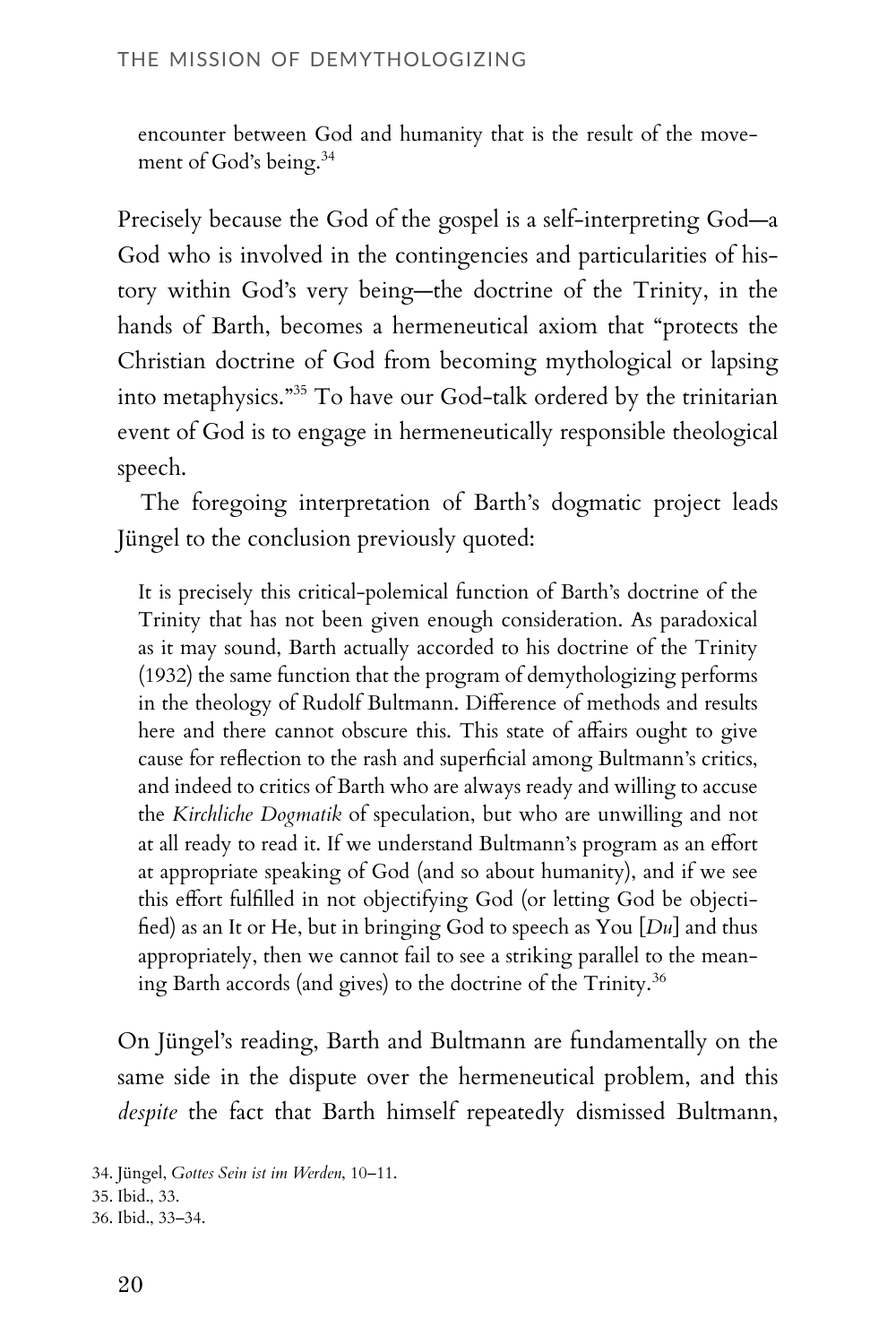Fuchs, and others in the Marburg school who concerned themselves with the task of hermeneutical translation. Jüngel perceives that Barth and Bultmann, notwithstanding their divergent theological positions, are both equally concerned with responsible (i.e., nonobjectifying) God-talk, but they carry out this pursuit of appropriate talk of God in different conceptual idioms. Barth writes in response to what he calls natural theology or metaphysics, which is a mode of God-talk that is, by design, not governed by God's self-revelation in Christ. In speaking about God on the basis of what can be said first about the creature, it fails to say what *must* be said of God. Barth's concern is therefore revelational. Bultmann, however, writes in response to what he calls mythology, which is a mode of God-talk that intends to speak responsibly of God but does not, by virtue of historical-cultural limitations. Bultmann's concern is therefore hermeneutical, but it is no less grounded in the theological claim that language must be captured by revelation to speak appropriately of God. Hence demythologizing has to be understood theologically as "the interpretive repetition of the capture of language through revelation, in which the mythological element of myth is rejected as an attempt to capture revelation through language."<sup>37</sup> Similarly, the historical-critical method, as a task that serves demythologizing, "orients itself (exclusively!) to the *captures* revelation *made* when it *came* to speech."<sup>38</sup> Demythologizing is merely the hermeneutical counterpart to Barth's dogmatic theology.<sup>39</sup>

37. Ibid., 24n34.

<sup>38.</sup> Ibid., 25n43.

<sup>39.</sup> In our periodization below, among other places, we will interrogate this claim in light of Barth's later writings against hermeneutical theology. Jüngel is certainly right to see Barth as engaged with the hermeneutical problem at a certain fundamental level, but he does not subject Barth to sufficient critical scrutiny. While it is true that Barth understands the doctrine of the Trinity in opposition to what Bultmann calls objectification, it is not enough to emphasize God's self-interpreting revelation without also addressing the fact that this self-interpreting communication of God occurs at a *specific historical site*. Barth and Bultmann can and do agree that revelation captures language, as Jüngel puts it, but the emphasis in each case is crucially differ-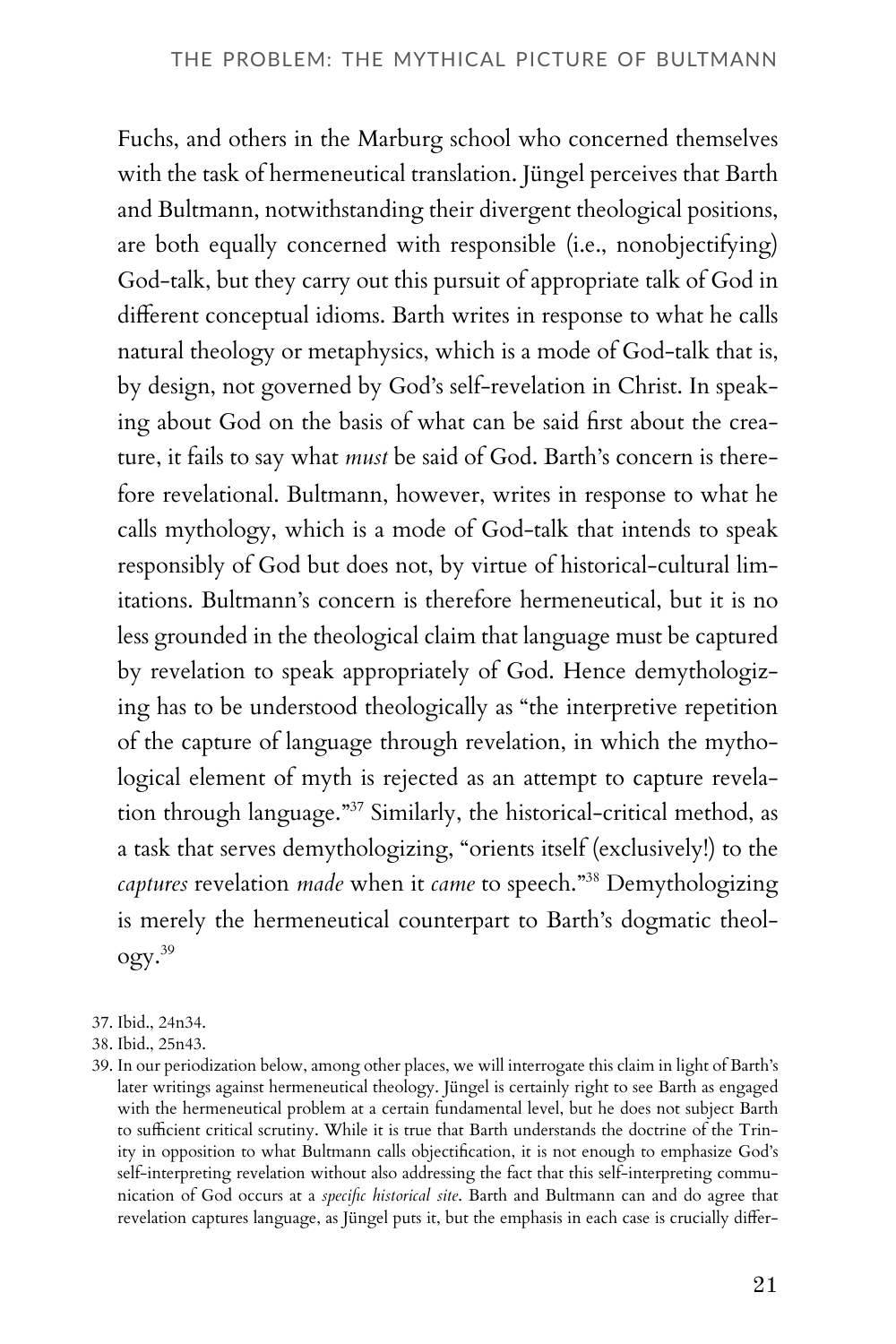We will return to Jüngel's reinterpretation of the Barth-Bultmann relation in later chapters. Suffice it to say that the present work seeks to be little more than a gloss on (and, at best, a vindication of) Jüngel's insightful understanding of both Barth and Bultmann.

## 1.2.1.2. Analogy and Paradoxical Identity?

Jüngel does not rest content with a rapprochement of Barth and Bultmann. He probes the matter further in the next chapter of his book, this time offering his own account of where the two theologians diverge. Jüngel situates the conflict between Barth and Bultmann in the context of "the problem of the being-objective [*Gegenständlich-*Sein] of God in the knowledge of God."<sup>40</sup> God's self-revelation, for Barth, entails God's "objectivity" or "objective being," that is, God's determination to be available as an "object" (*Gegenstand*) of human speaking and thinking. To be sure, this "objectivity" (*Gegenständlichkeit*) of God has to be strictly differentiated from any notion of God as being "objectified" (*objektiviert*). As one who "stands over against" (*gegenstehen*) the human subject, God is a *Gegenstand*, not an

ent: for Barth revelation *captures* language, whereas for Bultmann revelation captures *language*. Bultmann recognizes that the event of revelation takes up a specific cultural-historical situation (i.e., "language"), and that any interpretation of revelation has to attend to the differentiation between revelation and the language it has captured. Failure to do so is implicitly to objectify God, since it conflates divine revelation with the linguistic-historical site in which God comes to speech. This is why hermeneutical translation is necessary: it preserves the critical differentiation between creator and creature that preserves the freedom of God's word. Translation is essential to any opposition to natural theology, and yet it is precisely translation that Barth consistently opposes in his later years, particularly in the 1950s. Jüngel does not address this problem because, as a constructive paraphrase, he focuses in this passage strictly on the presuppositions and positions operative in *KD* 1.1, where Barth is attacking the natural theology of the *analogia entis* (a matter he and Bultmann agree on). But this material precedes Barth's later doctrine of election, which provides the dogmatic basis for his dispute with the hermeneutical theologians. So while we will embrace Jüngel's take on Barth, we must at the same time (a) place these texts in their broader historical context to see how Barth's thinking develops and (b) examine the lacunae in the *Kirchliche Dogmatik* in order to see how Bultmann extends and corrects Barth's theological project in fruitful and necessary ways.

<sup>40.</sup> Jüngel, *Gottes Sein ist im Werden*, 55.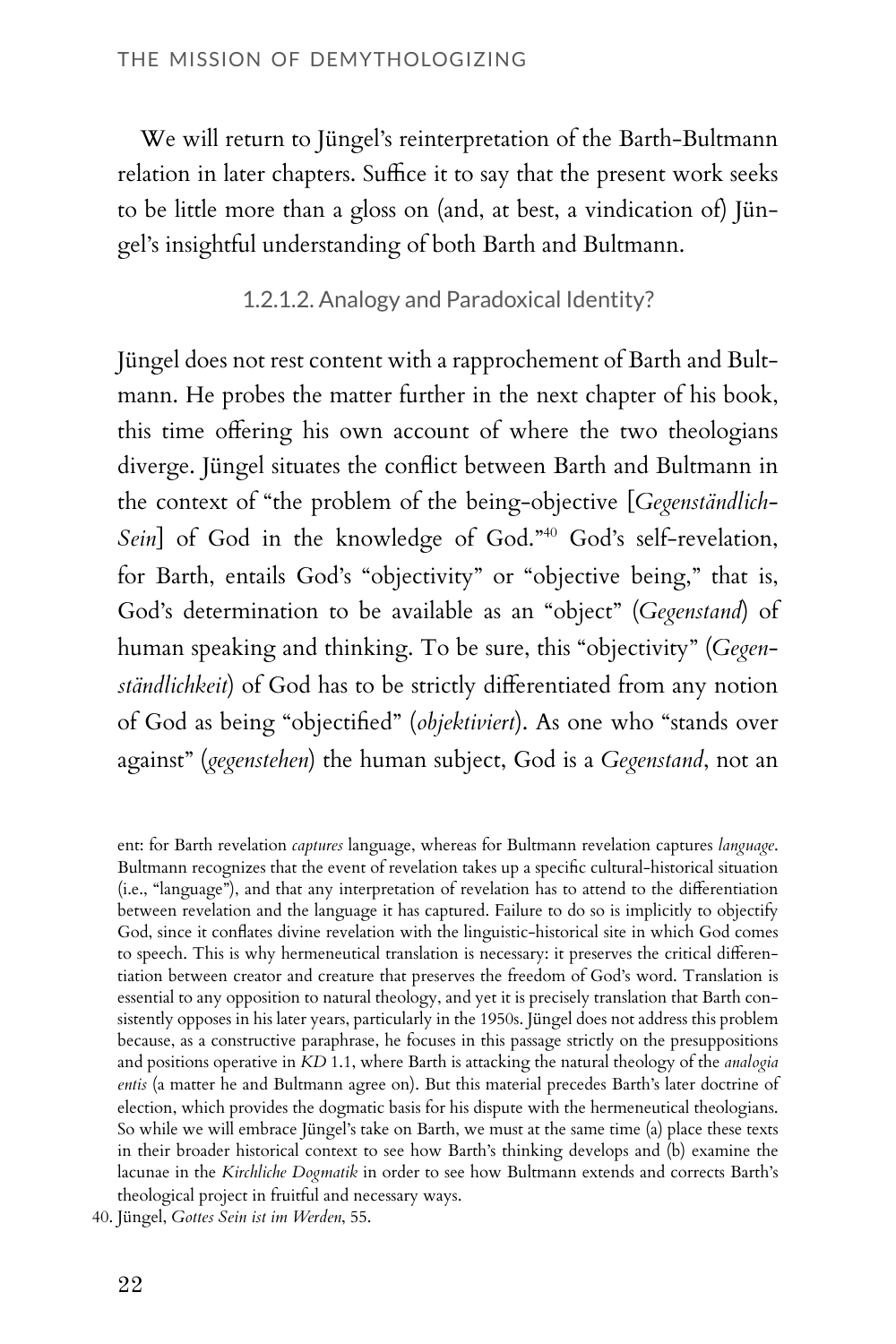*Objekt* that is available for investigation. Even though we speak of the divine object and the human subject, God is always "the subject of God's being-known and becoming-known."<sup>41</sup> For this reason God's objectivity, according to Barth, does not in the least mean "some kind of realism or objectivism" with respect to God.<sup>42</sup> God differentiates Godself from all other objects and in so doing differentiates human subjectivity from the kind assumed in human relations with other objects.<sup>43</sup>

In that God establishes a distinct mode of human subjectivity, God's becoming an object of human knowledge is an event of the greatest anthropological relevance. Jüngel elaborates this claim under the heading of "God's being-objective as an anthropological *existentiale* [*Existential*]."<sup>44</sup> The concept of an *existentiale* is a Heideggerian term referring to the *ontological* structure of Dasein, as opposed to a particular *ontic* mode of existence.<sup>45</sup> In other words, to speak of an *existentiale* is to talk about the essence of human being-in-the-world. This is, to say the least, a highly surprising and unusual move. In a way it is Jüngel's most constructive and, at least ostensibly, most

- 41. Ibid., 54.
- 42. *KD* 2.1:12/13.
- 43. Jüngel, *Gottes Sein ist im Werden*, 55. According to Jüngel, God's being-objective thus involves no abrogation of the ontological differentiation between God and the human person. God remains as different from humankind as from all other objects of human inquiry. There is "no *unio mystica* of or identity between the subject and object of the knowledge of God" (ibid., 58). At the same time, this differentiation between God and world is itself essential to the relation between them, since "God differentiates Godself as God from human beings precisely where God reveals Godself to human beings as a human being" (ibid., 59). But the relation is not simply one-sided. Just as God's self-interpretation elicits the human work of interpretation, so too "God and the human person remain in this relation of counterparts only insofar as they give themselves to this relation" (ibid.). This further supports Jüngel's claim that God's beingobjective makes the work of interpretation necessary. By engaging in the hermeneutical task, human beings are actively giving themselves to the divine-human relation God has initiated in the event of God's coming-to-speech in Christ.
- 44. The material contained in these five brief pages is not only some of the most difficult in the book but also perhaps the most widely overlooked. Jüngel's highly creative connection of Barth and Bultmann via Heidegger deserves serious scholarly attention.
- 45. The distinction between ontological and ontic corresponds to the distinction between the German terms *existential* and *existentiell*, translated "existentialist" and "existential" respectively.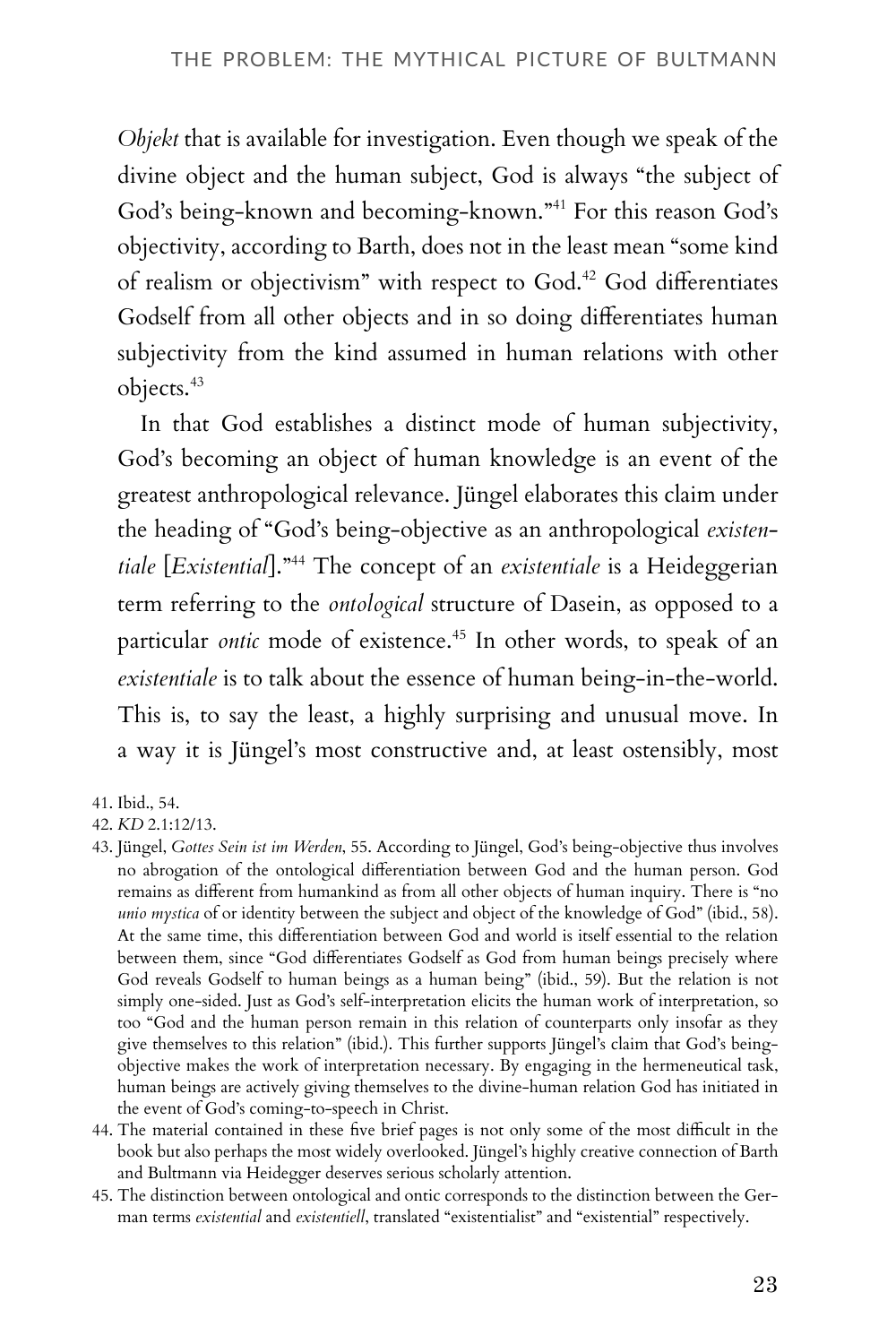rebellious moment, in that it appears to contradict the positions of both Barth and Bultmann. On the one hand Barth is resistant to anything that smacks of anthropocentrism, and that conviction would certainly seem to rule out the claim that God is an "anthropological *existentiale*." On the other hand Bultmann insists that the relation to God occurs on the level of the ontic only, not the ontological—that is, on the level of the *existentiell*, not the *existential*—and therein lies its differentiation from philosophy.

Jüngel addresses both concerns in a small-print section.<sup>46</sup> He speaks to Barth's worry by appealing to the latter's distinction between God's primary and secondary objectivity, arguing that God is an anthropological *existentiale* only in God's *secondary* objectivity. "God's being is not as such an anthropological *existentiale*."<sup>47</sup> His response to Bultmann, however, moves in the other direction; though it is thoroughly Barthian in character, it is not for that reason opposed to Bultmann. Jüngel allows that, judged philosophically, *existentialia* are neutral structures of human being-in-the-world. For example, love and fear are neutral possibilities of existence. However, according to the judgment of the *theologian*—and this is Bultmann's own position—there is no neutral human relation to God: one either loves and fears God or one rejects the love and fear of God. For instance, in a 1926 sermon Bultmann speaks of the new beginning within history inaugurated by the incarnation of God in the person of Jesus, an event that always demands our decision as to whether we will let it be the new beginning of our lives. But then he adds:

In truth, this event . . . *is* in fact always the beginning for us, whether we want it to be or not. We *choose* always only in which sense it will be the beginning for us. For ever since this event took place, all history has been marked by it. The one who chooses it has chosen life, and the one

46. Jüngel, *Gottes Sein ist im Werden*, 70–72. 47. Ibid., 70.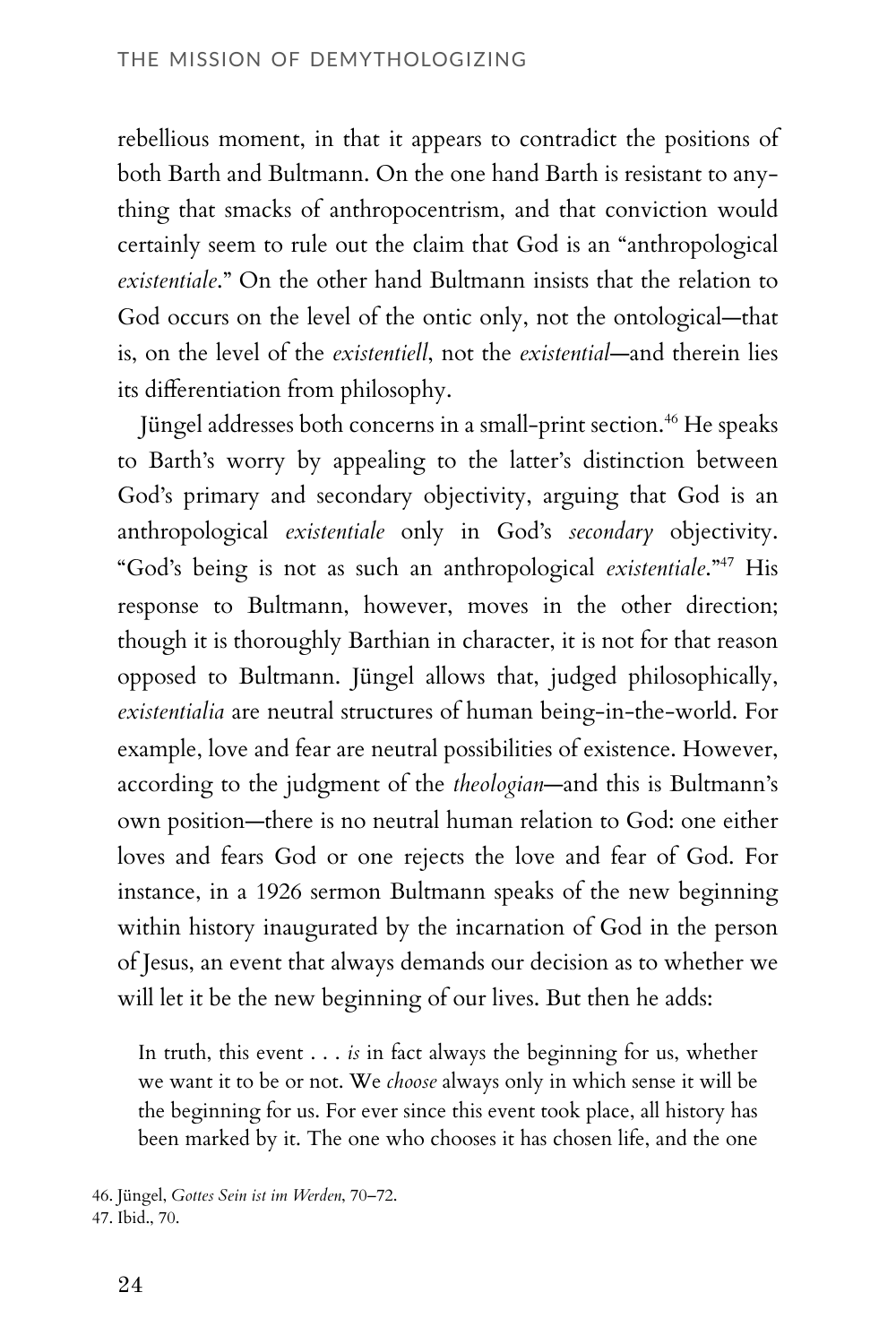who spurns it has spurned nothing less than life itself; that person has chosen death. Each person has chosen. One cannot ignore this beginning, and even to ignore it is to take a position; the one who spurns love remains in hate.<sup>48</sup>

From a theological perspective, each person has already responded to God; one's existence is essentially related to God, regardless of whether one acknowledges it on the ontic-*existentiell* level. Jüngel thus identifies God in God's being-objective as an anthropological *existentiale* in this theological sense. God's being-objective is the condition for the possibility of human existence. God simply *is* the one who cares or is concerned about human beings (*der für den Menschen Sorgende*) existing in love and fear of God, while human beings are essentially those who live in relation to God, whether they acknowledge it or not.<sup>49</sup> Jüngel certainly goes beyond Bultmann (in the direction of Barth) by engaging in theological ontology, but he does so in a way that remains faithful to Bultmann. In fact, he already here subtly engages in a further rapprochement between them. Ostensibly the two theologians diverge on anthropological grounds, with Barth understanding humankind as *ontologically* defined by God's act in Christ and Bultmann seeing humankind as *ontically* defined by God's act in Christ (since the ontological structures are neutral). Jüngel, however, effectively interprets Barth's "ontological" position as an "ontic" perspective regarding the structures of human existence. Barth's position does not compete with Bultmann's but remains wholly within the theological view of humankind, whereas Bultmann acknowledges that there is a nontheological view (which he calls "ontological").

<sup>48.</sup> Rudolf Bultmann, *Das verkündigte Wort: Predigten, Andachten, Ansprachen 1906–1941*, ed. Erich Grässer and Martin Evang (Tübingen: Mohr, 1984), 237–38.

<sup>49.</sup> Jüngel, *Gottes Sein ist im Werden*, 70.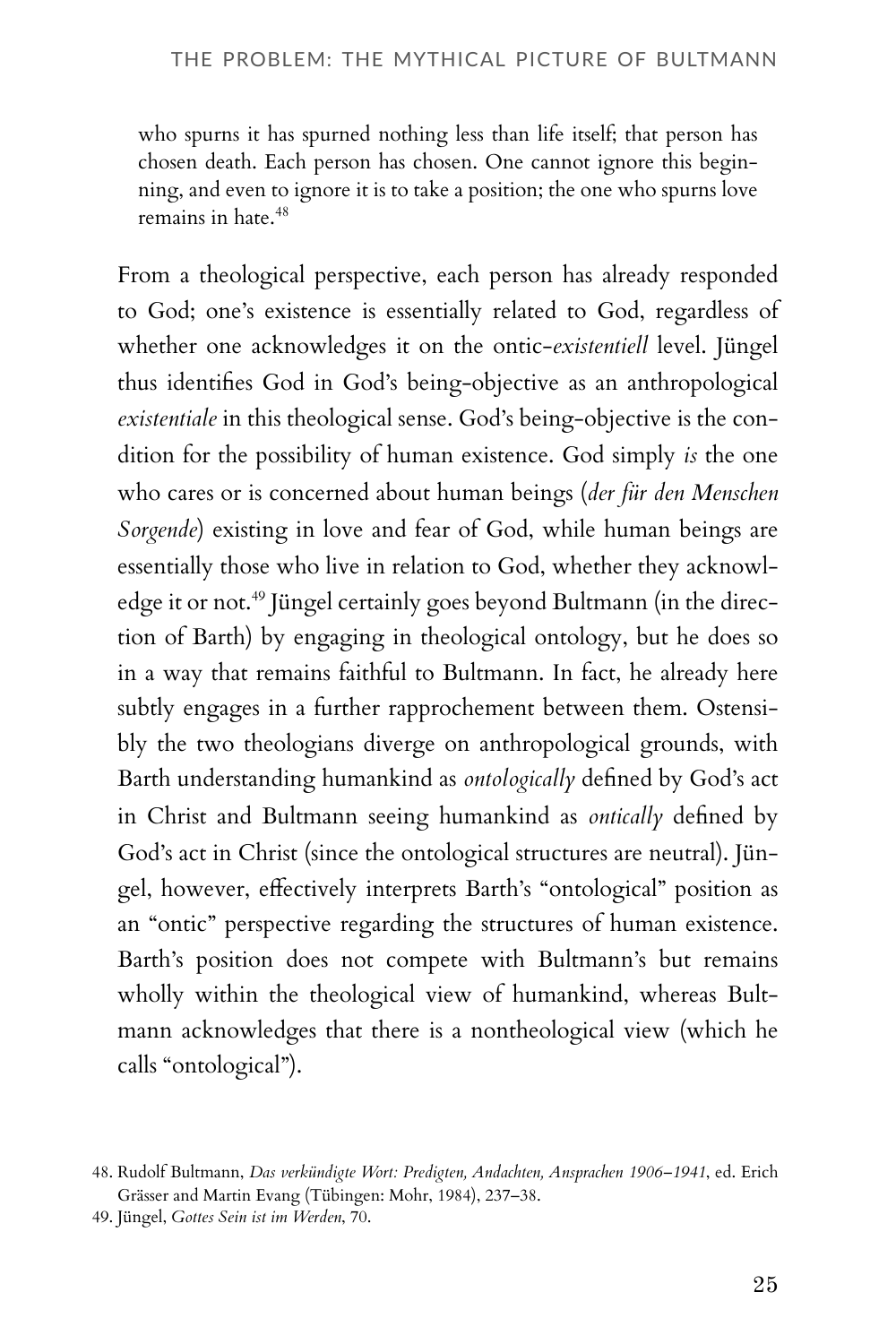#### THE MISSION OF DEMYTHOLOGIZING

This small-print analysis of Barth and Bultmann sets up the chapter's lengthy concluding paragraph, where Jüngel turns to consider the real divergence between them. He begins by restating his claim regarding the fundamental unity in their understanding of theology. The difference between them does *not* consist in the notion that Barth's theological statements "abstract from the anthropological relation given in revelation" and thus fail to thematize the existential dimension of our relation to God, while Bultmann "dissolves theological statements into anthropological statements." In Jüngel's judgment "such claims label the theology of both theologians superficially and so fail to understand them at all."<sup>50</sup> That being said, Jüngel offers a reinterpretation of their divergence in terms of the *relation* between divine revelation and the anthropological *existentiale*. If both theologians thematize the anthropological as necessarily related to the divine object of theology, they diverge, so Jüngel claims, in terms of how this divine object is related to the question of existence.

Jüngel presents his claim regarding the distinction between Barth and Bultmann in a series of suggestive comments without any clarification or elaboration. Each of the various ways of distinguishing between the two theologians circles around the same issue, namely, the relation between eternity and time, between the eschatological and the historical. The first example Jüngel gives is rooted in the doctrine of God: "Barth believes that one must differentiate the beingobjective of God in God's revelation as a 'secondary objectivity' from the 'primary objectivity' in the innertrinitarian being of God, which makes possible this 'secondary objectivity.'" In other words, Barth believes that God's revelatory action *ad extra* allows the theologian to derive statements about God's being *ad intra*, since God's historical acts correspond to God's eternal identity. God *is* what God reveals

50. Ibid., 72.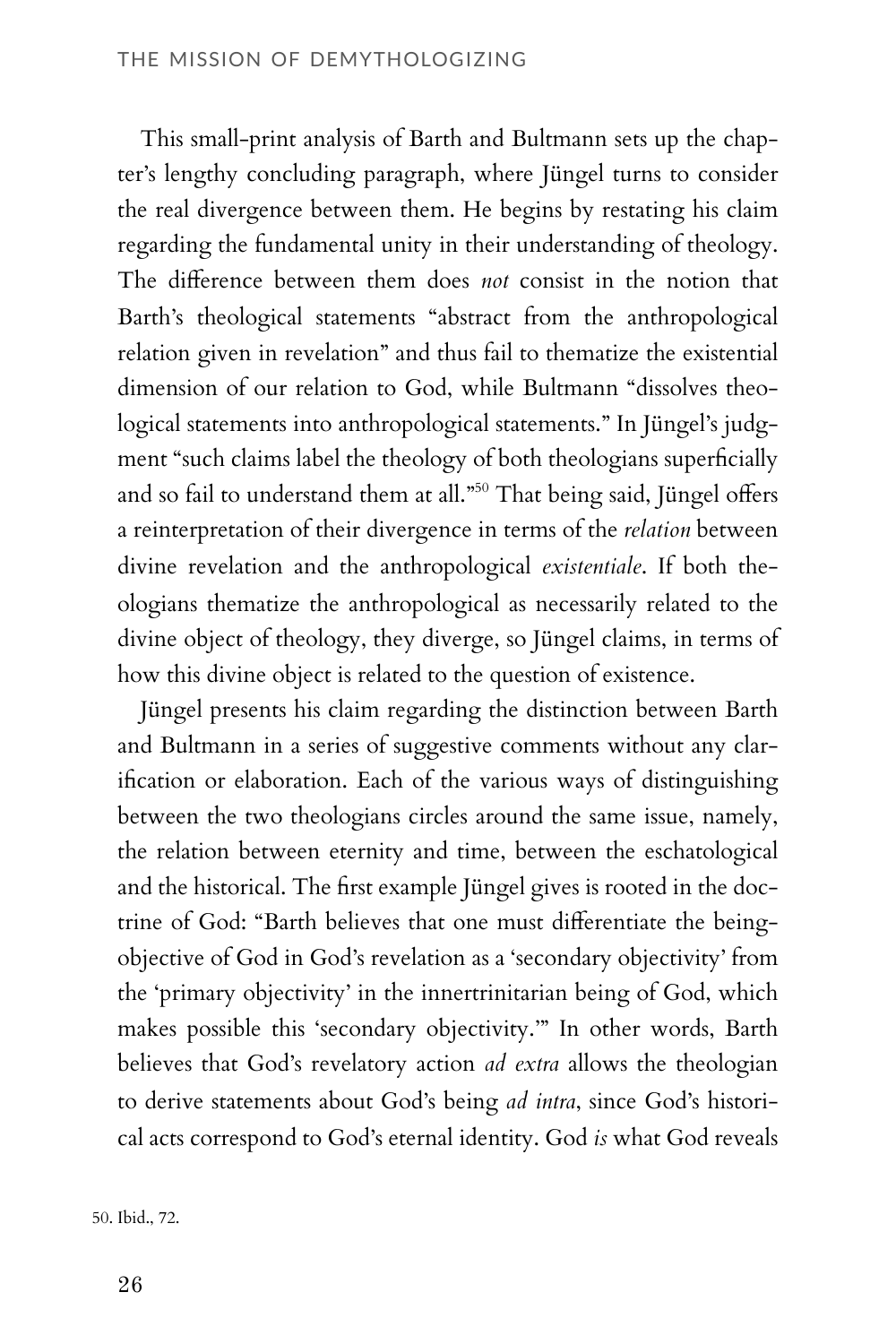Godself to be. Bultmann, however, maintains that "the question of the possibility of revelation (grounded in God) is forbidden."<sup>51</sup> Jüngel is aware that this distinction is misleading, though perhaps not as much as he ought to be. He quickly defends Barth from the "Bultmannian" objection that Barth is trying to reach behind revelation or that he is positing a theology without anthropological relevance. Barth is only drawing the ontological implications for God that are given in revelation itself, and while this means theology is grounded in the eternal being of God, this does not deny that all theological statements are thereby anthropologically relevant. But Jüngel does not go on to clarify and defend Bultmann from the usual "Barthian" criticisms, and this lack of balance manifests itself in the statements that follow.

At this point Jüngel makes a misstep in his analysis, for he proceeds to restate the distinction between Barth and Bultmann in terms of what serves as the *criterion* of the truth of theological statements. The criterion for Barth, he claims, is that "the freedom of the subject of revelation is protected," while the criterion for Bultmann is the "anthropological relevance" of theological statements.<sup>52</sup> As a kind of surface-level analysis this kind of distinction is not entirely incorrect: Barth indeed appeals to divine freedom and Bultmann to anthropological credibility. But things are quite a bit more complicated than Jüngel lets on. Here we see clear evidence in support of McCormack's criticism that Jüngel is not sufficiently aware, at least in this early work, of the difference between Barth's earlier and later dogmatic theology.<sup>53</sup> Under the conditions of Barth's earlier (i.e., pre-*KD*

51. Ibid.

52. Ibid.

<sup>53.</sup> See McCormack, "God *Is* His Decision," 61–65. McCormack points to what he calls an "unresolved problem" in Jüngel's analysis due to the presence of statements that imply "an ontological priority of Trinity over election." McCormack does not point to this particular passage, but he indicates others in which Jüngel seems to ground revelation in a prior divine being-for-itself. Of course, Jüngel does not intend to posit a nonhistorical or prechristological origin in God,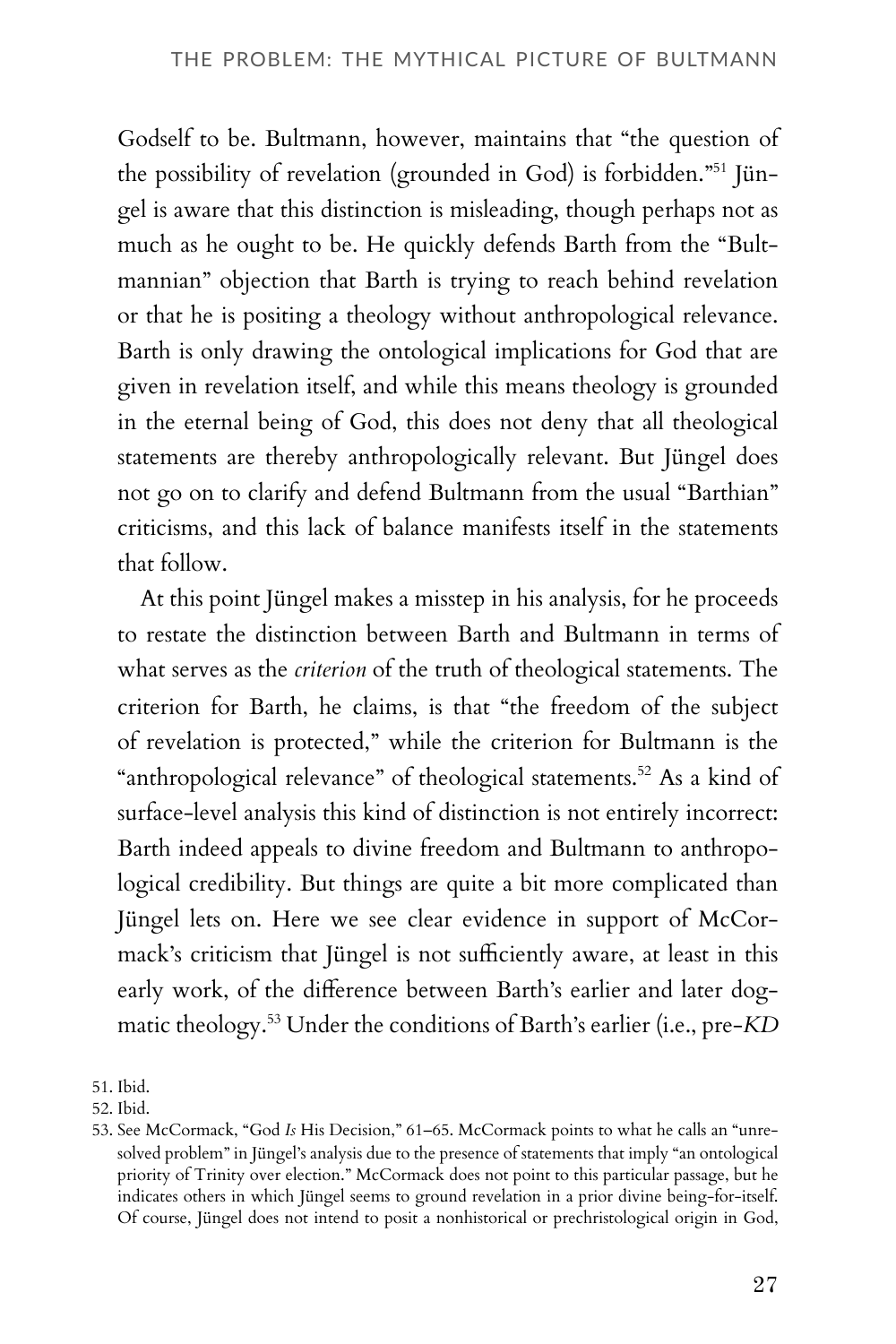2.2) theology, the appeal to divine freedom serves to support someone like Gollwitzer in differentiating between an eternal divine being (the immanent Trinity as the locus of God's freedom from creation) and a historical act of divine will in the economy of grace. Such a view of God's freedom leaves open "a metaphysical background in the being of God that is indifferent to God's historical acts of revelation," in direct conflict with Jüngel's intentions.<sup>54</sup> Under the conditions of Barth's later theology, however, in which the being of God is determined by the history of Christ, Barth's appeals to divine freedom take on a radically different character. There he can even posit "the inner necessity of the freedom of God."<sup>55</sup> That the former version of divine freedom is what Jüngel has in mind is evident from the fact that he contrasts it with Bultmann's criterion of anthropological relevance. The later Barth denies any such contrast, since all theology is for him "theanthropology," such that anthropological rel-

since the whole trajectory of the book consists in rejecting precisely such a notion. The problem, as McCormack points out, is that Jüngel believes the early Barth's doctrine of the Trinity is already "christologically grounded" (Jüngel, *Gottes Sein ist im Werden*, 30). But the truth is that Barth developed his account of the Trinity on the basis of a doctrine of revelation that sought to protect the freedom and sovereignty of the divine subject. The doctrine of the Trinity in *KD* 1 remains consistent with the position elaborated in the Göttingen dogmatics: "God is in God's revelation simultaneously . . . an accessible object, a human being, *and* . . . *not* an object, *not* a human being. . . . God is λόγος ἔνσαρκος *and* λόγος ἄσαρκος!" See Karl Barth, *Unterricht in der christlichen Religion, 1: Prolegomena 1924*, ed. Hannelotte Reiffen, Gesamtausgabe 2 (Zürich: Theologischer Verlag, 1985), 196–97. Barth's early doctrine of the Trinity, and thus his early doctrine of divine freedom, is not wholly determined by his christology—something that only becomes possible on the grounds of his later doctrine of election. The consequence of this later theology is that Barth relocates the dialectic: it is no longer a "vertical" dialectic between the eternal being of God and the historical person of Jesus but is now instead a "horizontal" dialectic between the veiling of Christ's identity in his historical flesh and the unveiling of Christ's identity in his historical acts through the gift of faith. Barth no longer places a gap between deity and humanity, between the *Logos asarkos* and the *Logos ensarkos*. In contrast to his Göttingen dogmatics, Barth now says that "we must not here refer to the second 'person' of the Trinity as such, to the eternal Son or the eternal Word of God *in abstracto* and therefore to the so-called λόγος ἄσαρκος," for "we do not have to reckon with *any* Son of God in *himself*, indeed with any λόγος ἄσαρκος, with anyone *other* than the Word of God that was made flesh" (*KD* 4.1:54–55/52).

54. Jüngel, *Gottes Sein ist im Werden*, 6.

<sup>55.</sup> *KD* 4.1:213/195.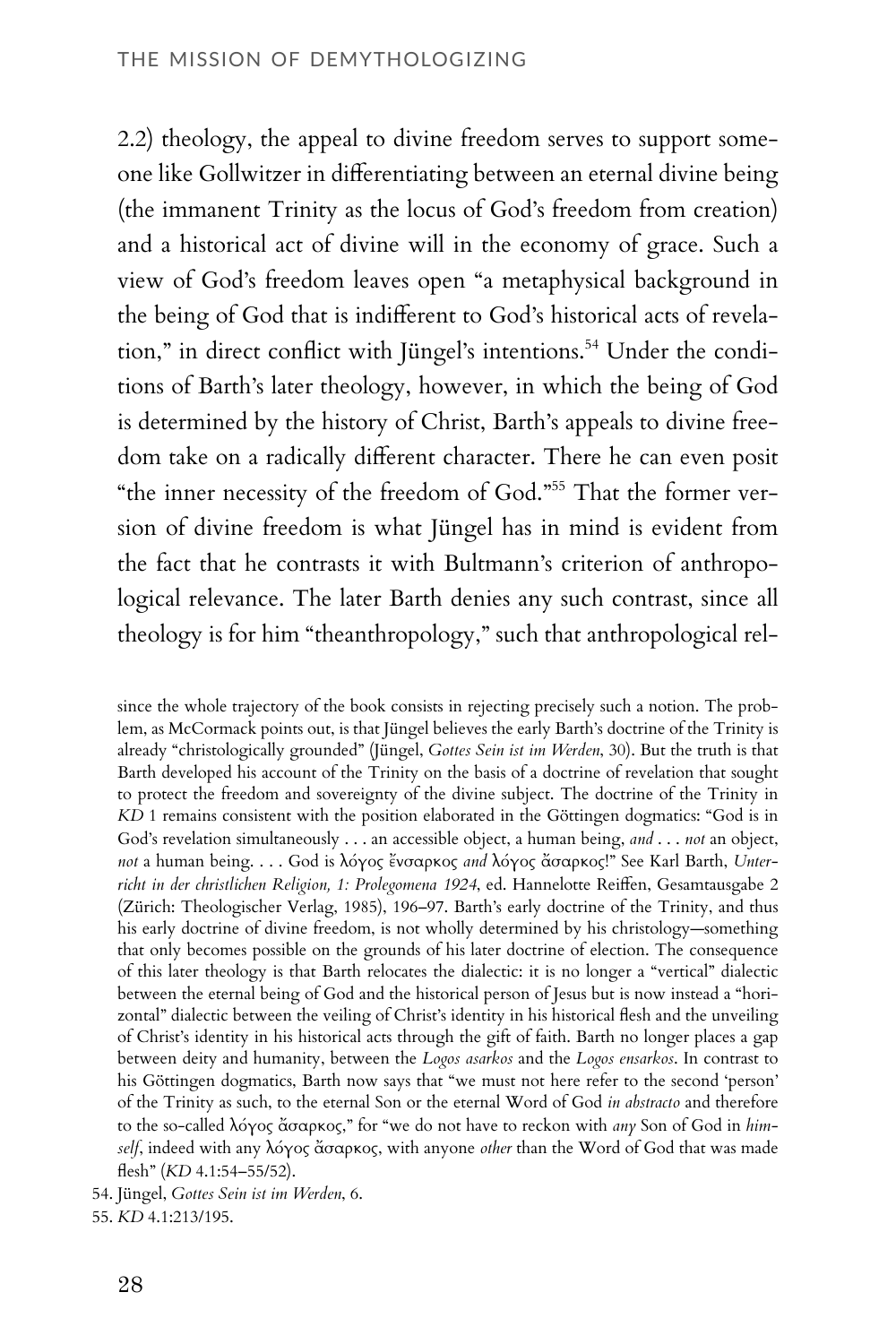evance is indeed the criterion of theology's truth for the same reason that Christ's human existence is the criterion of revelation as such.<sup>56</sup> The freedom of the divine subject *is* the freedom to be anthropologically relevant. But given his overall understanding of both Barth and Bultmann—arguing as he does that both are concerned with ensuring that revelation captures language and not the converse—Jüngel should have refrained from giving the question of anthropological relevance any significance in interpreting the distinction between them.

In the course of presenting his understanding of Bultmann's account of anthropological relevance Jüngel segues into a more creative, but not finally any more persuasive, line of reasoning. He begins by noting that the criterion of anthropological relevance stems from the fact that Bultmann identifies the eschatological event with a historical "that" (*Dass*). A paradoxical identity obtains between the historical and the eschatological, such that a *historisch* occurrence becomes meaningful as a *geschichtlich* event. This much is certainly true, though his attempt to contrast this to Barth is less successful. He again appeals to Barth's distinction between primary and secondary objectivity. "God comes on the scene," according to Barth, "but 'only' in God's work, which refers to God as a sign."<sup>57</sup> Even Jesus' humanity functions for Barth as a "sacramental reality" or "parable" (*Gleichnis*). Jüngel then attempts to illustrate this point by drawing the distinction between Bultmann and Barth in terms of sacramentology, with Bultmann accepting and Barth rejecting Luther's account of divine presence in the eucharist.<sup>58</sup> This, too, is unpersuasive, for the same reason that the criteriological argument above was unper-

<sup>56.</sup> Barth, *Einführung in die evangelische Theologie*, 18.

<sup>57.</sup> Jüngel, *Gottes Sein ist im Werden*, 73.

<sup>58.</sup> Regarding Barth's sacramentology, Jüngel cites "Ansatz und Absicht in Luthers Abendmahlslehre (1923)" in Karl Barth, *Vorträge und kleinere Arbeiten 1922–1925*, ed. Holger Finze, Gesamtausgabe 3 (Zürich: Theologischer Verlag, 1990), 248–306, and "Die Lehre von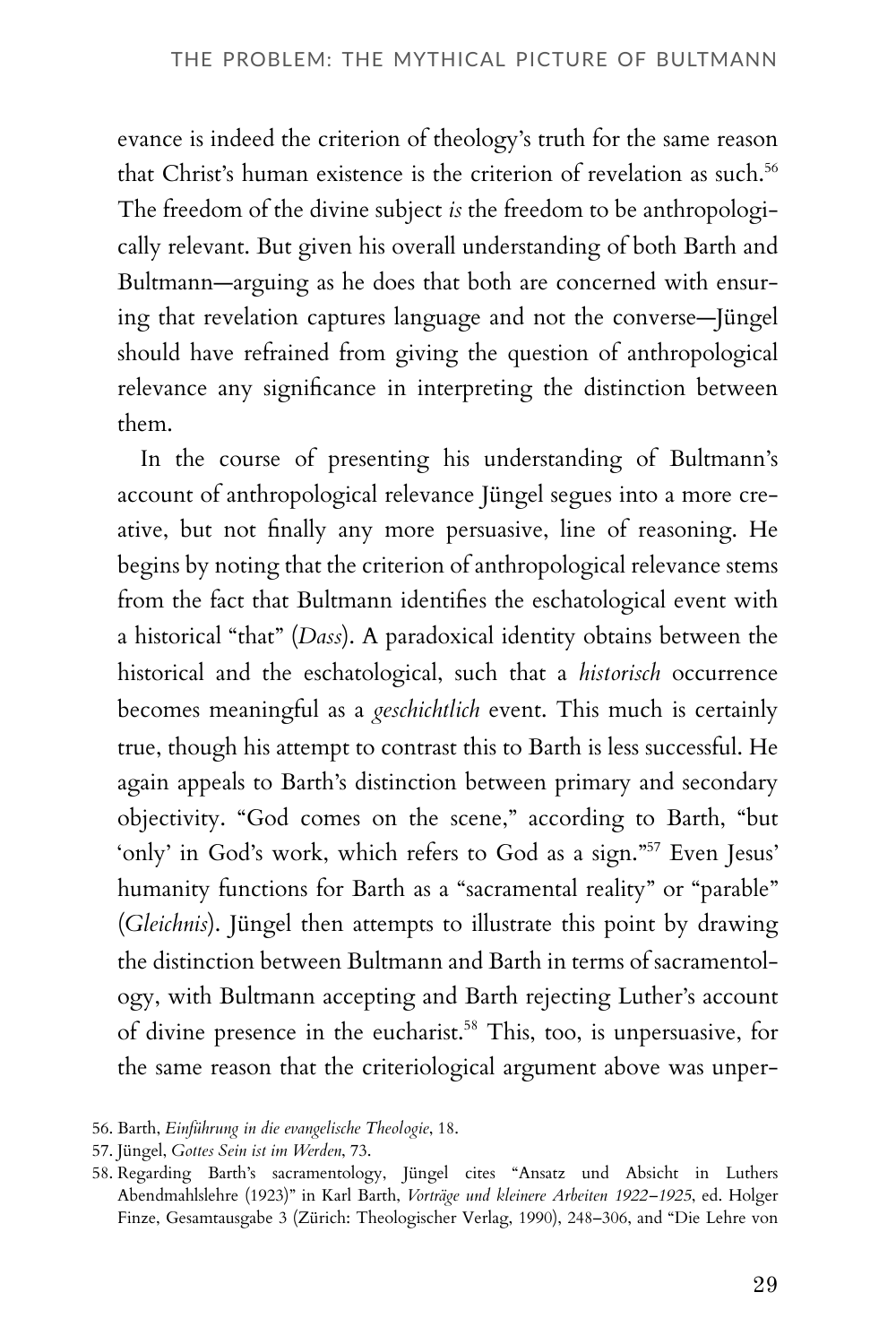suasive, namely, the lack of attention to the distinctiveness of Barth's later theology. Jüngel appeals, in particular, to two writings in support of his claim: Barth's 1930 study of Anselm and *KD* 2.1.<sup>59</sup> Both precede Barth's historicization of christology following his revised doctrine of election, which permits neither the characterization of Jesus' humanity as a sign or parable nor the notion that God only comes on the scene in God's "work," as opposed to God's eternal being itself. Moreover, the pages Jüngel references in these two writings do not provide support for his interpretation.<sup>60</sup>

Indeed, one gets the strong impression that Jüngel is reading into Barth something of his own theology at this point, for it is in his own constructive christology, developed at length in *Gott als Geheimnis der Welt*, that we find the declaration: "the man Jesus is *the parable of God*."<sup>61</sup> Matters become still more confusing when we discover that this parabolic account of Jesus is actually a form of Bultmann's account of paradoxical identity. Jüngel's doctrine of analogy claims

den Sakramenten (1929)" in Karl Barth, *Vorträge und kleinere Arbeiten 1925–1930*, ed. Hermann Schmidt, Gesamtausgabe 3 (Zürich: Theologischer Verlag, 1994), 393–441.

- 59. Karl Barth, *Fides quaerens intellectum: Anselms Beweis der Existenz Gottes im Zusammenhang seines theologischen Programms*, 2nd ed. (Zollikon: Evangelischer Verlag, 1958), 22, and *KD* 2.1:42/39.
- 60. The page cited in the Anselm essay is simply a discussion of the norm of theology, while the passage cited from *KD* 2.1 affirms that God is knowable because God has made Godself an object of human knowledge in God's own existence. Presumably the "only" to which Jüngel refers in the latter appears in the statement: "Knowledge of God always only proceeds from the knowledge of God's existence, in the twofold sense: that we always already *have* this knowledge and that we must have it *from God Godself*, in order to know God as a result" (*KD* 2.1:42/39). This is the only statement in this section that even approximates Jüngel's position, but of course everything hinges on how we define "God's existence." Jüngel's appeal to Barth in support of something contrary to Bultmann's paradoxical identification of history and eschatology in the sheer *Dass* of the Christ-event would require positing the very bifurcation between essence and existence in God that Jüngel has been seeking to oppose throughout his "paraphrase" of Barth's dogmatics. In short, this is a paradigmatic instance of Jüngel undermining his own best insights in an attempt to make a distinction between Barth and Bultmann, or at least to explain a distinction he has already taken for granted. It also further confirms McCormack's criticism of the "unresolved problem" in Jüngel's analysis.
- 61. Eberhard Jüngel, *Gott als Geheimnis der Welt: Zur Begründung der Theologie des Gekreuzigten im Streit zwischen Theismus und Atheismus* (Tübingen: Mohr, 1977), 394.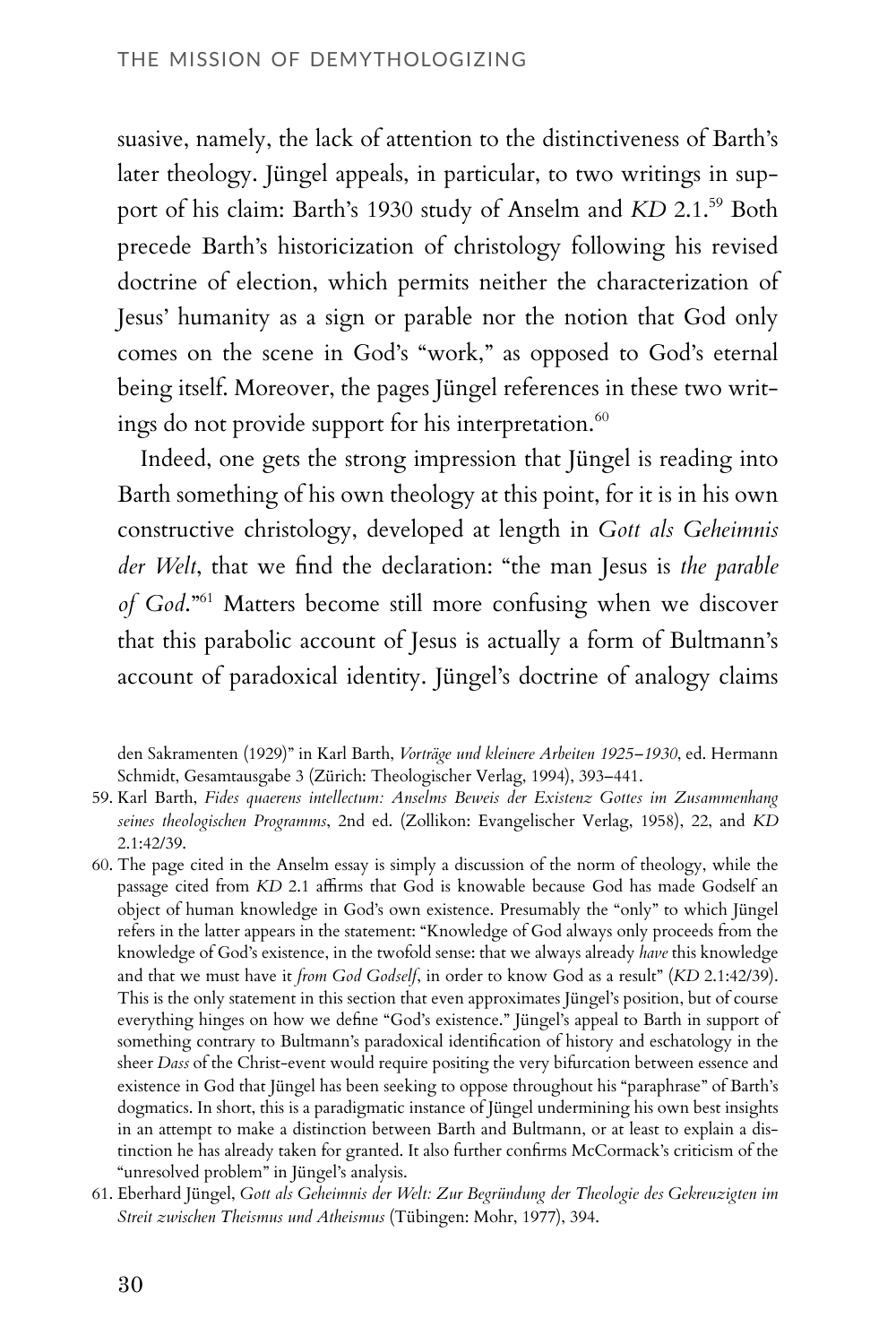that "the parable, although it speaks the language of the world, speaks at the same time in truth and genuinely of God," such that "the reign of God comes into language in the parable as parable."<sup>62</sup> Parable thus "gathers God (the 'reign of God') and human beings into one and the same event, precisely in the parable itself."<sup>63</sup> It is difficult to conceive of a better description of paradoxical identity than this. And certainly Jüngel does not have Bultmann in mind as a target of criticism when he says that the "word-event of the parable [*Gleichnis*]" involves no "equation [*Gleichsetzung*] of God and the world,"<sup>64</sup> since the nonequation of creator and creature, as Jüngel is well aware, is exactly what Bultmann means to reject in speaking of *paradoxical* identity. It is therefore rather ironic that Jüngel then follows this statement in *Gott als Geheimnis der Welt* with a footnote in which he cites the very same 1923 essay by Barth regarding Luther's doctrine of the eucharist that he previously cited in support of the *divergence* between Barth and Bultmann in *Gottes Sein ist im Werden*. Of course, in the context of this later writing the contrast is framed rather differently: "Karl Barth sought to assert the parable (the analogy) against the equation [*Gleichung*]."<sup>65</sup> Whether this should be taken as a change of mind or not, it is nevertheless clear that this statement undermines Jüngel's position in *Gottes Sein ist im Werden*. The differentiation between Barth and Bultmann simply cannot be framed in terms of a contrast between parable (or analogy) and paradoxical identity. The two concepts are themselves paradoxically identical!

The final lines of Jüngel's long paragraph in *Gottes Sein ist im Werden* acknowledge that both Barth and Bultmann are guided by the same antimetaphysical-antimythological conviction regarding

62. Ibid., 403. 63. Ibid., 406. 64. Ibid., 401. 65. Ibid., 401n23.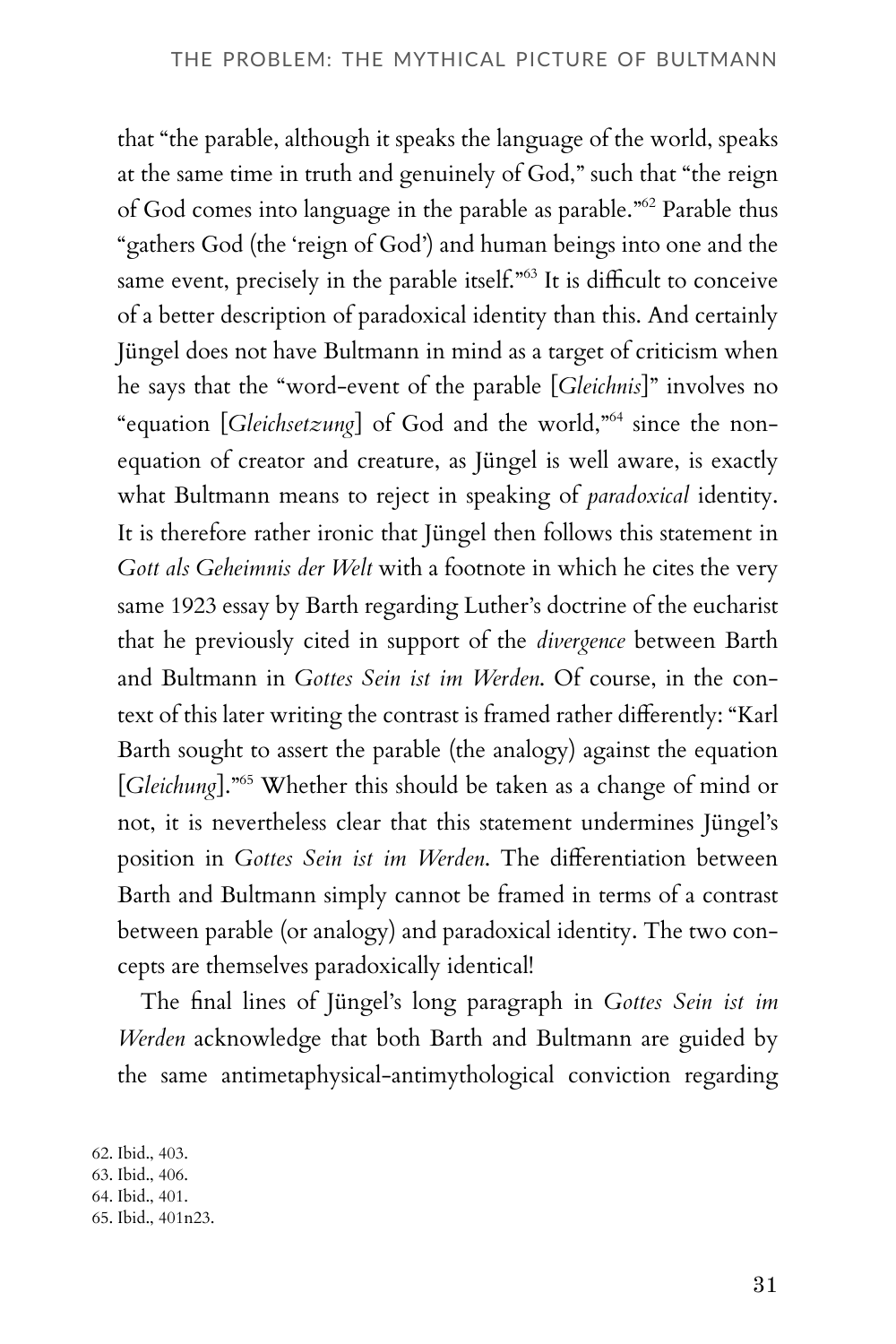responsible God-talk, and yet their "ways of thinking" remain "fundamentally different." He concludes: "The problem of the relation of Karl Barth's theology to that of Rudolf Bultmann is sufficiently posed through a systematic contrast between 'analogy' and 'paradoxical identity.'"<sup>66</sup> To be sure, there is a measure of truth in this claim. Barth clearly does think in terms of analogy; in a way, the distinctive contribution of his theology consists in a systematic integration of the doctrine of analogy into every doctrinal *locus*. Likewise, paradoxical identity is the dominant concept in Bultmann's later hermeneutical theology. So Jüngel definitely exhibits an insight here. What that insight is we will specify below in the periodization of the Barth-Bultmann relationship.

In the meantime it is worth pointing out that things are, as always, more complicated than Jüngel appears to allow. We will see in chapter 7 that Bultmann's account of paradoxical identity is at the same time a theological account of analogous speech about God. Demythologizing, we will argue, is a kind of *analogia fidei*, as Jüngel himself indicates. Conversely, Barth's doctrine of analogy has paradoxical identity at its heart.<sup>67</sup> We can briefly substantiate this point. From the point of his discovery of God's wholly-otherness Barth consistently holds that "God and the human person, the one as the creator and this other as the creature, do not exist on the same level. There is no competition between divine and human freedom."<sup>68</sup> His earlier theology bases such a view on the diastasis between time and eternity, while his later theology grounds this noncompetitiveness christologically. If the man Jesus himself is definitive of divine and human freedom, then the two magnitudes, divine and human, coin-

<sup>66.</sup> Jüngel, *Gottes Sein ist im Werden*, 73.

<sup>67.</sup> For a further discussion of this point see W. Travis McMaken, *The Sign of the Gospel: Toward an Evangelical Doctrine of Infant Baptism After Karl Barth* (Minneapolis: Fortress Press, 2013), 240–57.

<sup>68.</sup> *KD* 4.2:855/753.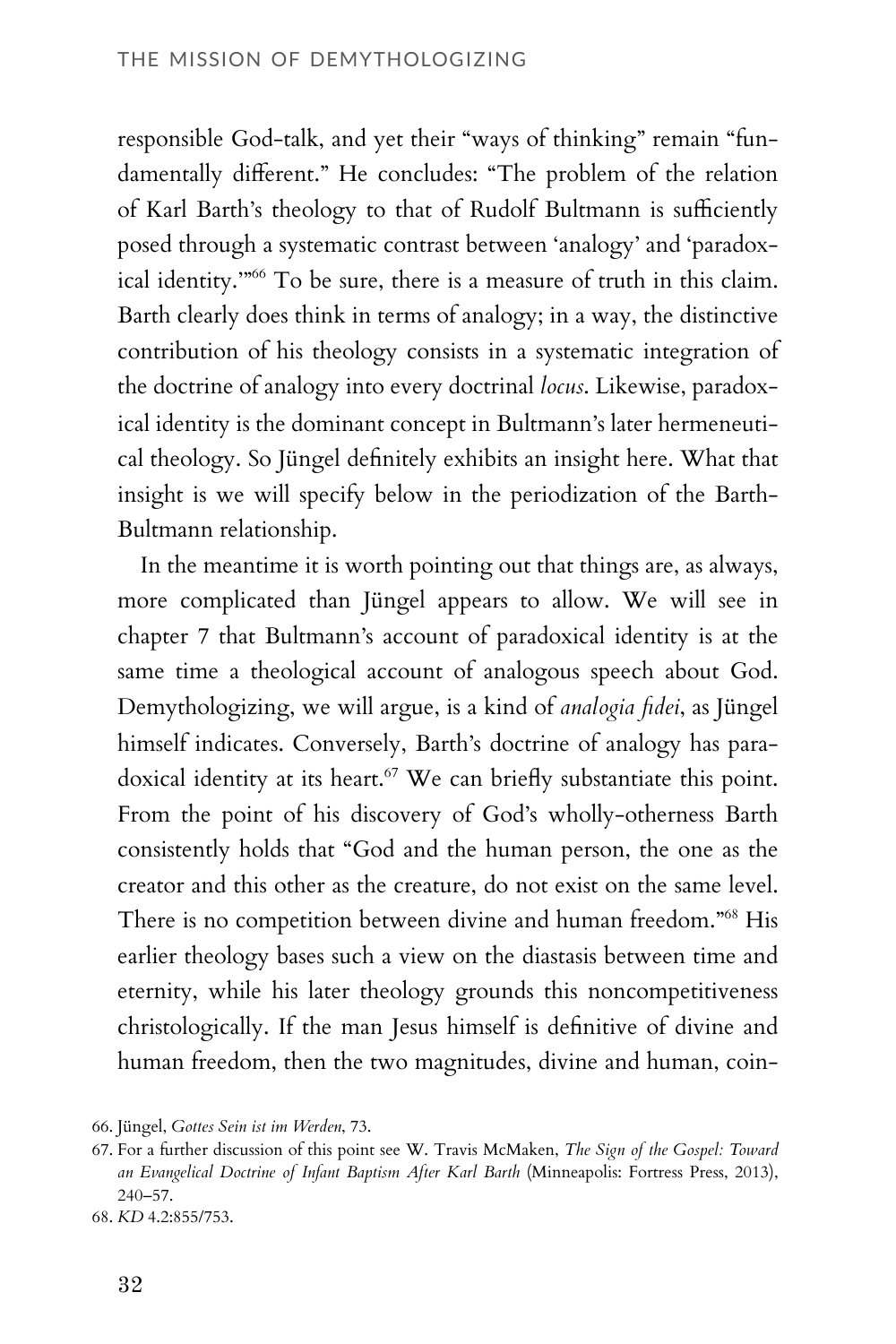cide noncompetitively within a single history. Furthermore, his later doctrine of election, according to which Jesus Christ in his divinehuman unity is the *subject* of election, identifies this singular history as the very history of the eternal God. Barth thus claims that "[Jesus Christ's] existence as a human being is identical [*identisch*] with the existence of God in God's Son."<sup>69</sup> And he further speaks of "the *act* of God, in which the Son of God becomes identical with the person Jesus of Nazareth."<sup>70</sup>

The christological starting point has wider implications elsewhere in Barth's theology, particularly wherever he relates divine and human action. In the context of his ecclesiology, for instance, he says:

We conclude that there is a *real identity* [*reale Identität*]—one that is never and nowhere given by *God* as something that exists and is "available" [*vorhandene*] *in abstracto*, but that occurs in the powerful work of the Holy Spirit—of the one holy people, of the kingdom of God perfectly established in him with the community of saints on earth, which is as such also a community of sinners.<sup>71</sup>

On this basis Barth is able to posit a kind of paradoxical identity between Spirit and water baptism. The work of the community and the work of God coincide in a single occurrence, while remaining qualitatively distinct. The absolute transcendence of God is precisely what enables divine action to occur *in* creaturely action without abrogating the differentiation between God and the world. Barth makes this point most radically in his doctrine of providence, specifically in his account of the divine *concursus*:

In that the creature acts [*wirkt*] in time, the eternal God also acts "simultaneously" in the whole sovereignty and supremacy of God's activity. The *concursus divinus* is also a *concursus simultaneus*. . . . The consequence

69. *KD* 4.2:99/90. 70. *KD* 4.2:118/107. 71. *KD* 4.2:743/656.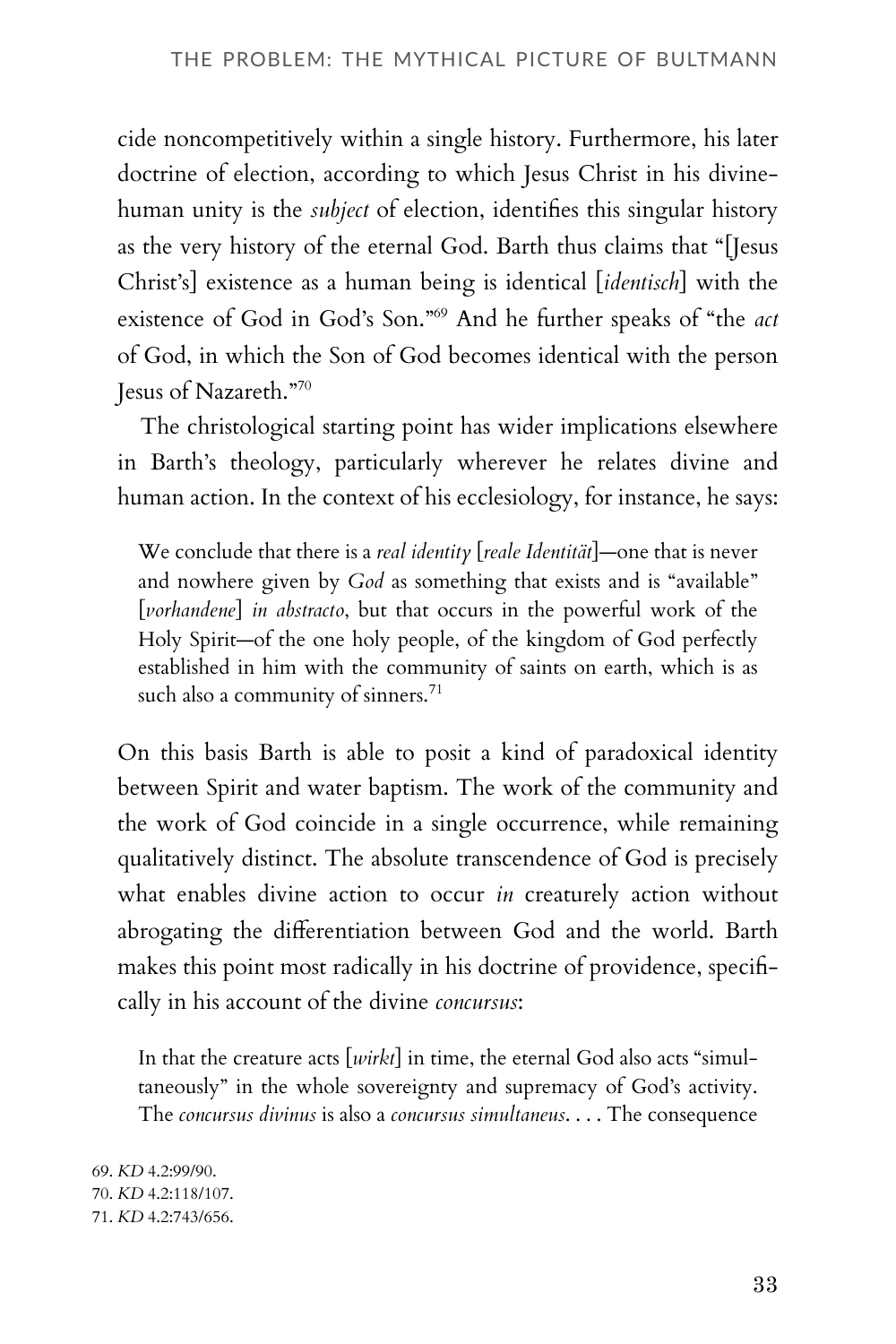of this first insight consists in the fact that the activity of God and that of the creature have to be understood as *a single* action.<sup>72</sup>

The divine accompaniment of the creature consists in the fact that God's sovereign agency occurs "in, with, and over" the creature's activity. Barth can therefore say that world history and salvation history are one and the same. He explicitly rejects the notion that the two histories or agencies operate like "two parallel lines," in which there is a divine reality that stands behind and above the creaturely world. Instead, "God Godself does what Moses and David do. . . . God Godself speaks to the communities when Paul writes his letters to them. . . . In that God acts, creaturely events occur." This is the case even down to "every movement of each leaf in the wind."<sup>73</sup> God's will is directly, though paradoxically, realized in worldly occurrences and events. While we of course can only speak analogically, Barth's *analogia fidei* is oriented toward and bears witness to the surprising paradoxical identity of divine and human action.

We will have occasion at a later point to come at this from the other side and demonstrate the similarity of Bultmann to Barth. For now it must suffice provisionally to conclude that a contrast between analogy and paradoxical identity is in itself unsatisfyingly vague. Jüngel's insight is nevertheless quite illuminating, and its value will become clearer when resituated dogmatically—in particular, soteriologically. In any case, given that he was writing in 1965, *Gottes Sein ist im Werden* is a remarkably potent interpretation of both Barth and Bultmann. His clarification of their respective projects in terms of responsible God-talk remains unsurpassed and will form the nucleus of our reinterpretation of demythologizing in chapters 7 and 8. Before we can turn to that project, however, we must look at a

72. *KD* 3.3:149–50/132. 73. *KD* 3.3:150/132–33.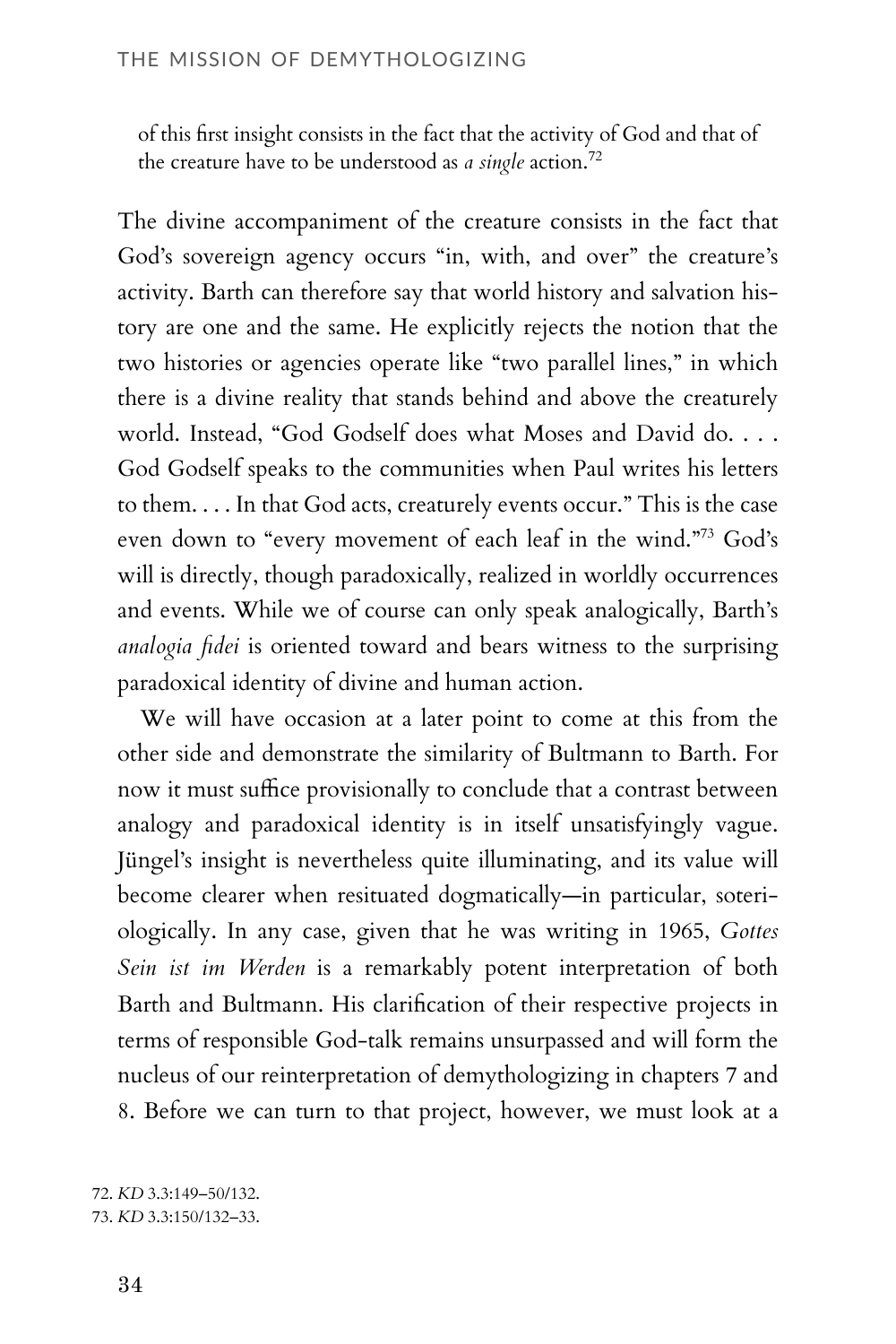second attempt to demythologize the myth of the whale and the elephant.

## 1.2.2. Christophe Chalamet

Christophe Chalamet's 2005 monograph, *Dialectical Theologians*, a revision of his 2002 dissertation at the University of Geneva, is a major achievement. His work is the most significant challenge to Bruce McCormack's account of Barth and Bultmann's theological development. Two central theses are worth noting here: first, that Wilhelm Herrmann was the original dialectical theologian, so that there was never a truly "predialectical" period in Barth's development, and, second, that Barth and Bultmann diverge in terms of how the dialectic of law and gospel (or criticism and realism) is ordered. Chalamet's lasting contribution has been the reframing of the entire debate, even though his endeavor to make Herrmann the original dialectical theologian is not entirely successful. Moreover, while his study is largely accurate in its broad strokes, his attempt to relate Barth and Bultmann in terms of law and gospel softens or obscures aspects of Bultmann's theology that are still closer to Barth than even Chalamet acknowledges.

# 1.2.2.1. The Herrmannian Origin of Dialectical Theology?

Chalamet's basic claim is that Barth and Bultmann are both dialectical theologians because their common teacher, Herrmann, was already himself a dialectical theologian. Herrmann's theology is "thoroughly dialectical" in the sense that it exhibits "the presence of resolved or unresolved tensions between two contradictory theological aspects, for instance God hidden and revealed, Law and Gospel, God's judgement and grace. These dialectical tensions presuppose a clear understanding of God's radical otherness."<sup>74</sup> Moreover, Chalamet argues,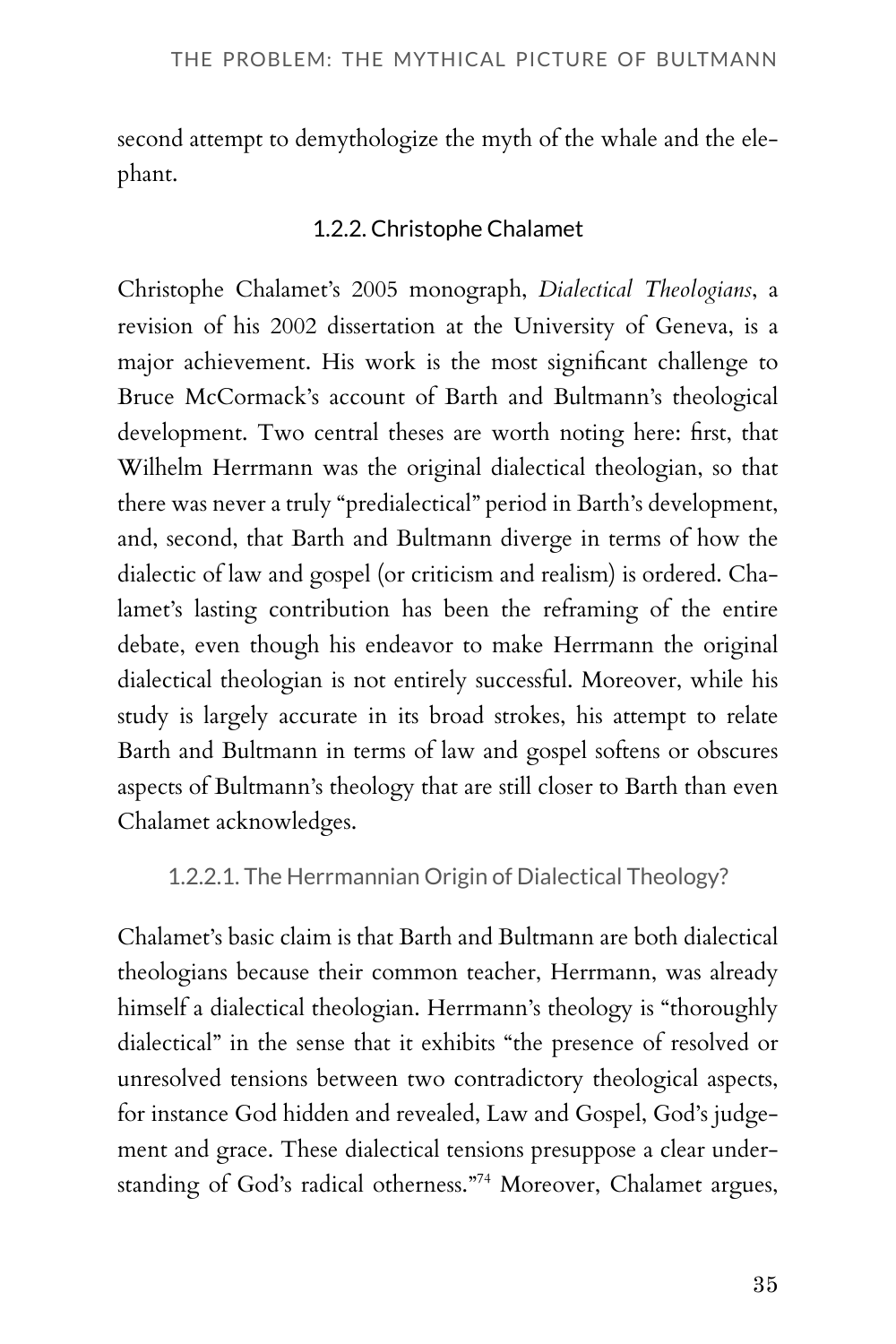Herrmann locates the basis for this dialectical approach to theology in the divine subject matter itself, the reality of God. In this regard the label "liberal" is inadequate and misleading when applied to him. For Chalamet this is because "a liberal theology is . . . a theology which loses sight of the reality of God's revelation," and this is simply not the case with Herrmann. He is only a liberal if dialectical theology is defined exclusively (and anachronistically) in terms of Barth's mature dogmatic theology, such that even Barth's earlier theology would have to be labeled "liberal."<sup>75</sup>

Chalamet supports his thesis by examining various dogmatic topics for which Herrmann employs a dialectical method. These include divine hiddenness and revelation, God as absolute and personal being, theology as objective and subjective, and most importantly, the dialectic of law and gospel. Many of these ideas and themes anticipate the work of later dialectical theologians. Like Barth and Bultmann, Herrmann emphasizes the absolute uniqueness of divine revelation, its hidden character apart from faith. Against both psychologism and historicism Herrmann argues that "faith does not need any exterior verification. It has its own ground and certitude, and a most solid one: God's revelation for us." For this reason, faith, like God, "cannot be objectified and contemplated"; neither God nor faith can become an object of scientific inquiry.<sup>76</sup> Instead, the proper mode of relation to God's revelation is experience (*Erlebnis*), which is not a psychological factor (*pace* Barth) but rather Herrmann's way of describing the participatory nature of faith. Hence, according to his 1887 work, *Der Begriff der Offenbarung*, "one must experience Christ before one can speak of God's revelation." No matter how many "beautiful things

<sup>74.</sup> Christophe Chalamet, *Dialectical Theologians: Wilhelm Herrmann, Karl Barth and Rudolf Bultmann* (Zürich: Theologischer Verlag, 2005), 11.

<sup>75.</sup> Ibid., 12.

<sup>76.</sup> Ibid., 55.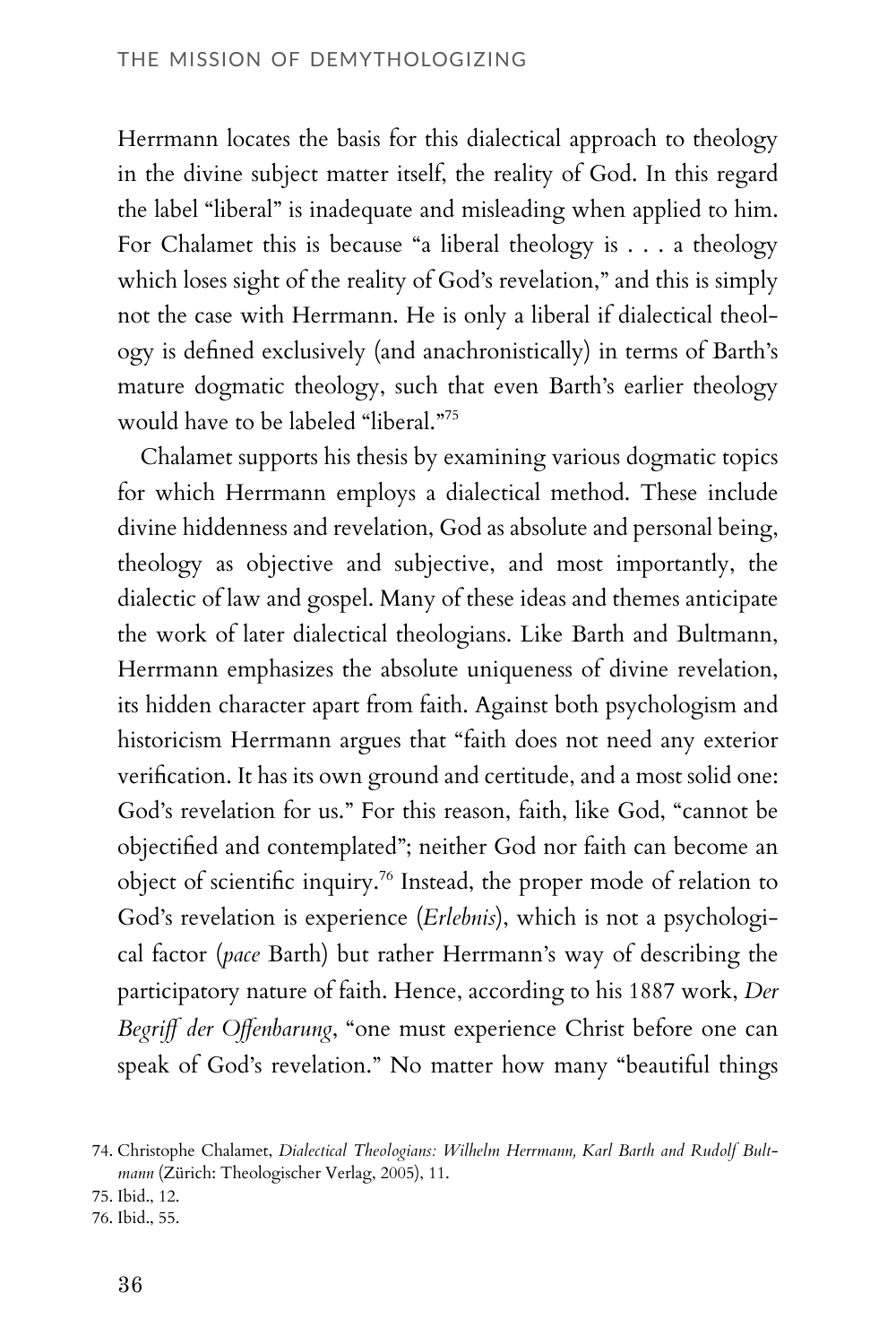are said about God—God remains hidden from them anyway."<sup>77</sup> On this basis Herrmann criticizes both liberal and orthodox theologians, distancing himself most notably from the ideas of Schleiermacher, Ritschl, and Harnack. The liberals lack a sufficient sense of God's transcendence and hiddenness apart from faith, while the orthodox lack a sufficient emphasis on the importance of one's experience of Christ. According to Chalamet, therefore, "Herrmann's theology is neither liberal nor conservative. It is both at the same time."<sup>78</sup> Chalamet thus argues that while there are similarities between Herrmann and the mediating school of theology (*Vermittlungstheologie*), Herrmann is more properly identified as a dialectical theologian who has both critical and positive elements but does not attempt to mediate between them.<sup>79</sup>

With this interpretation of Herrmann, Chalamet is then able to explain what is distinctive about Barth and how he differs from Bultmann. Chalamet argues that Barth's new way of thinking that began in 1914–1915 was not a discovery of dialectic but instead a new *order* of the terms in the dialectic.<sup>80</sup> Using Henning Schröer's terminology, taken up by Michael Beintker, Chalamet contrasts Herrmann (along

80. According to the introduction, "Barth continued to work with what I call the two sides of Herrmann's theology, the positive side (the Gospel) and the critical side (the Law). But what dramatically changed was the way Barth dealt with these two sides: the order was reversed and both sides went through a thorough revision" (Chalamet, *Dialectical Theologians*, 13).

<sup>77.</sup> Wilhelm Herrmann, *Der Begriff der Offenbarung* (Giessen: Ricker, 1887), 21. Cf. Wilhelm Herrmann, *Der Verkehr des Christen mit Gott im Anschluss an Luther dargestellt*, 4th ed. (Stuttgart and Berlin: Cotta, 1903), 164: "This act of God [that establishes communion] is revelation. . . . Religion is created in those persons who stand in this experience of revelation."

<sup>78.</sup> Chalamet, *Dialectical Theologians*, 59.

<sup>79.</sup> Ibid., 60. This is somewhat ironic, since McCormack has actually put forward the claim that Barth should be read as a *nineteenth-century* theologian, and furthermore as a kind of "mediating" theologian. He suggests that Barth's dialectical theology could be understood as a nonfoundationalist form of mediating theology, and that this form is "not altogether without precedent in the nineteenth century." Indeed, reading Barth in this manner "is a task well worth undertaking." See Bruce L. McCormack, "Revelation and History in Transfoundationalist Perspective: Karl Barth's Theological Epistemology in Conversation with a Schleiermacherian Tradition," *Journal of Religion* 78, no. 1 (1998): 34.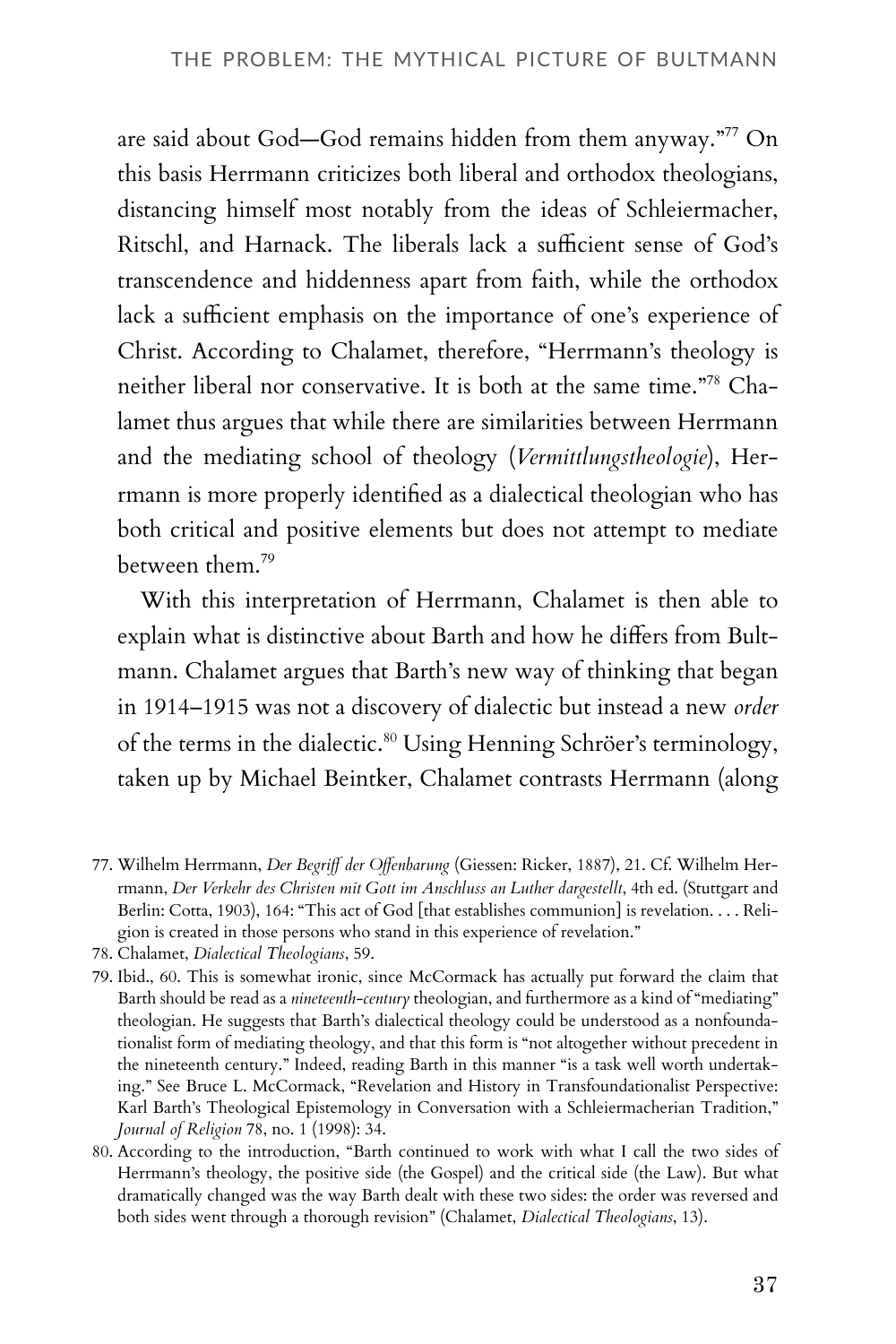with Bultmann) and Barth, respectively, in terms of a "complementary" and "supplementary" dialectic.<sup>81</sup> For Herrmann the divine No and Yes, the veiling and unveiling, exist in an unresolved dialectical tension; for Barth, however, "the two sides of the scale are no longer in balance," Chalamet writes.<sup>82</sup> As a result,

There can be no balance between the thesis (God) and the antithesis (the world of man). To put it differently, the "critical aspect" was losing its autonomy (*Selbständigkeit*). As Barth's new orientation unfolded, it became more and more carefully wrapped in the positive or realistic aspect. . . . The critical side is undoubtedly still present, but it is included in the positive side. And since Barth wishes to "begin with the beginning," the positive side also takes precedence over the critical side. $83$ 

Barth discovers a version of dialectical theology in which the realistic, positive, and evangelical dimension takes precedence over the critical and legal dimension.

In the context of the first edition of *Der Römerbrief* (hereafter *RI*), Chalamet argues that Barth develops a "three-dimensional dialectic" in which the supplementary *Aufhebung* of the divine Yes stands above and beyond the complementary dialectic of the No (critical veiling) and the Yes (positive unveiling).<sup>84</sup> Whereas Herrmann presents these as a balanced tension, Barth destabilizes this dialectic in *RI* in favor of God's positive Yes. This supplementary dialectic is so strong in *RI* that "Barth's theology, at one point, ceases to be dialectical."<sup>85</sup> The positive Yes is directly manifest within history for faith, in such a way that "the power of God is no longer a mystery to us."86 Barth's "realism" and "universalism," which abandon the dialectic of veiling

85. Ibid., 112.

<sup>81.</sup> Ibid., 49, 94, 97, 106.

<sup>82.</sup> Ibid., 96.

<sup>83.</sup> Ibid., 98.

<sup>84.</sup> Ibid., 111.

<sup>86.</sup> Karl Barth, *Der Römerbrief (Erste Fassung) 1919*, ed. Hermann Schmidt, Gesamtausgabe 2 (Zürich: Theologischer Verlag, 1985), 558.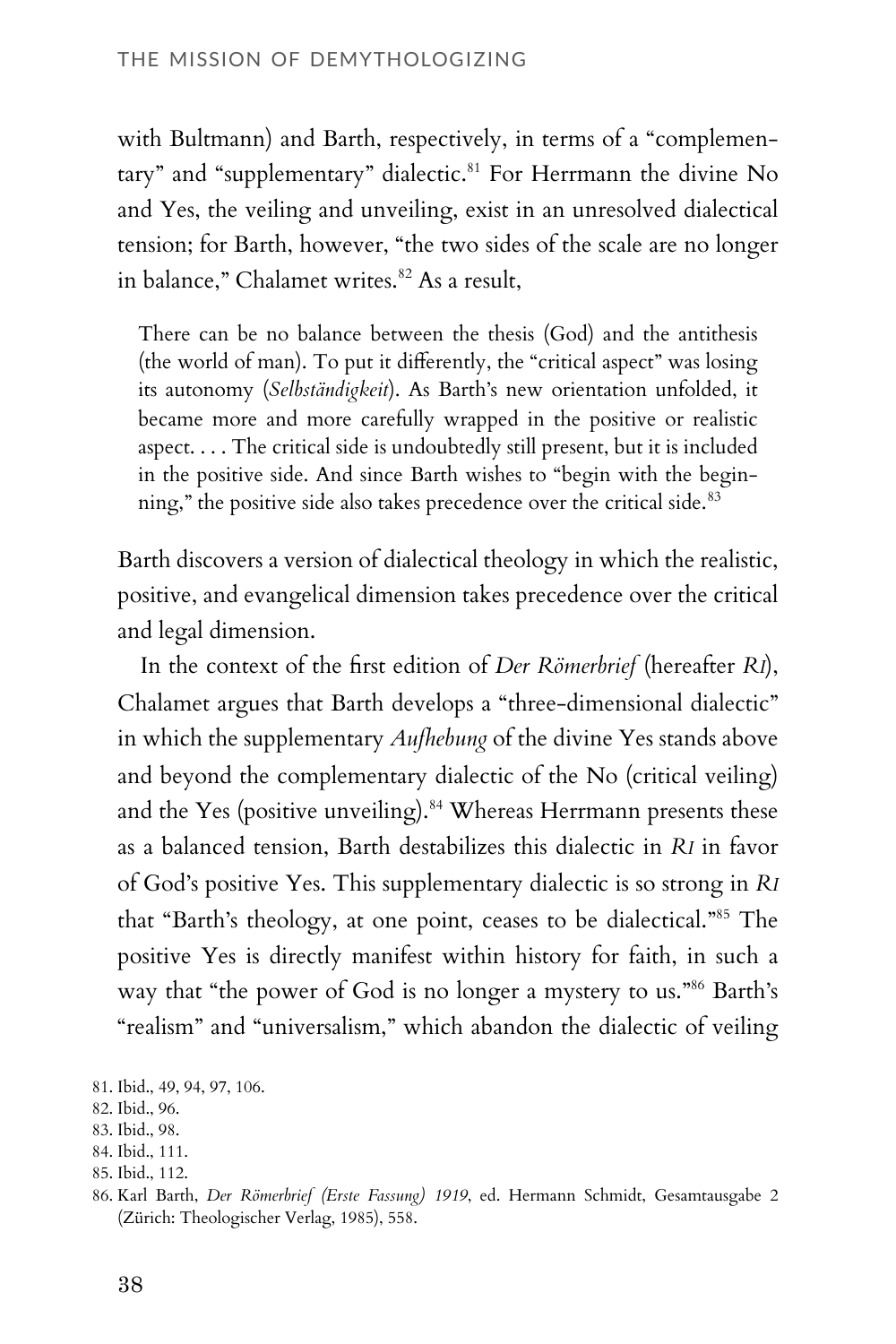and unveiling, thus constitute "a departure from Herrmann."<sup>87</sup> What occurs in the second edition of *Der Römerbrief* (hereafter *RII*), however, is a correction in favor of the critical aspect. Barth moves "closer to Herrmann" but his dialectic remains teleologically ordered toward the divine Yes,<sup>88</sup> and thus he remains in continuity with the first edition. The critical aspect comes radically into view here, while always being "rooted in the indicative."<sup>89</sup> The main difference between *RI* and *RII* is that the *Aufhebung* is relocated from being something available within history (*RI*) to something that is absolutely beyond history in God (*RII*). The truth of the gospel reveals the "the limitation [*Begrenzung*] and sublation [*Aufhebung*] of human beings by the unknown God."<sup>90</sup> While Bultmann for a time in the 1920s shared the *Aufhebung* of *RII*, Chalamet presents him as holding to a dialectic much closer to Herrmann's. Barth's mature theology, however, moves away from the critical dialectic of *RII* back toward a much stronger emphasis on the positive *Aufhebung* of God's Yes, though this time it is located concretely in Jesus Christ.

The case for Herrmann as a dialectical theologian is, clearly, a strong one. It has great explanatory power and it makes much more sense of the historical development of dialectical theology than those readings that seem to posit a total *novum* in the work of Barth. If nothing else, Chalamet's study advances the cause of scholarly charity. Barth was all too quick to write off virtually every theologian who either inspired or was inspired by Ritschl as a "liberal." While Herrmann was certainly complicit in the cause of *Kulturprotestantismus*, <sup>91</sup> his theology cannot be dismissed *in toto* for his failure of

<sup>87.</sup> Chalamet, *Dialectical Theologians*, 109.

<sup>88.</sup> Ibid., 132.

<sup>89.</sup> Ibid., 133.

<sup>90.</sup> Karl Barth, *Der Römerbrief (Zweite Fassung) 1922*, ed. Cornelis van der Kooi and Katja Tolstaja, Gesamtausgabe 2 (Zürich: Theologischer Verlag, 2010), 71. Cf. ibid., 129: "We stand before a comprehensive and irresistible sublation of the world of time, things, and human beings."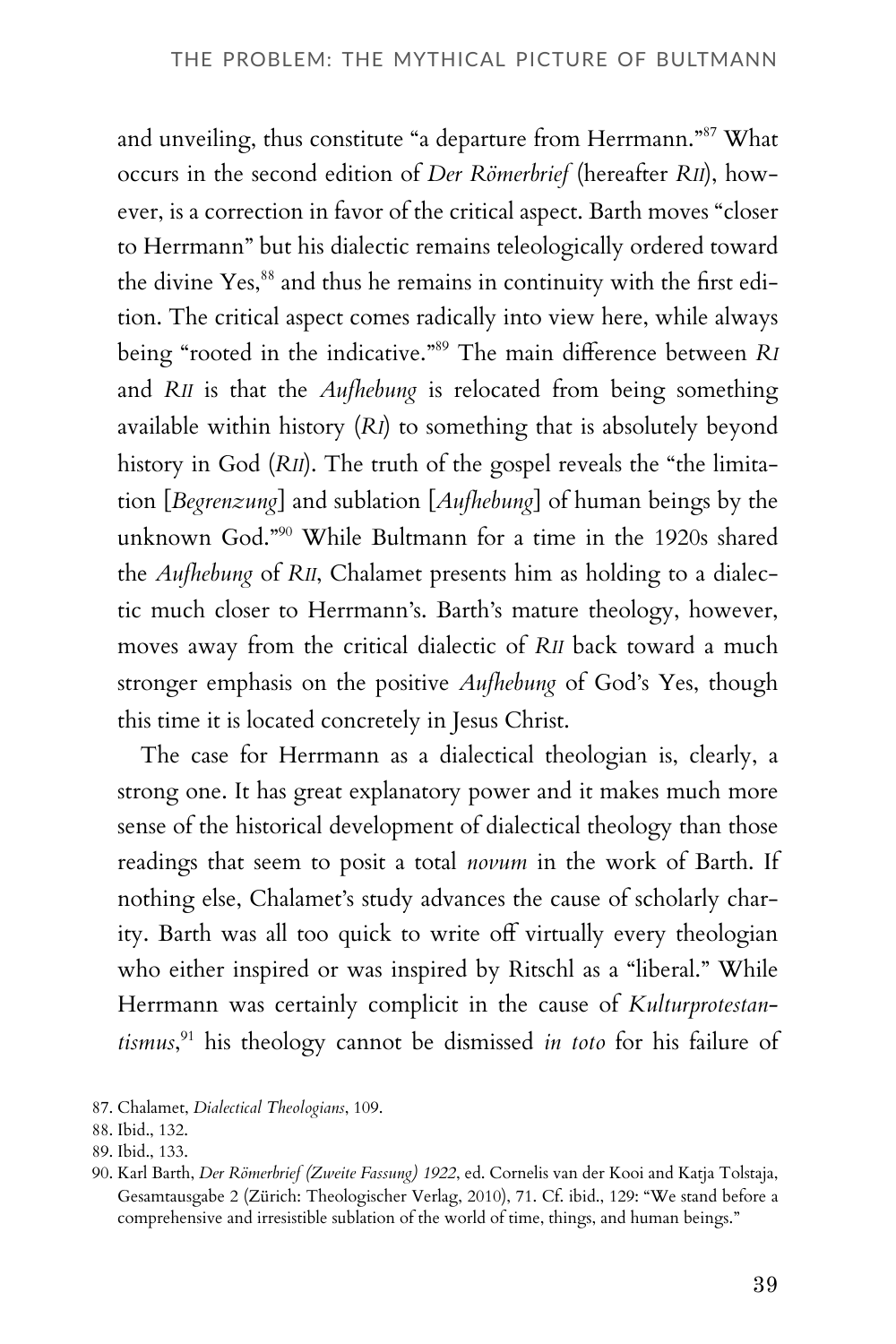judgment with respect to the First World War. Chalamet shows us why, and in doing so he problematizes, in the best way, the tendency of many today to violently oversimplify German theology into two camps: the good and the bad. At the same time, we must ask whether Chalamet really accomplishes what he advertises. Can we truly claim that Herrmann is a dialectical theologian? What actually *counts* as dialectical theology? We can raise this concern from two main perspectives, that of McCormack and that of the present study.

McCormack's own analysis of dialectical theology is somewhat ambiguous and potentially quite confusing. Let us begin by noting that, in principle, McCormack acknowledges the possibility of different versions of dialectical theology. In the preface to his pioneering work he states that Barth's "mature theology is best understood as a distinctive form of 'dialectical theology' which I will refer to throughout as 'critically realistic dialectical theology' (to distinguish it from the more nearly idealistic form set forth by Rudolf Bultmann, for example)."<sup>92</sup> Again, in his 1997 essay on postliberal and postmodern readings of Barth, he writes: "The adjective 'critically realistic' is meant to get at the uniqueness of Barth's version of dialectical theology—that is, that which distinguishes it from the more nearly idealistic versions advanced during the course of the 1920s by Bultmann and Tillich."<sup>93</sup> So far, so good. On the grounds of this statement Chalamet's thesis would seem to be quite compatible with McCor-

- 91. This is at least Barth's perspective, given that he saw Herrmann's signature in support of two particularly inflammatory manifestos in support of the First World War, a topic we will examine in chapter 3. For an alternative reading of Herrmann that sees his later theology as a deconstruction of *Kulturprotestantismus* as a social theory (regardless of his actual political activities), see Hermann Timm, *Theorie und Praxis in der Theologie Albrecht Ritschls und Wilhelm Herrmanns: Ein Beitrag zur Entwicklungsgeschichte des Kulturprotestantismus* (Gütersloh: Gütersloher Verlagshaus Mohn, 1967), esp. 126–53.
- 92. Bruce L. McCormack, *Karl Barth's Critically Realistic Dialectical Theology: Its Genesis and Development, 1909–1936* (Oxford: Oxford University Press, 1995), ix–x.

93. Bruce L. McCormack, "Beyond Nonfoundational and Postmodern Readings of Barth: Critically Realistic Dialectical Theology [1997]," in *Orthodox and Modern: Studies in the Theology of Karl Barth* (Grand Rapids: Baker Academic, 2008), 159.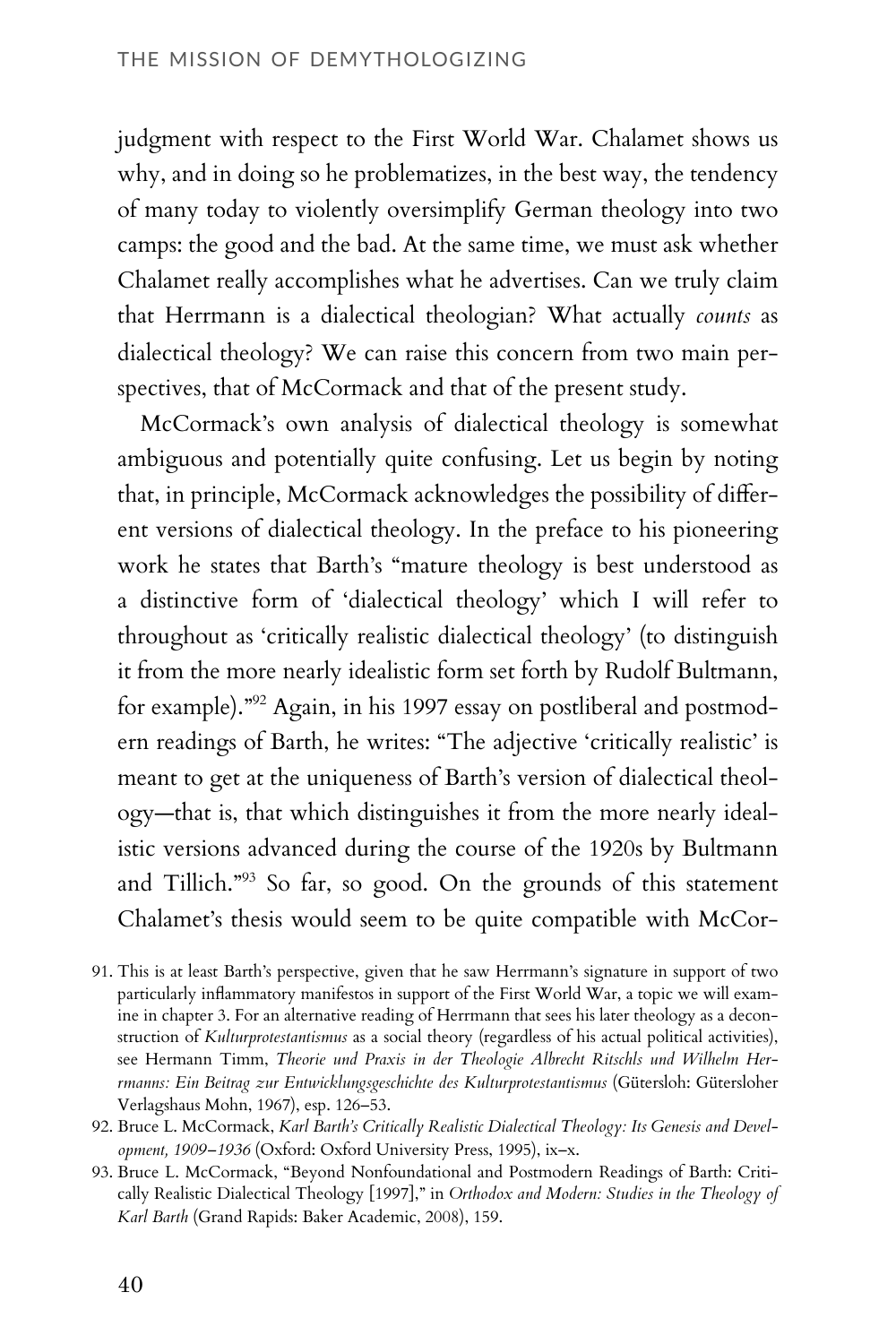mack's position. Chalamet only claims that Herrmann and Bultmann are dialectical theologians who speak of law and gospel, immanence and transcendence, according to a dialectical method. Whereas Bultmann, according to Chalamet, places law before gospel, Barth places gospel before law. The result is that, in his own way, Chalamet is able to accommodate McCormack's distinction between idealist (law before gospel) and critically realist (gospel before law) forms of dialectical theology.

But McCormack seems to find himself caught in an aporia, for he wants to differentiate Barth simultaneously from Herrmann on the one hand and from Bultmann and Tillich on the other, and these two differentiations conflict, depending on how they are construed.<sup>94</sup> First, McCormack wants to locate Barth's break with liberalism (i.e., Herrmann) and his turn to dialectical theology *before RI*. This entails, he argues, a break with *idealism*. According to McCormack, Herrmann was a "religious individualist and anti-historicist, a stern opponent of metaphysics and apologetics in theology."<sup>95</sup> While Herrmann differentiated the object of faith from the objects of other sciences—insisting that the historian *qua* historian does not have access to divine revelation—he did so at the expense of affirming genuine knowledge of God. Herrmann retained the necessity of faith but gave up the possibility of *Gotteserkenntnis*. McCormack draws on the criticisms leveled against Herrmann by Ernst Troeltsch, especially the latter's claim that Herrmann advocated a radical agnosticism with respect to religious knowledge. McCormack shares this criticism, and he traces it back to what he identifies as Herrmann's

<sup>94.</sup> More recently—and in my judgment, more accurately—McCormack has more strongly differentiated (the later) Barth from (the early) Barth, a matter upon which we will touch briefly.

<sup>95.</sup> McCormack, *Karl Barth's Critically Realistic Dialectical Theology*, 66. Whether this reading is accurate is not a question I will take up here. Christophe Chalamet has already probed that question in depth, arguing that Herrmann is properly understood as a dialectical theologian himself.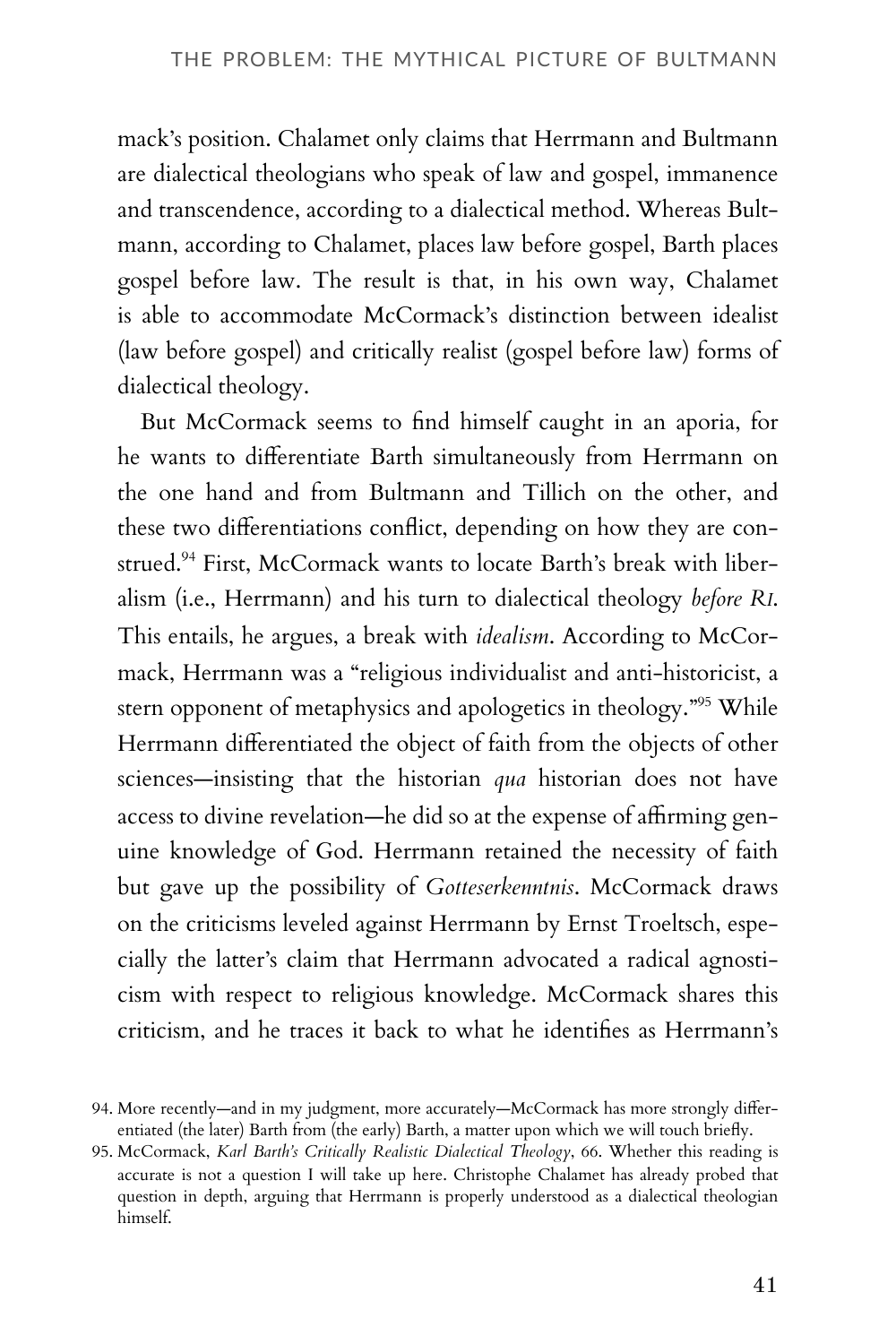idealism.<sup>96</sup> God functioned in his theology as an "answer" to a "question" posed by human experience. Herrmann certainly believed in a real deity, but his starting point in human experience provided no guarantee that he was really speaking about *God*. The key point in McCormack's account is that Barth's break with *liberalism* was a break with Herrmann's *idealism*: "When Barth's break with Herrmannian theology would finally come, the focal point would be the latter's idealism. The idealistic theology of Barth's youth would be replaced by what will here be described as a 'critical realism.'"<sup>97</sup> Later he makes it clear that this break with idealism is a "break with Herrmannian liberalism."<sup>98</sup>

One begins to see the problem: if the break with idealism (i.e., liberalism) constitutes the origin of dialectical theology, then how could there be an idealistic form of dialectical theology, as McCormack claims is the case with Bultmann and Tillich—given that these two theologians stand in continuity with the Barth of *Der Römerbrief*? Would that not be equivalent to speaking of a "liberal dialectical theology"? Is that not a contradiction in terms? At this point it is conceivable that McCormack would appeal to the variety of idealisms that are at play in Barth's development. He opens his review of Johann Friedrich Lohmann's *Karl Barth und der Neukantianismus* with the following:

<sup>96.</sup> "There was one final problem in Herrmann's thought which is of the greatest importance here because it marks the point where Barth would finally have to depart from the theology of his teacher. In spite of the realistic overtones in Herrmann's talk of a divine Reality lying beyond all that to which science . . . has access and in spite of his stress on the need for faith to be grounded in the Self-revelation of God alone, at the crucial point in his debate with Hermann Cohen, he reverted to an idealistic attempt to justify belief in God. He posited God as the answer to the existential and ethical problem of how one can be truthful while believing in the existence of one's self. The effect of this move was to reduce 'God' to an Idea, postulated in order to account for a particular human experience. This fundamental commitment to idealistic modes of thought was only further exacerbated by the agnosticism pointed to by Troeltsch" (ibid.).

<sup>97.</sup> Ibid., 66–67.

<sup>98.</sup> Ibid., 425.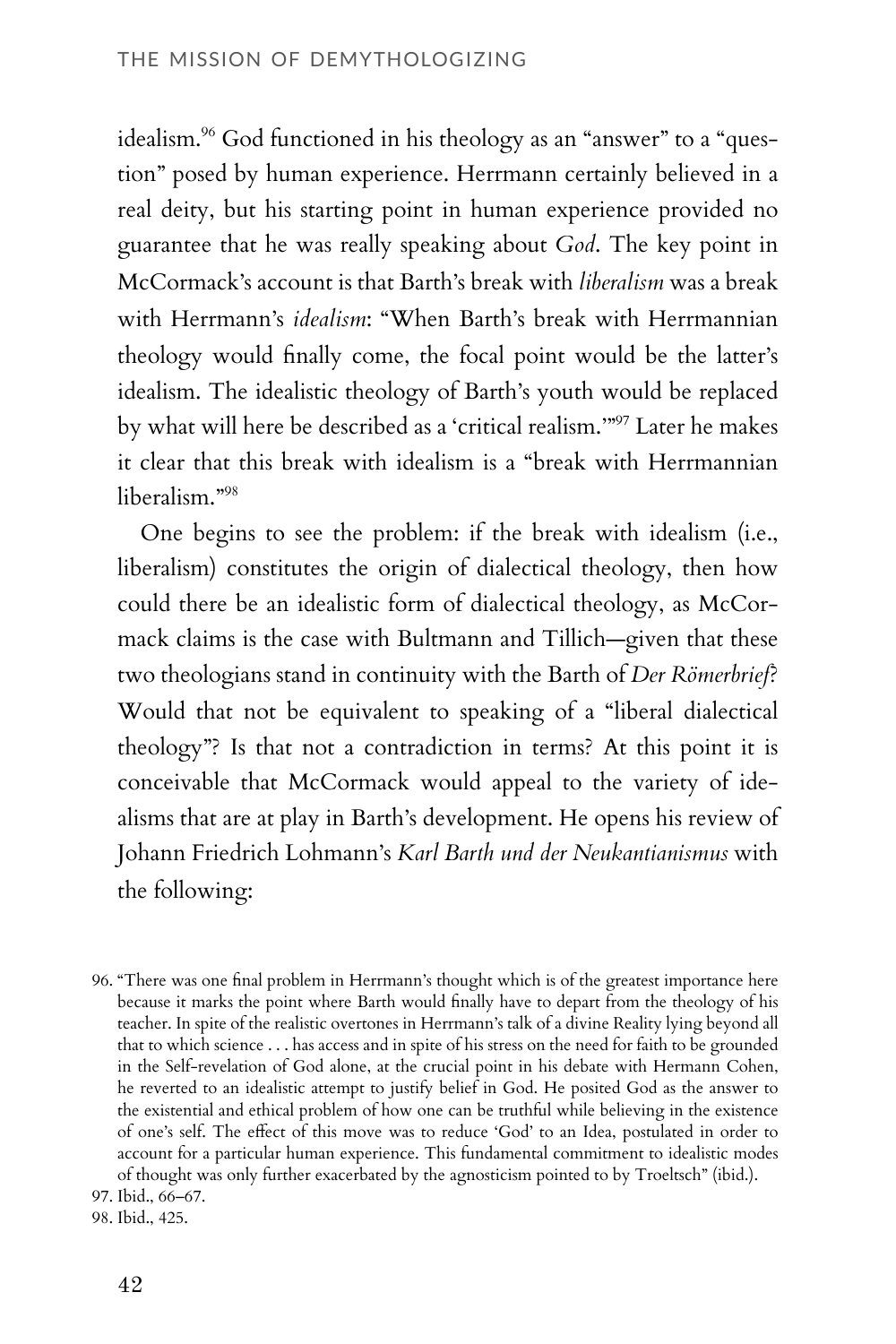Theology, Karl Barth wrote in 1929, moves in "the same sphere" and along the same "tracks" as the idealistic mode of thinking: indeed, idealism provides theology with "a most important tool" for the presentation of Christian truth. . . . [T]here can be no question but that Barth found in idealism an ally, a fellow traveler for at least part of the way in which he, too, wished to travel. But *which* form of idealism did he have in mind? The "dogmatic idealism" of the speculative philosophers, Hegel, Fichte, and others? No, the form of idealism in whose school Barth entered as a student and by which even his mature theology was nourished was the "critical idealism" of Herrmann Cohen, Paul Natorp, and Heinrich Barth (the so-called Marburg Neokantians).<sup>99</sup>

We now have three distinct forms of idealism: there is the Kantian idealism of Herrmann, the critical idealism of Marburg Neokantianism, and the speculative (or "dogmatic") idealism of German philosophy.<sup>100</sup> Barth's break with one form of idealism does not mean

- 99. Bruce L. McCormack, "Review of Johann Friedrich Lohmann's *Karl Barth und der Neukantianismus*," in *Orthodox and Modern*, 305–7, at 305. McCormack is quoting from Karl Barth, *Ethik II: Vorlesung Münster, Wintersemester 1928/1929, wiederholt in Bonn, Wintersemester 1930/31*, ed. Dietrich Braun, Gesamtausgabe 2 (Zürich: Theologischer Verlag, 1978), 94.
- 100. Several things are worth noting. First, McCormack's description of Hegel and others as advocating a "dogmatic idealism" is premised on a certain traditional reading of Hegel as reinstating metaphysics in contrast to Kant. This reading has come under serious critique in recent years, though the details of that controversy will not be taken up here. For more on this topic see Robert B. Pippin, *Hegel's Idealism: The Satisfactions of Self-Consciousness* (Cambridge: Cambridge University Press, 1989); Terry P. Pinkard, *Hegel's Phenomenology: The Sociality of Reason* (Cambridge: Cambridge University Press, 1994); and Thomas A. Lewis, *Religion, Modernity, and Politics in Hegel* (Oxford: Oxford University Press, 2011). Simon Fisher refers to this position rather as "Absolute Idealism," which is a bit more neutral. See Simon Fisher, *Revelatory Positivism? Barth's Earliest Theology and the Marburg School* (Oxford: Oxford University Press, 1988), 7.

Second, the term "critical idealism" is here differentiated from a simple Kantian idealism and is associated with a specific form of Neokantianism. McCormack seems to derive the term from Heinrich Barth. This is because Heinrich Barth himself uses the term in a piece from 1953 that McCormack cites to show the former's distinctiveness vis-à-vis Marburg Neokantianism. See Heinrich Barth, "Grundzüge einer Philosophie der Existenz in ihrer Beziehung zur Glaubenswahrheit," *Theologische Zeitschrift* 9 (1953): 100–17, quoted in McCormack, *Karl Barth's Critically Realistic Dialectical Theology*, 219. The difference between Herrmann's idealism and Heinrich Barth's critical idealism seems to come down to this: Herrmann posits God as the *answer* to a question posed by human experience, while Heinrich Barth posits God as the "epistemic principle of critical negation" that represents the presupposed limit of all knowing. See Heinrich Barth, "Gotteserkenntnis," in *Anfänge der dialektischen Theologie*, 2 vols., ed. Jürgen Moltmann (Munich: Kaiser, 1962–1963), 1:221–55, at 236. It should be immediately obvious,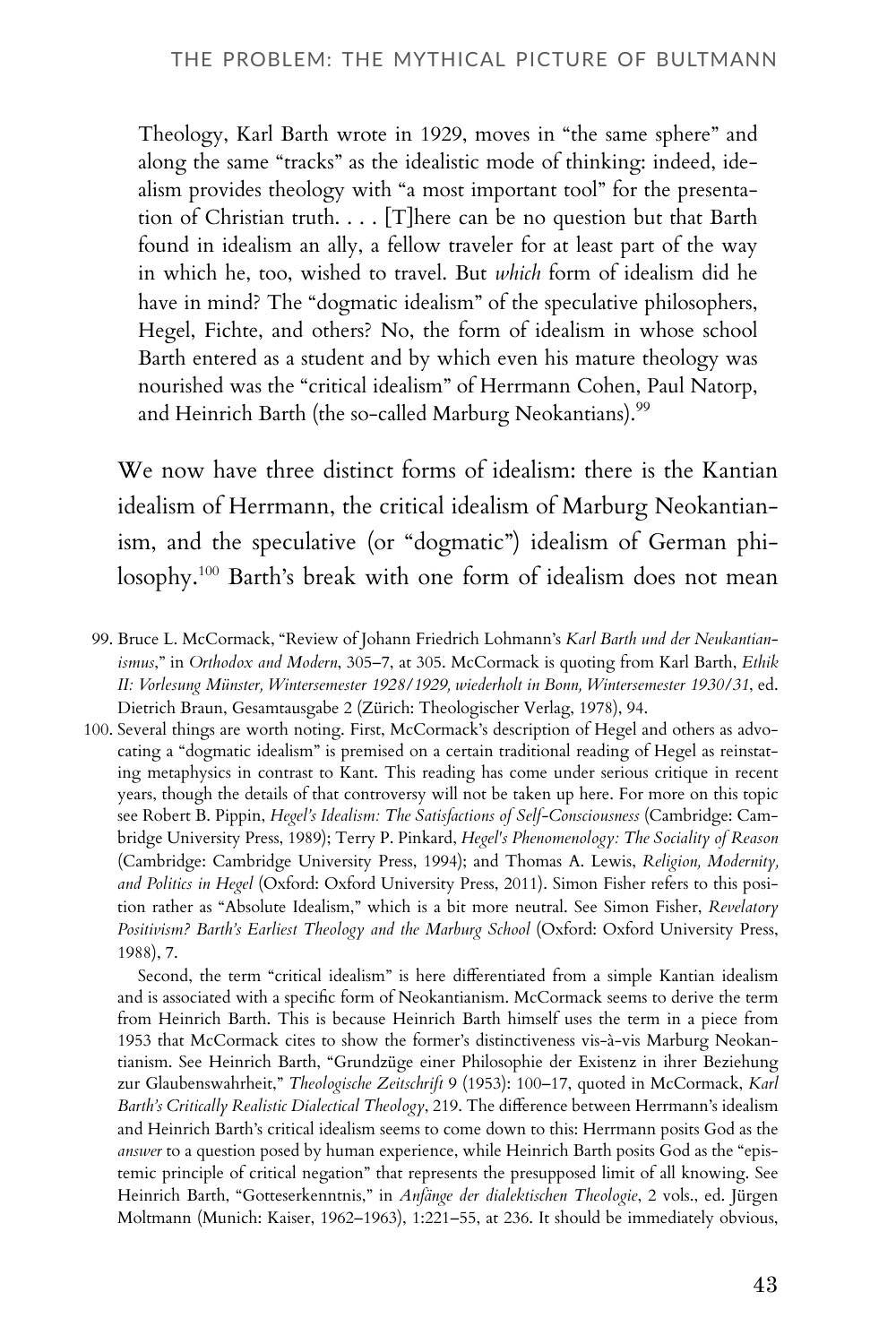that other forms are not still active in his thinking. Indeed, Marburg Neokantianism makes itself felt most strongly in *RII*, and there is even some German idealism at work there, by way of Hermann Kutter.<sup>101</sup>

This means that an idealistic dialectical theology could be based on these other two versions of idealism, elements of which Barth would only come to discard later—initially in his Göttingen dogmatics, and then fully with his revised doctrine of election in *KD* 2.2. Certainly a strong case for this can be made with respect to Paul Tillich, whose

however, that McCormack's use of the term "critical idealism" is problematic. To put it simply, he equivocates about the meaning of the adjective "critical," for the word functions differently in critical realism and critical idealism. The latter term would seem to be redundant, since the word "critical" in critical realism simply means "idealistic," that is, it refers to the residual presence of a Kantian epistemology within Barth's theological realism. By that definition there would be no material difference between idealism and critical idealism. Given that McCormack does posit a difference between these terms, the word "critical" becomes ambiguous. It appears to function rather as an intensifier, so that critical idealism just means a hyper-idealism, one shorn of any remaining intuition in human cognition.

It is therefore interesting that Chalamet uses idealism and critical idealism synonymously. He says, for instance, that "Barth never ignored Kant's critical idealism," and he follows this by referring to "(critical) idealism" in contrast with realism (Chalamet, *Dialectical Theologians*, 16–17). Later he says that the aim of the Marburg Neokantians was "to go beyond the traditional critical idealism," which places critical idealism and Neokantianism in conflict, in clear contrast to McCormack (ibid., 36). Chalamet does not differentiate between different kinds of idealism; he focuses instead on the basic contrast between the "dogmatic" or "realist" moment and the "critical" or "idealist" moment. This is more in keeping with Barth's own texts, particularly the highly significant lectures from February and March of 1929, published as "Schicksal und Idee in der Theologie." Chalamet cites George Hunsinger's translation, where it would appear that Barth uses the term critical idealism: "Classical realism is itself the best witness that in theology at least the second word needs to be that of critical idealism." See Karl Barth, "Fate and Idea in Theology [1929]," in *The Way of Theology in Karl Barth: Essays and Comments*, ed. Martin Rumscheidt (Allison Park, PA: Pickwick, 1986), 25–61, at 47; cf. Chalamet, *Dialectical Theologians*, 225n2. This would seem to lend support to Chalamet's use of idealism and critical idealism as synonyms. In truth, however, based on the original German the line should actually read: "Indeed, classical realism is itself the best witness that at least the second word in theology must be the idealistic word of critical sublation [*Aufhebung*]." See "Schicksal und Idee in der Theologie" in Barth, *Vorträge und kleinere Arbeiten 1925–1930*, 344–92, at 375. Barth's discussion of idealism and idealistic theology in this context is neither about the traditional Kantian idealism of Wilhelm Herrmann nor the Marburg Neokantianism of his brother Heinrich, but in fact the speculative idealism of the German philosophers after Kant! Barth himself goes on to confirm this when, several paragraphs later, he explicitly mentions the right-wing Hegelian theologian Alois Biedermann, whom he refers to as an "idealist theologian."

101. Bruce L. McCormack, "Why Should Theology Be Christocentric? Christology and Metaphysics in Paul Tillich and Karl Barth," *Wesleyan Theological Journal* 45, no. 1 (2010): 66.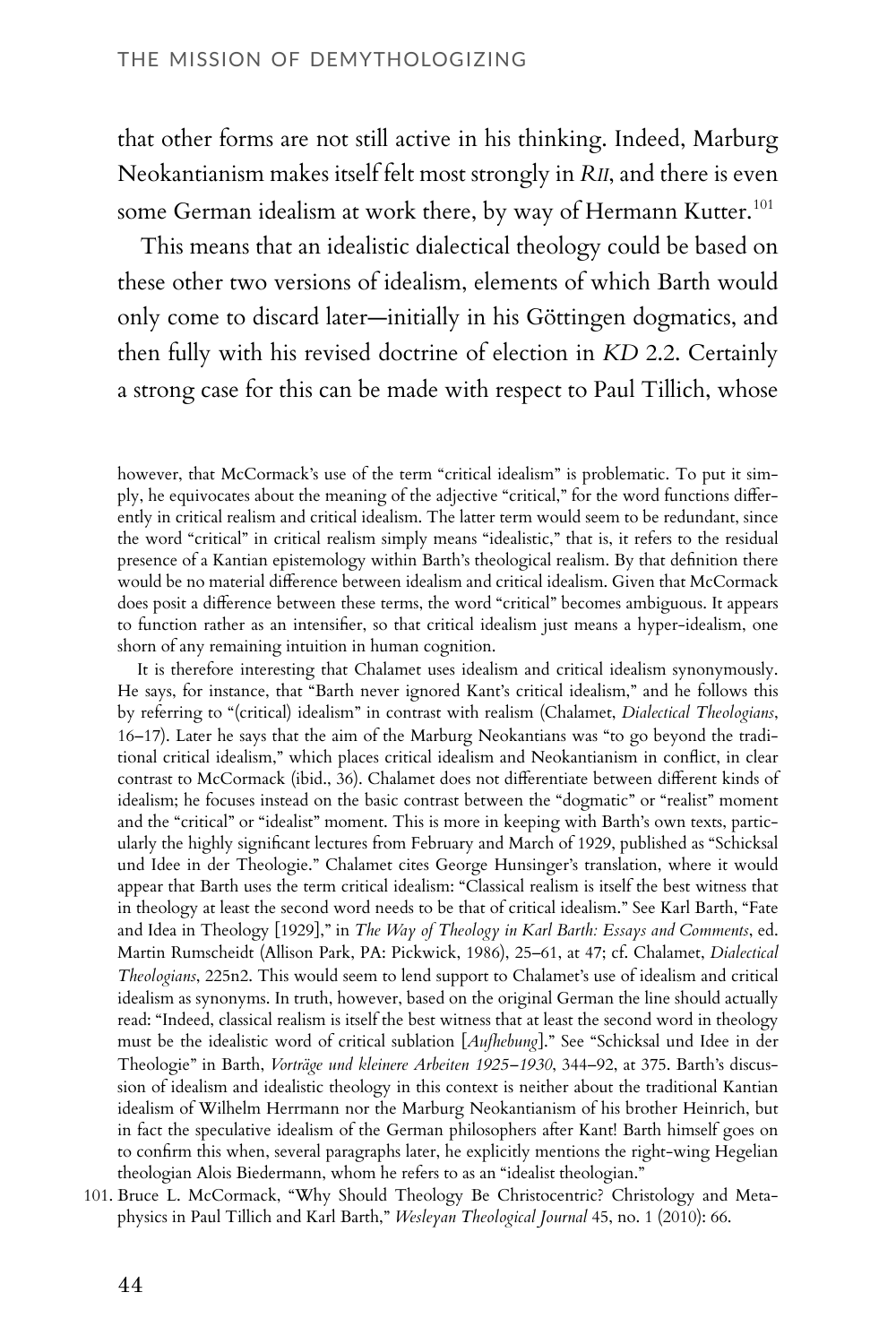work stands everywhere under the influence of Schelling. But things are not so simple with Bultmann. For one thing, it was precisely Barth's heavy use of Neokantian concepts that he criticized in his review of the commentary's second edition.<sup>102</sup> Bultmann's relation to Neokantianism is wholly antithetical.<sup>103</sup> If Bultmann is idealistic-a notion we will strongly contest—then it can only be the idealism of Herrmann. But this means one of two things: either Barth did not truly break with liberalism before 1923, or Herrmann was already a dialectical theologian, so that Barth's break with Herrmann was only a partial one. The former option seems strongly implied by some of McCormack's more recent writings. The latter is Chalamet's position, and we will not evaluate it here, since Herrmann's theology is beyond the scope of this study. In the end, however, Bultmann's status as a dialectical theologian does not stand or fall with Herrmann at all. Even if Herrmann *was* a liberal-idealist thinker, it is our contention that Bultmann was certainly *not*. This is because, contrary to McCormack, he was not an idealist, and contrary to Chalamet, he was not a Herrmannian, or at least not primarily and decisively so. We will explore this more below and in the chapters that follow.

If Herrmann's status as a dialectical theologian is somewhat ambiguous in light of McCormack's analysis, it is equally so in relation to the definition of dialectical theology I will propose in chapter 3. There I will endeavor to be much more specific and concrete regarding the essential thesis or core idea at the heart of Barth's project. The result will be a definition that excludes Herrmann as a

<sup>102.</sup> Rudolf Bultmann, "Karl Barths 'Römerbrief' in zweiter Auflage [1922]," in *Anfänge der dialektischen Theologie*, 1:141.

<sup>103.</sup> Barth himself is critical of Neokantianism, as McCormack points out. The elder Barth (Karl) diverges from the younger (Heinrich) in that the God of the *Römerbrief* is no mere God-concept. Barth remains more Kantian than Neokantian, according to McCormack, since he is committed to an account of "intuition" that understands knowledge to arise from the perception of empirical reality. See McCormack, *Karl Barth's Critically Realistic Dialectical Theology*, 226.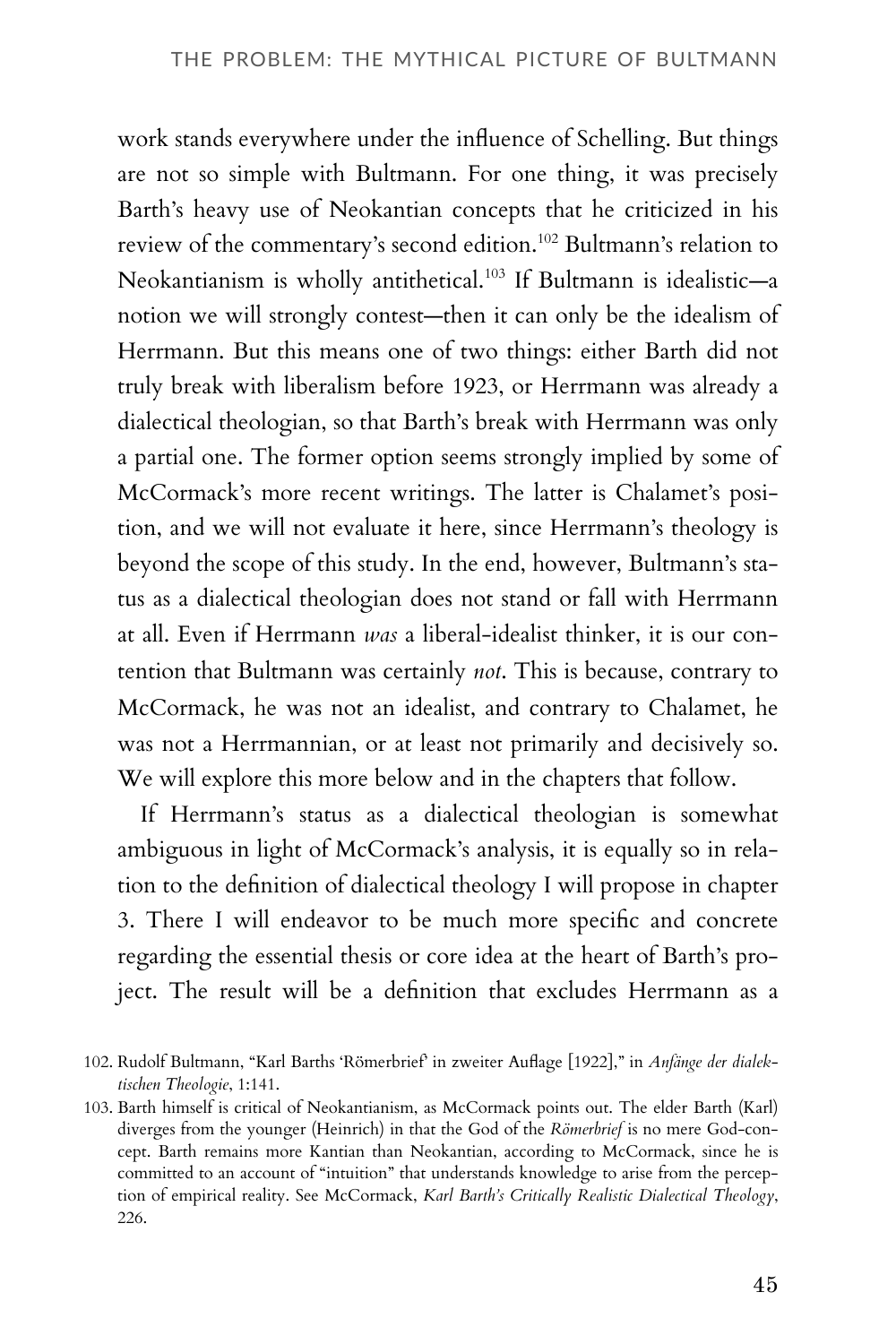dialectical theologian, though without thereby accepting Barth's (or McCormack's) label of him as a liberal. The purpose of that exercise is not to exclude Herrmann but to demonstrate more concretely why *Bultmann* counts as a genuinely dialectical theologian *on Barth's terms*.

Finally, we will see in the historical periodization below that Herrmann's influence is perhaps overstated in Chalamet's study with respect to Bultmann, given that most of the key elements in the latter's theological training were put in place *before* he studied under Herrmann. Moreover, Herrmann did not have an immediate effect on him as he did for Barth. Bultmann was initially unimpressed, and it was only in subsequent years that he came to appreciate Herrmann's theology. Equal if not greater significance for Bultmann's theological development should be ascribed to Johannes Weiss.

# 1.2.2.2. Two Kinds of Criticism

As we have already indicated, Chalamet differentiates between Barth and Bultmann in terms of the relation between law and gospel in their thinking. The terms law and gospel correspond to the terms critical and positive/dogmatic, hidden and revealed, human and divine. According to Chalamet, whereas Bultmann posits the priority of law in relation to gospel, Barth posits the priority of gospel in relation to law:

The theological model of these two theologians was a direct consequence of their particular understanding of the subject matter of theology. For Bultmann, this subject matter is human existence as it is determined by God, in other words existence in faith. His model was in correspondence with his conviction that the Law precedes the Gospel. For Barth, the one and only subject matter of theology is the Word of God, God's revelation in Jesus Christ, which is addressed to his creature. His model develops an inclusion of the human subject in the object, i.e. the Word of God.<sup>104</sup>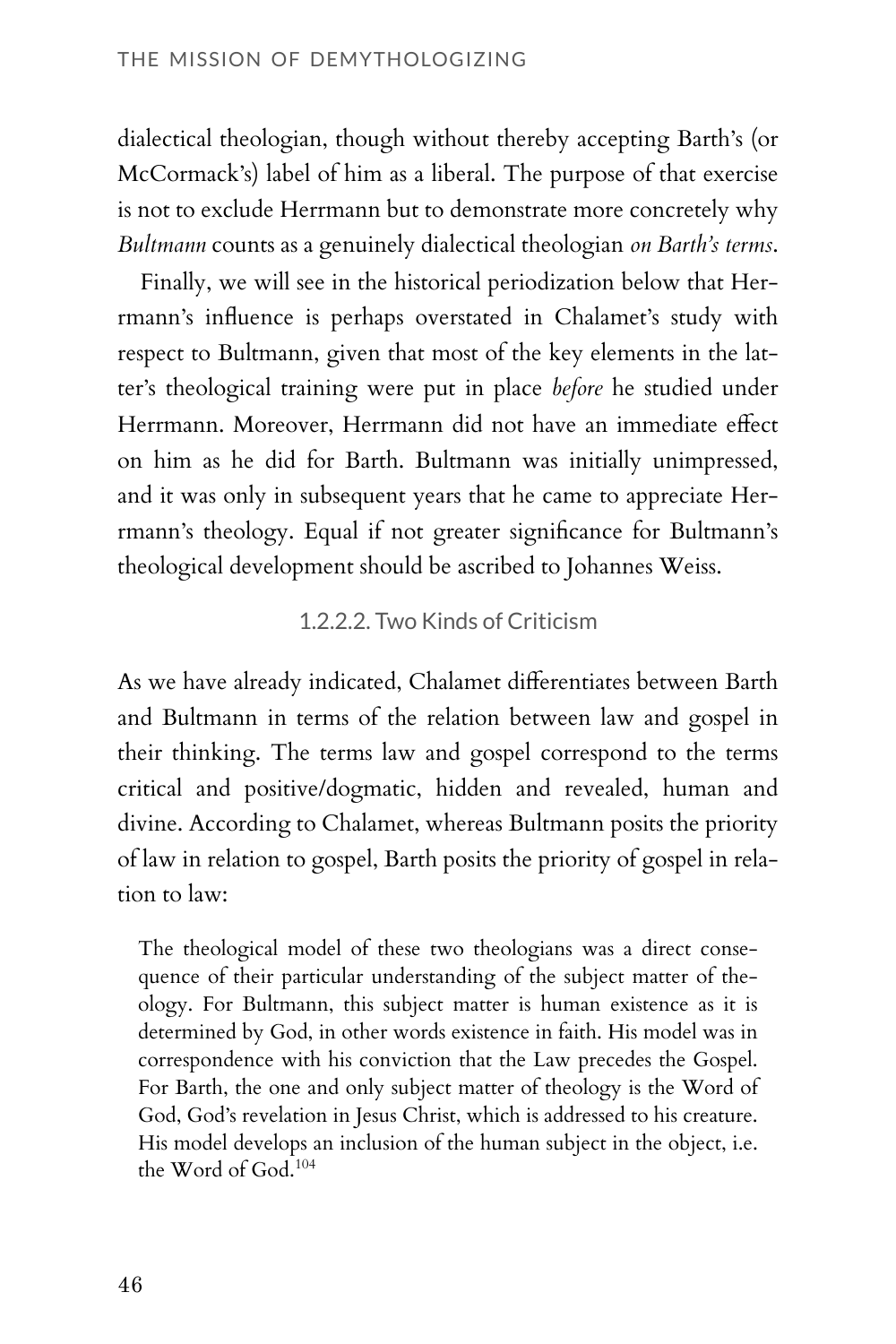Using Chalamet's other terminology, we can say that Bultmann begins with the critical and human and moves to the positive and divine, whereas Barth begins with the positive and divine and moves to the critical and human. By and large, this reading has much to commend it. Bultmann does indeed begin his theological work by clearing the ground via critical historical inquiry; historical research serves faith negatively by identifying what is *not* the object of faith.<sup>105</sup> He further accepts that phenomenology serves theology by providing a neutral account of human existence (the ontological), in which faith is a determinate mode of existence (the ontic).<sup>106</sup> He can therefore say that "the gospel presupposes the law, which is given as such with my historical existence."<sup>107</sup> All of this (and more) lends substantial support to Chalamet's interpretation, which is certainly more nuanced than a single passage can indicate.

Nevertheless, we need to raise some questions about this analysis. Internally, it is by no means clear that the "critical aspect" means the same thing with respect to Barth and Bultmann. As to Barth, the critical side—as evinced by *RII*, in distinction from the realism of *RI*—concerns the hiddenness of God, the veiling of revelation, the radical impossibility of grasping God, and the total *Aufhebung* of time by eternity. In short, it pertains to the *invisibility* of the divine, which demands a theological critique of all human religion. But this

<sup>104.</sup> Chalamet, *Dialectical Theologians*, 252.

<sup>105.</sup> See Rudolf Bultmann, "Die liberale Theologie und die jüngste theologische Bewegung [1924]," in *Glauben und Verstehen: Gesammelte Aufsätze*, 4 vols. (Tübingen: Mohr, 1933–1965), 1:1–25, at 4; hereafter cited as *GuV*.

<sup>106.</sup> Most famously expressed in his 1930 essay: Rudolf Bultmann, "Die Geschichtlichkeit des Daseins und der Glaube: Antwort an Gerhardt Kuhlmann [1930]," in *Neues Testament und christliche Existenz: Theologische Aufsätze*, ed. Andreas Lindemann (Tübingen: Mohr Siebeck, 2002), 59–83, originally published as "Die Geschichtlichkeit des Daseins und der Glaube: Antwort an Gerhardt Kuhlmann," *ZTK* n.s. 11 (1930): 339–64. Future citations will have the 1930 reference in parentheses.

<sup>107.</sup> Rudolf Bultmann, *Theologische Enzyklopädie*, ed. Eberhard Jüngel and Klaus W. Müller (Tübingen: Mohr, 1984), 153.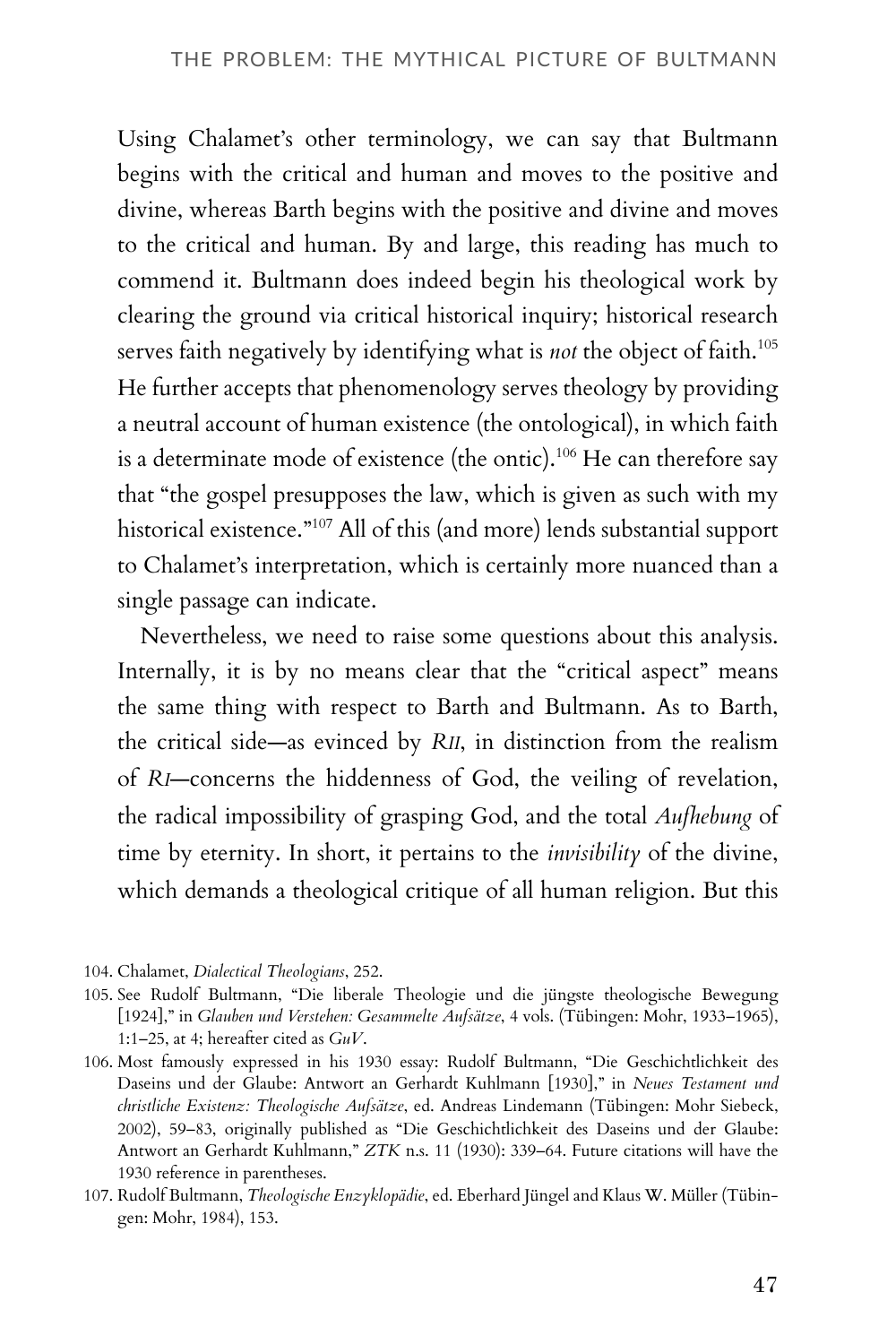is almost the exact opposite of what the "critical aspect" means in Chalamet's discussion of Bultmann, for there the word "critical" concerns Bultmann's work as a "historical-critical" researcher. The critical aspect in that context does not mean the invisibility of God but the general *visibility* of humanity: "In Bultmann's theology, the critical side is the aspect of the word or phrase, which anyone can understand, while the positive side expresses the event, which only faith perceives. Philosophy belongs exclusively to the critical side. But this critical side is not what theology is all about! Theology leads to the other side, to the Gospel, which is beyond the reach of philosophy."<sup>108</sup> Chalamet finds the law-gospel contrast more useful in explicating Bultmann (whereas the critical-positive is more useful for Barth), since that terminology is more apposite to Bultmann's contrast between the general (philosophy or ontology) and the particular (theology or the ontic). But does this distinction have anything to do with the distinction between critical and positive in Barth? Does not the latter operate *within* Bultmann's category of the ontic-theological moment? It seems that Chalamet, in the interest of comparative analysis, has confused the dialectics in Barth and Bultmann as if they were parallel structures, when in fact Barth's dialectic between the Yes and No is an entirely *intratheological* dialectic that ignores (or even excludes) the dimension of the general and philosophical.<sup>109</sup> Barth and Bultmann both reject the quest for the historical Jesus, but Bultmann still understands historical-critical scholarship, like philosophy, as *internal* to the dialectic that shapes theological thinking, while for Barth it remains absolutely *external*. This difference cannot

<sup>108.</sup> Chalamet, *Dialectical Theologians*, 213.

<sup>109.</sup> Christopher Asprey makes a similar judgment in his study of the early Barth, where he says that Chalamet's argument "suffers, however, from a rather formal use of the term 'dialectical,' so that the attempt to suggest the continuities between Barth and Herrmann never quite pierce through the surface of the way in which each of them elaborates Christian doctrine." Christopher Asprey, *Eschatological Presence in Karl Barth's Göttingen Theology* (Oxford: Oxford University Press, 2010), 21n81.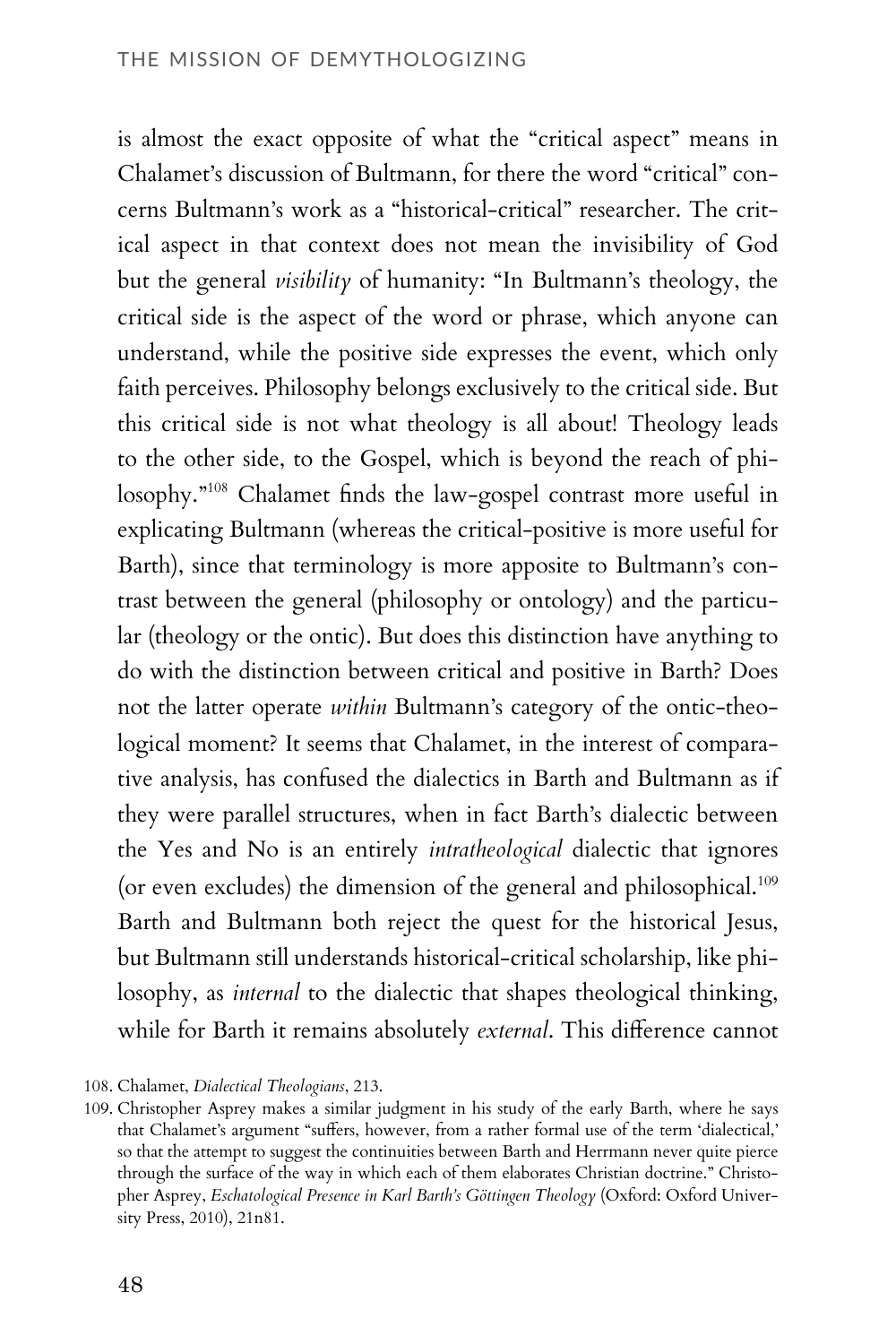be explained simply in terms of how the two theologians order the relation between law and gospel; different conceptions of the gospel itself are in play.

The conceptual inconsistency manifests itself most clearly in Chalamet's discussion of the debate over *Sachkritik* (material criticism). We will review the key moments in the periodization below, and I will offer my own interpretation of their dispute in the final chapter. Here I simply want to indicate the difficulties with Chalamet's approach. The debate took place in 1922 in response to the methodology that Barth outlined in the preface to *RII*. Briefly, Barth argued there that exegesis involves identifying the "real" gospel or subject matter in distinction from the "whole" gospel or the text as such.<sup>110</sup> Bultmann, who saw in this an indication that Barth shared his methodology of *Sachkritik*, then criticized Barth for not carrying this method out consistently. A consistent *Sachkritik* would necessitate a critical analysis of where the New Testament, in this case Paul, obscures or contradicts the intended message of the gospel. In all the biblical writings, "other spirits come to expression besides the *pneuma Christou*. And therefore criticism can never be radical enough."<sup>111</sup> In his famous response in the preface to the third edition Barth insisted that *nothing* comes to expression besides these "other spirits," and precisely on these ostensibly *more* radical grounds Barth argued that we cannot lay our finger on the spirit of Christ as a spirit that competes with these other spirits.<sup>112</sup>

Any analysis of this debate itself must be postponed for now; however, here it should be said that it is quite confusing for the reader of Chalamet's book that the respective positions of *both* Barth and Bultmann are identified under the name of the "critical aspect." Barth's

110. *RII*, 20.

112. *RII*, 26.

<sup>111.</sup> Bultmann, "Karl Barths 'Römerbrief' in zweiter Auflage," 1:142.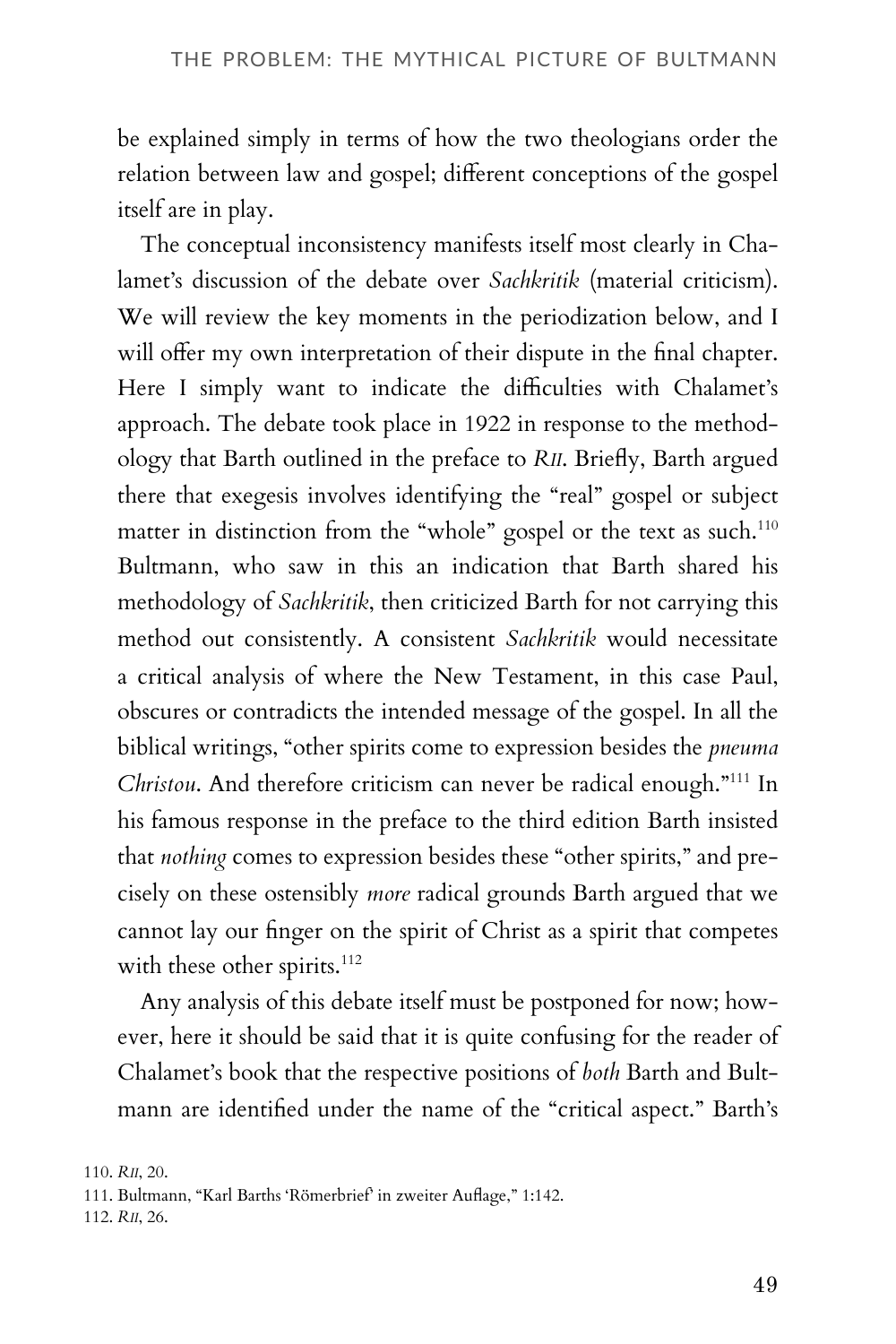critical moment appears in his denial that human beings can ever grasp hold of the divine message itself, while Bultmann's critical moment, according to Chalamet, appears in his claim that human beings *can* lay hold of the divine message—at the general level of the law, which leads to the gospel. Naturally, given his thesis, Chalamet attempts to read this dispute in terms of the law-gospel (Bultmann) and gospel-law (Barth) order, as if the whole debate comes down to how one orders the critical and positive aspects. But it fails, most clearly in the following passage:

Barth grounds the *Krisis* in the positive side, which is the "beginning" with which the theologian must begin. The critical side, rooted in the positive side, becomes as radical as it can be, but the positive side is even more radical than this, since it is its source. The "legal" side is not neglected, but it is decisively outweighed by the other side, i.e. by the Gospel, the first and the final Word.

Bultmann is as much interested in the "legal" side as in the side of the Gospel. Faith is not only an "impossible possibility," it is also a "possible possibility." Faith is a human "process," and not just a miracle coming from above. The Law is the way which leads man [*sic*] to God. The believer can "lay his finger" on verses through which the Spirit of Christ speaks. The theologian must remember this "legal" side, in this case the *litera*, without ever forgetting that no one can have God's Word at his  $disposal.<sup>113</sup>$ 

That Barth grounds the *krisis* in the positive side is certainly true, but it does not explain his conflict with Bultmann on *Sachkritik*. Barth does not oppose Bultmann on the grounds that the latter does not begin with the positive Yes. On the contrary, he opposes Bultmann for being *too confident* in the Yes, for not being clear enough about the divine *No* that veils this Yes from us.<sup>114</sup> That Barth's criticism of Bultmann is based on the critical and not the positive aspect is made

<sup>113.</sup> Chalamet, *Dialectical Theologians*, 203.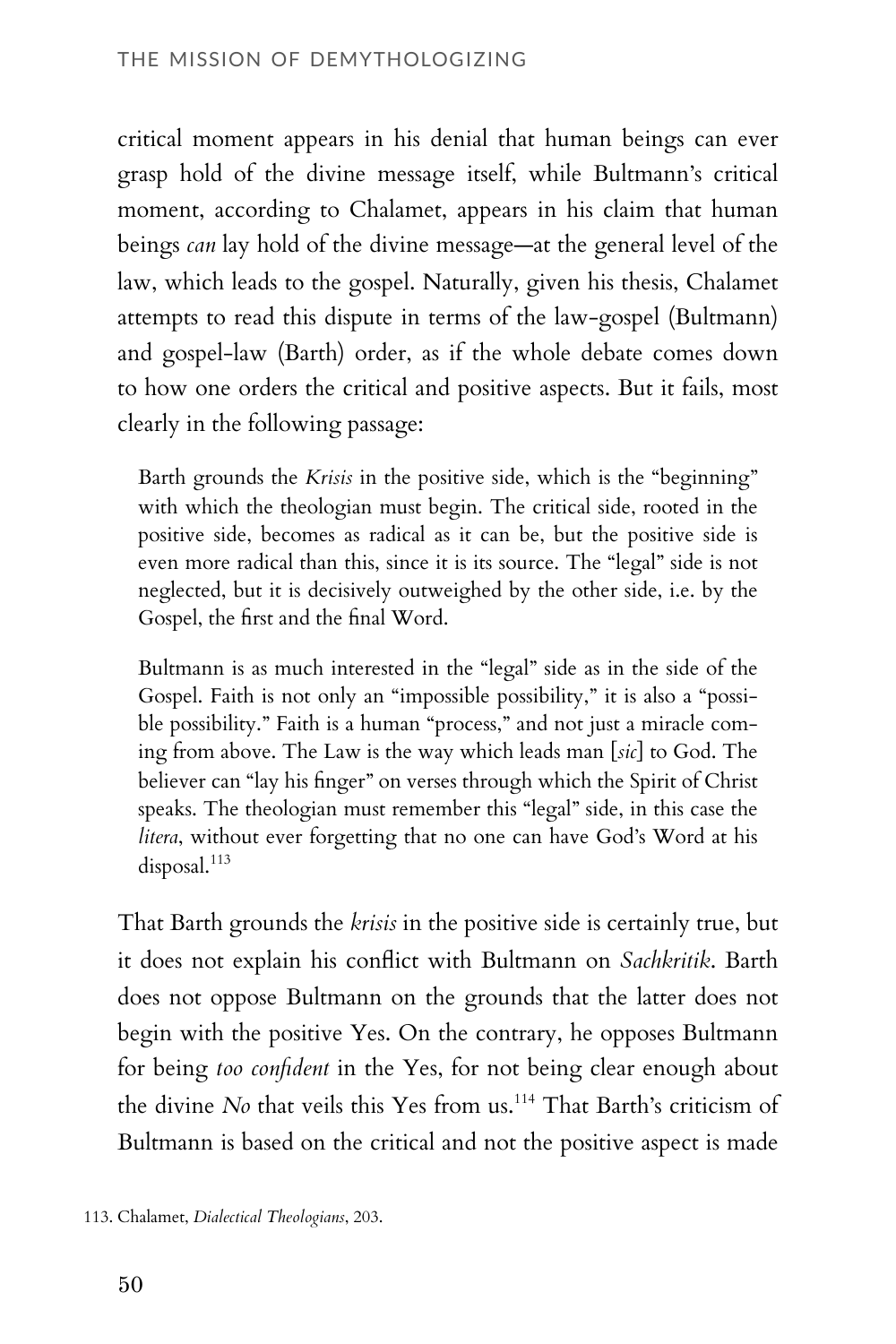clear on the previous page, where Chalamet says that this debate shows that Barth is "more consistent in preserving God's veiling in the midst of his unveiling."<sup>115</sup> But the divine *veiling* is precisely what Chalamet has previously identified with the critical No.<sup>116</sup>

There are really two kinds of "criticism" or "law" on offer here in Barth and Bultmann. This is apparent already in the equivocal use of the word "legal" in the two paragraphs quoted. I mentioned above that the critical-positive binary works best with Barth, while the lawgospel binary is more appropriate for Bultmann. The constraints of Chalamet's argument require that he connect the two. He does so subtly in this passage, speaking about the critical and positive at the start, then transitioning with the line about how "the 'legal' side is not neglected." In the second paragraph we only find the law-gospel schema. But the "legal" side that Chalamet finds in Bultmann—viz., that he begins with the general human level before moving to the theological—is not at all what the word "legal" means in the first paragraph with respect to Barth, where it has nothing to do with faith being a human possibility. We could possibly salvage Chalamet's schema if we reduce the No/critical/law and the Yes/positive/gospel to simply "human" and "divine," respectively. At this most formal of levels the comparison may work. But then it loses all real explanatory power. A better and more honest approach would be to acknowledge that Barth and Bultmann are simply operating with different conceptions of the critical law that imply, and are the consequence of, different conceptions of the positive gospel.

<sup>114.</sup> One could even make the case that it is *Bultmann* who actually emphasizes the positive Yes in this interchange, not Barth. What else is *Sachkritik* but the critique of texts in light of the *gospel*, that is, the *Sache*?

<sup>115.</sup> Chalamet, *Dialectical Theologians*, 202.

<sup>116.</sup> See ibid., 111.